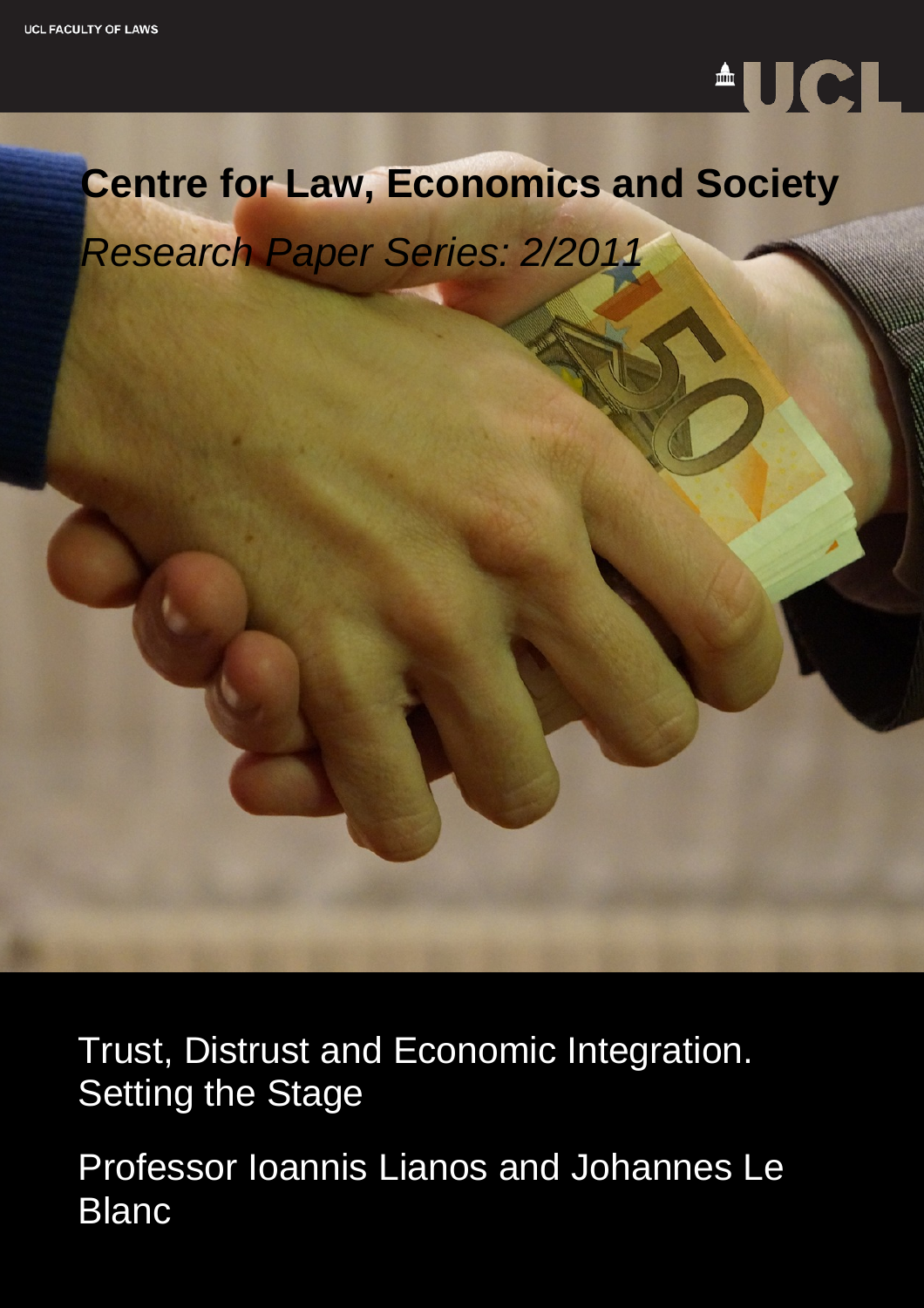Centre for Law, Economics and Society

# **CLES**

Faculty of Laws, UCL **Director: Dr Ioannis Lianos** 



CLES Working Paper Series 2/2011

## **Trust, Distrust and Economic Integration. Setting the Stage**

Ioannis Lianos and Johannes Le Blanc

April 2011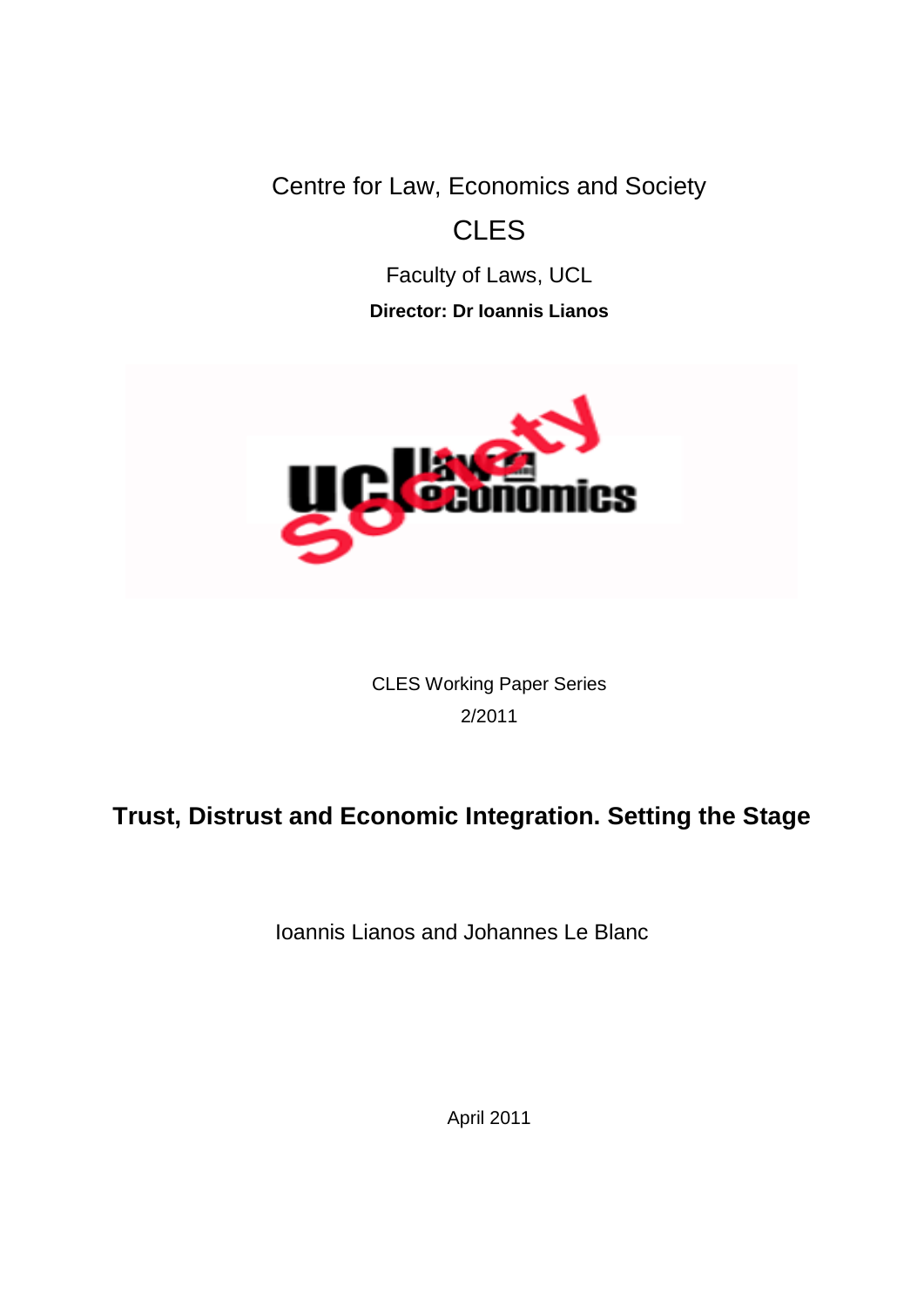*This is a pre-edited version of a chapter forthcoming at Ioannis Lianos and Okeoghene Odudu (eds.), The Regulation of Trade in Services in Europe and the WTO: Trust, Distrust and Economic Integration (Cambridge University Press, forth. 2011).*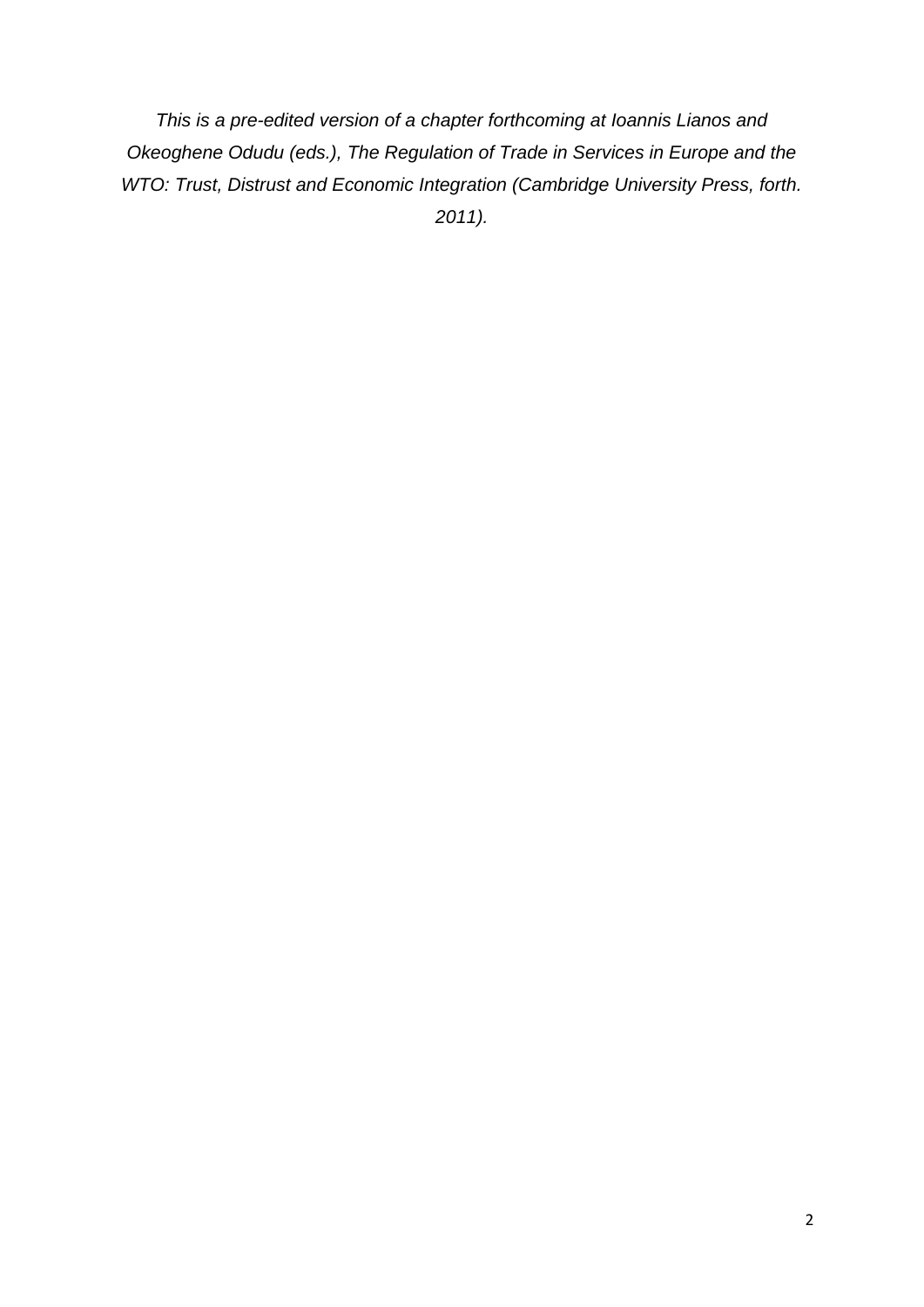#### **Trust, distrust and economic Integration: setting the stage**

Ioannis Lianos<sup>\*</sup> and Johannes Le Blanc<sup>\*\*</sup>

#### **I. Introduction**

The concept of integration, the dependent variable of this study, has received different interpretations by lawyers, political scientists and economists. Lawyers generally understand the concept as referring to "legal integration", which is defined as "the gradual penetration" of EU law "into the domestic law of its member states"<sup>1</sup>. Economists prefer the concept of "economic integration", defined as "the elimination of economic frontiers between two or more economies"<sup>2</sup>. The removal of trade impediments between participating nations and "the establishment of certain elements of cooperation and coordination between them" characterizes the process of economic integration, as opposed to other forms of international cooperation<sup>3</sup>. Political scientists have been more reluctant to provide a ready-made definition of "integration" and have focused their analysis on the "political context in which integration occurs<sup>"4</sup>, the dependent variable being generally conceived in broad and descriptive terms, as the transfer of authority to a supranational level<sup>5</sup>.

The relatively recent emergence of the concept of "integration"<sup>6</sup>, owes a lot to functionalist theories, which were the first to break away "from the traditional link

<sup>\*</sup> Reader in European and Competition Law; Director, Centre for Law, Economics and Society; Codirector, Centre for Law and Governance in Europe; Co-director, Institute of Global Law, Faculty of Laws, UCL, *i.lianos@ucl.ac.uk* \*\*

<sup>&</sup>lt;sup>1</sup> A.-M. Burley & W. Mattli, 'Europe Before the Court: A Political Theory of Legal Integration', *International Organization*, 47 (1) (1993), 41-76, 43. 2

J. Pelkmans, 'The Institutional Economics of European Integration, in Integration Through Law: Europe and the American Federal Experience A General Introduction', in Mauro Cappelletti, Monic Seccombe & Joseph Weiler (ed.) Integration Through Law, Vol. 1, Methods, Tools and Institutions, Book 1, A Political, Legal and Economic Overview (de Guyter, 1986), p. 318.

<sup>&</sup>lt;sup>3</sup> A. M. El-Agraa, *Regional Integration- Experience, Theory and Measurement*, 2<sup>nd</sup> ed. (Macmillan, 1999), p. 1.

<sup>4</sup> W. Mattli, *The Logic Of Regional Integration – Europe and Beyond* (Cambridge University Press, 1999), p. 19.

 $5$  See, for instance, W. Mattli, above, p. 1, defining regional integration schemes as "cases that involve the voluntary linking in the economic and political domains of two or more formerly independent states to the extent that authority over key areas of national policy is shifted towards the supranational level".

<sup>6</sup> On the emergence of the theory of international economic integration see, Fritz Machlup, *A History of Thought on Economic Integration*, Macmillan Press, 1977), noting that economists in the inter-war era employed the negative noun of "disintegration" of the world economy, probably as a consequence of the national protectionist legislation that followed the economic crisis of 1929. The positive noun of "integration" was first employed after the Second World War in order to provide a conceptual vehicle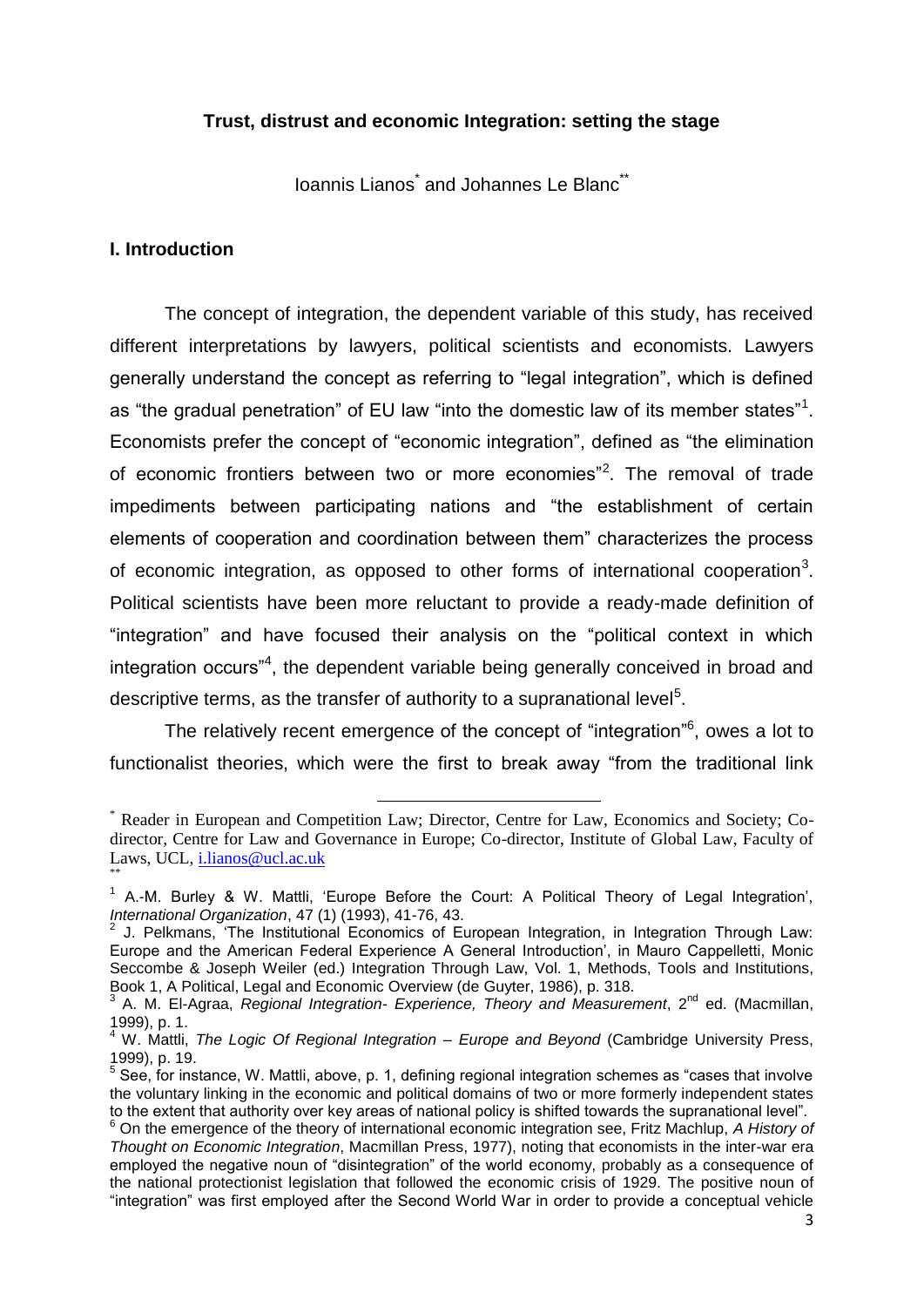between authority and a definite territory by ascribing authority to activities based in areas of agreement"<sup>7</sup>. States exercise several functions (activities), some of which require action at the international level. This transfer initiates the process of integration, which is driven by the continuous pursuit of these functions, in the context of an international institution created to that effect. According to functionalism, "(e)very function is left to generate others gradually; in every case the appropriate authority is left to grow and develop out of actual performance"<sup>8</sup>. Based on this approach, neo-functionalism was able to construct a theory of regional integration employing the model of European integration as the archetypical paradigm of the concept. The functionalist approach and the concept of integration are profoundly interlinked: without the functionalist emphasis on the existence of separate functions, where authority can be transferred, there can be no integration, in the sense political scientists give to this term.

The aim of this chapter is to challenge this view. This can be done, first, by showing that the separate-spheres approach, the distinctive characteristic of functionalism and of its neo-functionalist progeny, does not hold in the current state of the European integration process. As it has been explained elsewhere, we are witnessing a gradual transformation from a process of "economic integration" in the traditional sense of the word to a "holistic approach", where economic, social and political dimensions are profoundly intertwined<sup>9</sup>. Secondly, the European competences have been expanding continuously to areas previously subjected to the exclusive competence of the Member States. It is thus extremely difficult to distinguish between the different dimensions and impact of the process of integration and the functional boundaries of EU and state competences<sup>10</sup>. Third, the "legitimacy" or democratic deficit critique to the process of European integration has shown the limits of breaking the link between authority and territory, and the fact of ascribing

l

for the efforts of "integration of the Western European economy", the substance of which "would be the formation of a single large market within which quantitative restrictions on the movements of goods, monetary barriers to the flow of payments and, eventually, all tariffs are permanently swept away": Ibid., p. 11, referring to Paul Hoffmann's official pronouncement to the Council of the Organisation of European Economic Co-operation on October 31, 1949

<sup>7</sup> W. Mattli, *The Logic Of Regional Integration – Europe and Beyond* (Cambridge University Press, 1999), p. 21.

<sup>8</sup> W. Mattli, *The Logic Of Regional Integration – Europe and Beyond* (Cambridge University Press, 1999), p. 21-22 referring to the work of David Mitrany, *A Working Peace System* (Quadrangle Books: Chicago, 1966).

<sup>&</sup>lt;sup>9</sup> I. Lianos, 'Shifting Narratives in the European Internal Market: Efficient Restrictions of Trade and the Nature of "Economic" Integration', *European Business Law Review,* 21(5) (2010), 705-760.

<sup>10</sup> R. Schütze, *From Dual to Cooperative Federalism – The Changing Structure of European Law* (Oxford University Press, 2010), pp. 190-213.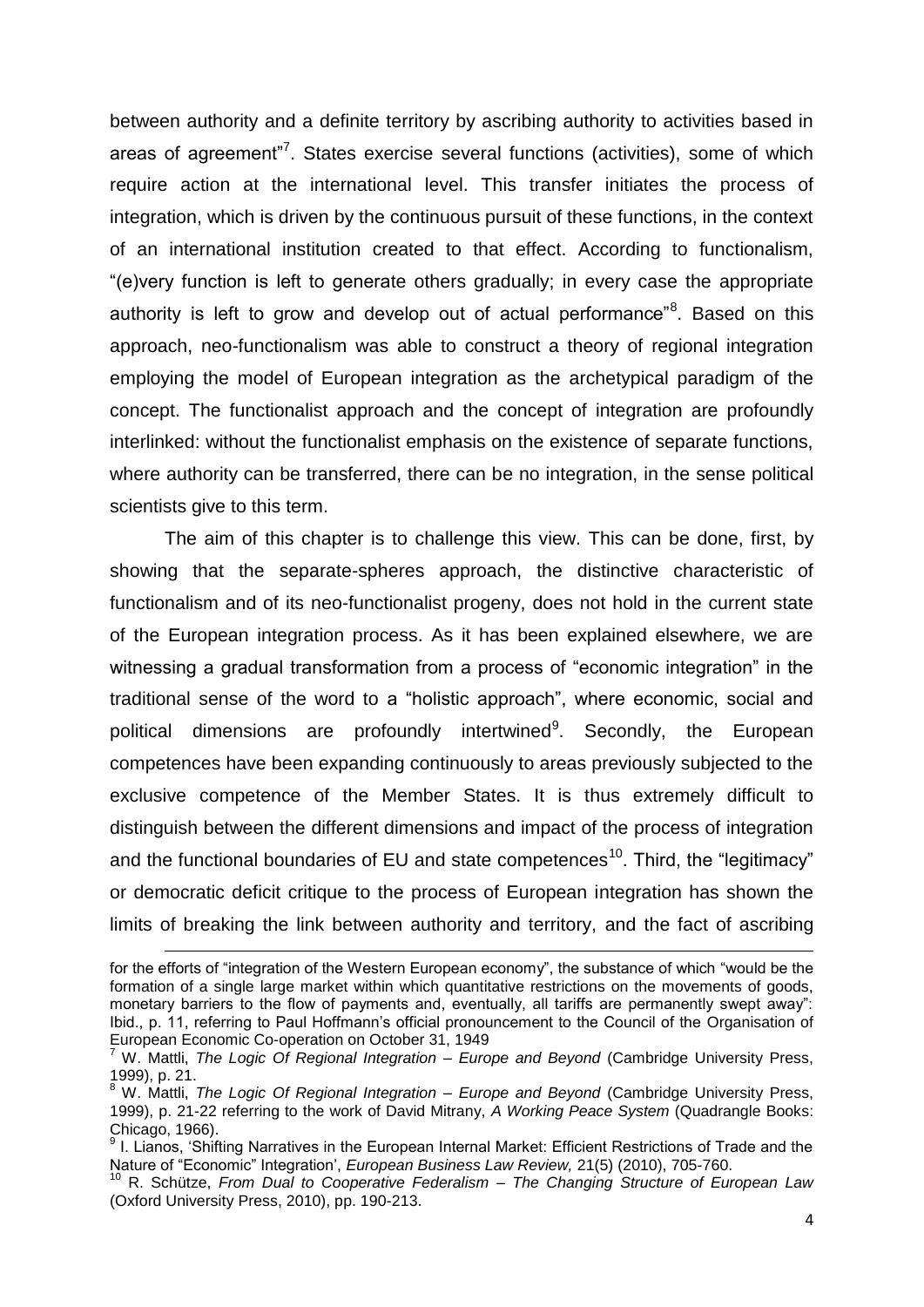authority to activities. However, each process has different implications as to the actors involved: while the functionalist logic can accommodate the participation of stakeholders in the process (industry, labour, consumers), it is doubtful that it can extend to all the affected constituencies, as would have required the principle of democratic representation<sup>11</sup>.

The shortcomings of the current state of integration theory, including the dependent variable selected, will be examined in the first part of this study. Our focus will be on the limits of the functionalist logic and on the alternatives suggested by competing theories of international relations. We will conclude that the main premises of functionalism have been seriously challenged. However, none of the competing theories has proposed a new conceptualization of "economic integration" nor have they suggested a more precise definition of the dependent variable. This situation is unsatisfactory, as without a clear definition of what is entailed by the concept of integration, the boundary between regional integration and international economic cooperation or other forms of international economic interaction is blurred.

 Once the need for a new approach on the concept of integration is recognized, the second part proceeds in exploring two alternatives. The first one – economic integration as efficient organizational creation – perfects the dependent variable suggested by functionalism, extending it this time to authority-legitimacy transfers and elaborates a sophisticated typology of different degrees of integration. The second one  $-$  the trust theory of integration  $-$  chooses instead to abandon the definition of the dependent variable suggested by functionalism and to focus on a different dimension that would represent the turn towards a holistic, as opposed to a functionalist, approach of integration, where the social, economic and political dimensions are embedded to each other. In our view, the trust theory of integration provides a promising platform of reflection, not only for the European project of integration but for all other projects of regional integration. It can also clearly illustrate the important differences, as to the degree of integration, between the European integration project, for example, and the World Trade Agreement framework, without, however, establishing a clear demarcation line between them.

<sup>11</sup> G. Majone, 'Transaction-cost efficiency and the democratic deficit', *Journal of European Public Policy*, 17(2) (2010), 150-175 noting that the democratic deficit of European integration can be explained by the EU leaders propensity to avoid political transaction costs.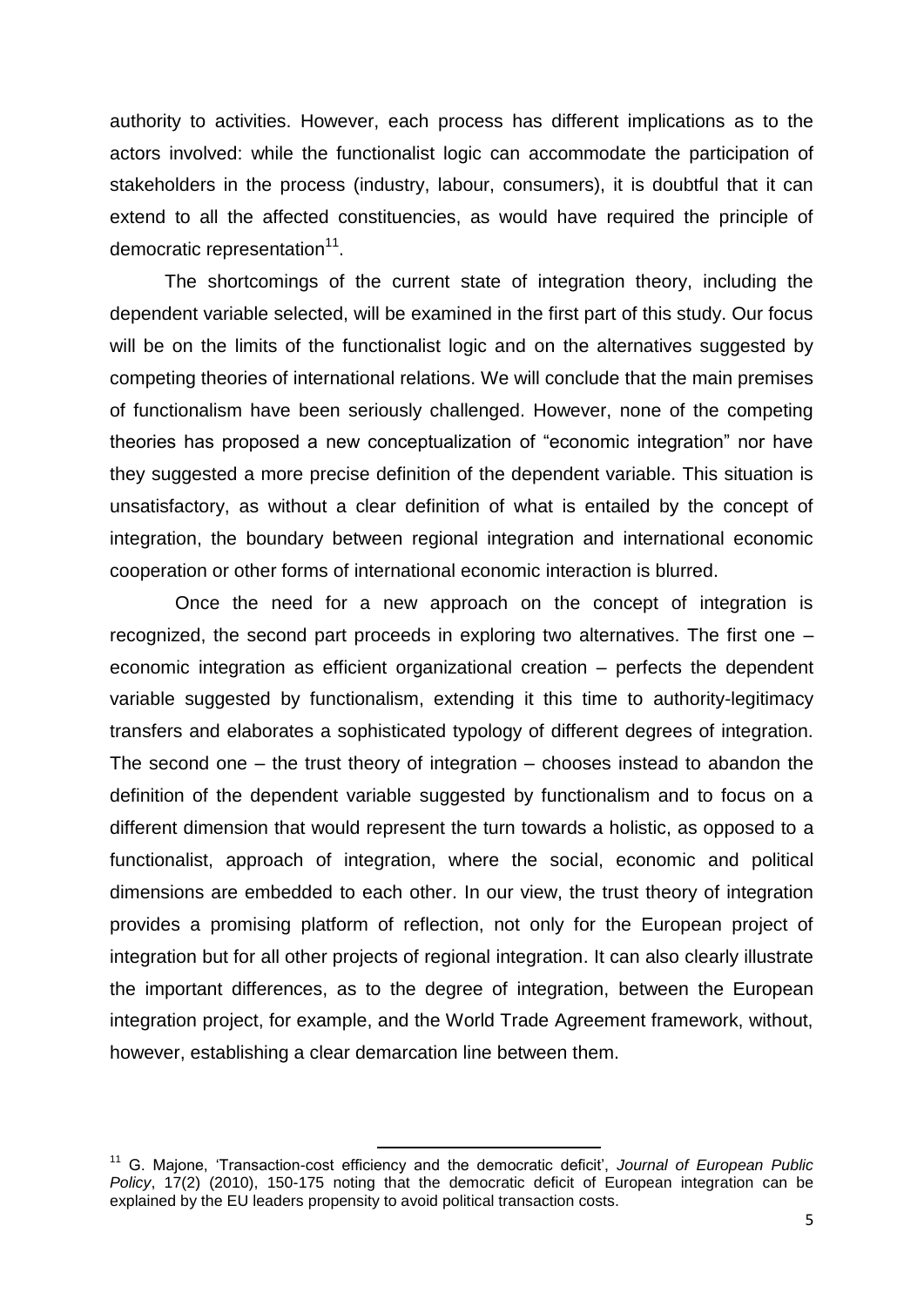#### **II. "Economic integration" beyond functionalism**

The study of the concept of economic integration post second world war has been profoundly linked to the analysis of the phenomenon of regional integration<sup>12</sup>. Heavily inspired by neo-functionalist theory, the studies of regional integration in the 1950s and 1960s emphasized the different dimensions of the integration process and their interaction with each other $^{13}$ .

The concept of political integration was the main focus, the economic and social dimensions of integration being "causally connected with political integration"<sup>14</sup>. Political integration was defined as

"the process whereby political actors in several distinct national settings are persuaded to shift their loyalties, expectations and political activities, towards a new centre, whose institution possess or demand jurisdiction over the preexisting national states. The end –result of a process of political integration is a new political community superimposed over the pre-existing ones"<sup>15</sup>.

This framework relied on the following conceptual core: a process of "functional spillover" and "political spill-over", the two being interrelated<sup>16</sup>. Functional spill-over referred to a process of sector integration, starting with low profile economic and technical sectors and progressively expanding to the whole economy<sup>17</sup>. Political spillover described "the incremental shifting of expectations, the changing of values and the coalescing at the supranational level of national interest groups and political parties in response to sectoral integration"<sup>18</sup>.

Regional integration could thus be distinguished from international trade liberalization, occurring almost during the same period, with the establishment of the General Agreement on Trade and Tariffs (GATT). Regional economic integration was perceived as an exception to the multilateralism of the GATT system, which did not

 $\overline{a}$ 

<sup>17</sup> E. B. Haas, *The Uniting of Europe*, above, p. 297.

 $12$  E. B. Haas, 'The Study of Regional Integration: reflections on the joy and anguish of pre-theorizing', *International Organization*, 24(4) (1970), 607-646.

<sup>13</sup> J. Nye, 'Comparative Regional Integration: Concept and Measurement', *International Organization,*  22(4) (1968), 855-880, p. 865 and 868, distinguishing between "economic integration" (formation of transnational economy), "social integration" (formation of a transnational society) and "political integration" (formation of transnational political interdependence).

 $14$  E. B. Haas, 'The Study of Regional Integration: reflections on the joy and anguish of pre-theorizing', above, p. 632, footnote 31.

<sup>15</sup> E. B. Haas, *The Uniting of Europe* (Stanford University Press, 1958), p. 16.

<sup>16</sup> A.-M. Burley & W. Mattli, 'Europe before the Court: A Political Theory of Legal Integration', *International Organization*, 47 (1) (1993), 41-76, p. 55.

<sup>&</sup>lt;sup>18</sup> A.-M. Burley & W. Mattli, "Europe before the Court: A Political Theory of Legal Integration", above, p. 55.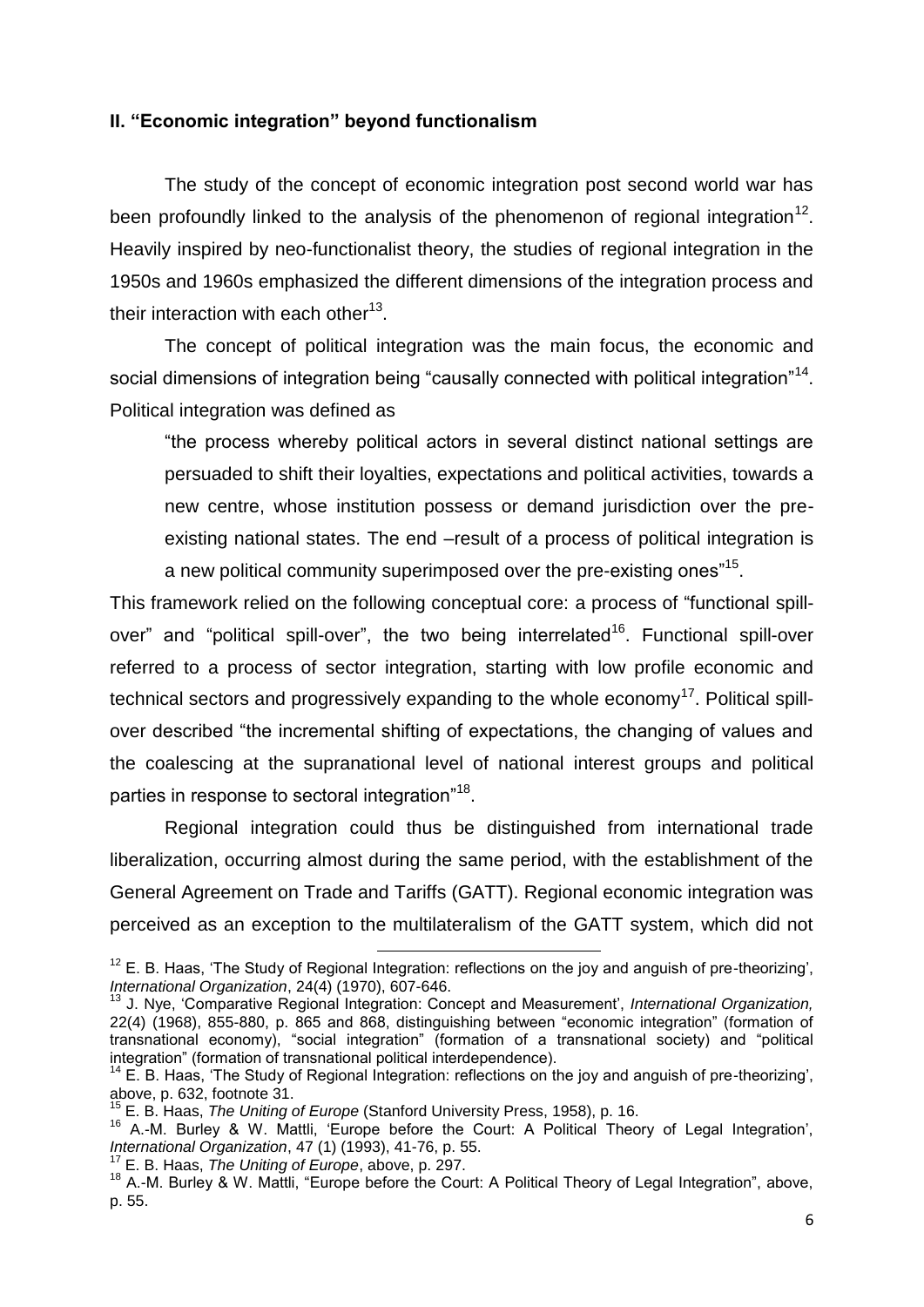include any preferential regime at the time of its conclusion<sup>19</sup>. Only, Article XXIV of GATT contained an exception to the most favored nation (MFN) principle of Article I GATT, thus preventing multilateralism from operating in the specific setting of regional integration. The mechanism of spill-over, the constitution of supra-national institutions where experts, rather than diplomats, played a central role, was largely absent from the GATT scheme, whose nature was purely inter-governmental.

The topic of this volume being the regulation of trade in services at the regional (EU) and international (WTO) level, it is important to examine the basic tenets of neo-functionalism, before moving to other approaches that have challenged its assumptions. Our aim is to uncover the theoretical underpinnings of "economic integration", by looking to the actors involved, as these are defined by each theoretical framework, their motivations or their ways of operation.

#### *A. The rise and the fall of neo-functionalism*

Neo-functionalism's starting point is social differentiation: society is carved in various specialized and autonomous sectors, operating independently but gradually in more intensive cooperation with each other, as a consequence of the spill-over effect. Technocratic economic issues are perceived separately from contentious political or social ones. At the same time, they are profoundly interlinked within the same *continuum*. According to Haas, the initiator of the theory, "the supranational style stresses the indirect penetration of the political by way of economic because the 'purely' economic decisions always acquire political significance in the minds of the participants<sup>"20</sup>. At the same time, "the measure of political success inherent in economic integration lies in the demands, expectations and loyalties of the political actors affected by the process, which do not logically and necessarily follow from statistical indices of economic success"<sup>21</sup>. It is clear in neo-functionalist theory that a "purely" economic scheme "does not by itself answer the basic political question

 $19$  Article XXIV of GATT illustrates that regional integration was perceived as an exception to multilateralism. Preferential regimes were introduced in the GATT system with the Enabling Clause in 1979. See, GATT BISD 26S 1980, 203-205.

<sup>20</sup> E.B. Haas, "Technocracy, Pluralism and the New Europe", in in. Joseph S. *Nye*, ed., *International Regionalism*: A Reader (Boston: Little, Brown, 1968), 149-166, p. 152.

<sup>21</sup> E. B. Haas, *The Uniting of Europe*, above., p. 13.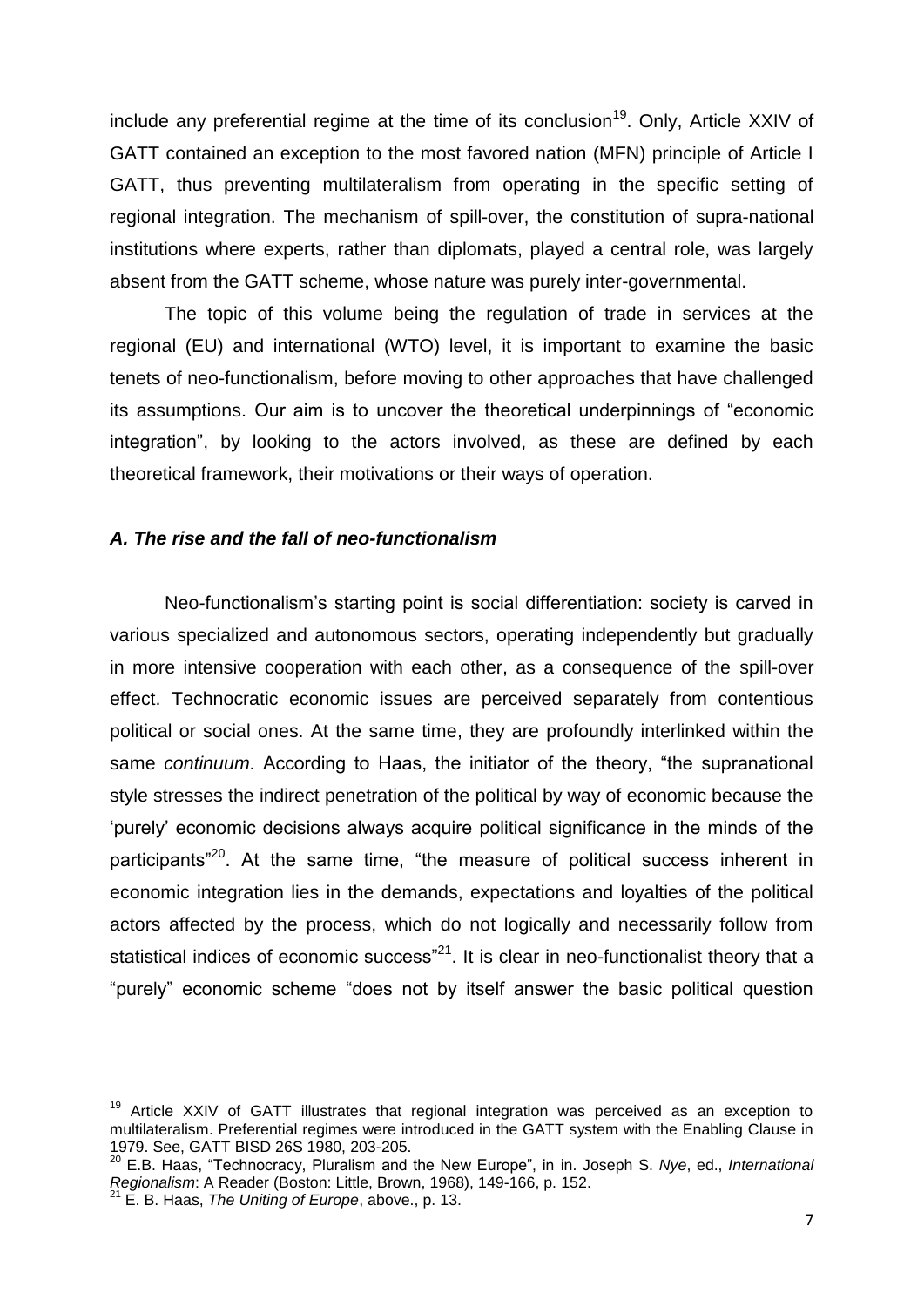whether the unified economy meets with the satisfaction of people active within it" $^{22}$ . The political and the economic dimension of integration are profoundly interlinked.

The main actors in the process of integration are experts operating independently from their national political constituents but who are at the same time checked by "equally prescient national actors" $^{23}$ . They aim to promote, first, sectoral economic integration and, following "spill-over", other forms of integration. The process of decision-making is incremental. $^{24}$ .

The dependent variable of integration is the concept of "authority-legitimacy transfer or sharing"<sup>25</sup>. Possible independent variables are institutionalization and the attitudes of actors<sup>26</sup>. Remarkably, neo-functionalism does not focus on the flow of goods, services, people across Member States as independent variables of integration<sup>27</sup>. The dependent variable chosen is, of course, highly general and moving; hence, it does not relate to the existence of a holistic end-state or terminal condition: that of the "amalgamated" variety, such as the federal union, or of the "pluralistic" variety, such as a confederation. Domestic politics, the different dimensions of integration (economic, political and social) and the perception of States as multiple actors, active in the global as well as in the regional sphere, provide the matrix of the process of integration.

Although not necessarily limited to the study of European regional integration<sup>28</sup>, the process of European integration has profoundly influenced neofunctionalism. Eventually, the credibility of the theory was affected by its perceived inability to explain the difficulties faced by the European project in the 1970s<sup>29</sup>, following the "*chaire vide*" crisis and the opposition of General de Gaulle to British accession. The increasing role of "national actors" challenged the neo-functionalist's belief that the integrated institutions were able to cope with the spill-over effect and

<sup>22</sup> Ibid., p. 284.

 $^{23}$  E.B. Haas, 'The Study of Regional Integration – Reflections on the joy and Anguish of Pretheorizing', *International Organization*, 24(4) (1970), 607-646, p. 627.

 $24$  Ibid.

 $^{25}$  Ibid., p. 633.

<sup>26</sup> Ibid., p. 636.

 $27$  Ibid., p. 610, "(t)he study of regional integration is concerned with explaining how and why states cease to be wholly sovereign, how and why they voluntarily mingle, merge, and mix with their neighbors so as to lose the factual attributes of sovereignty while acquiring new techniques for resolving conflict between themselves". See also, Ibid., p. 628.

 $3$  See, for a study of Haas' influence on the study of Latin American integration, W. Mattli, 'Ernst Haas's evolving thinking on comparative regional integration of virtues and infelicities', *Journal of European Public Policy*, 12(2) (2005), 327-348.

<sup>29</sup> E.B. Haas, *The Obsolescence of Regional Integration Theory* (Institute of International Studies: University of California, Berkeley, 1975).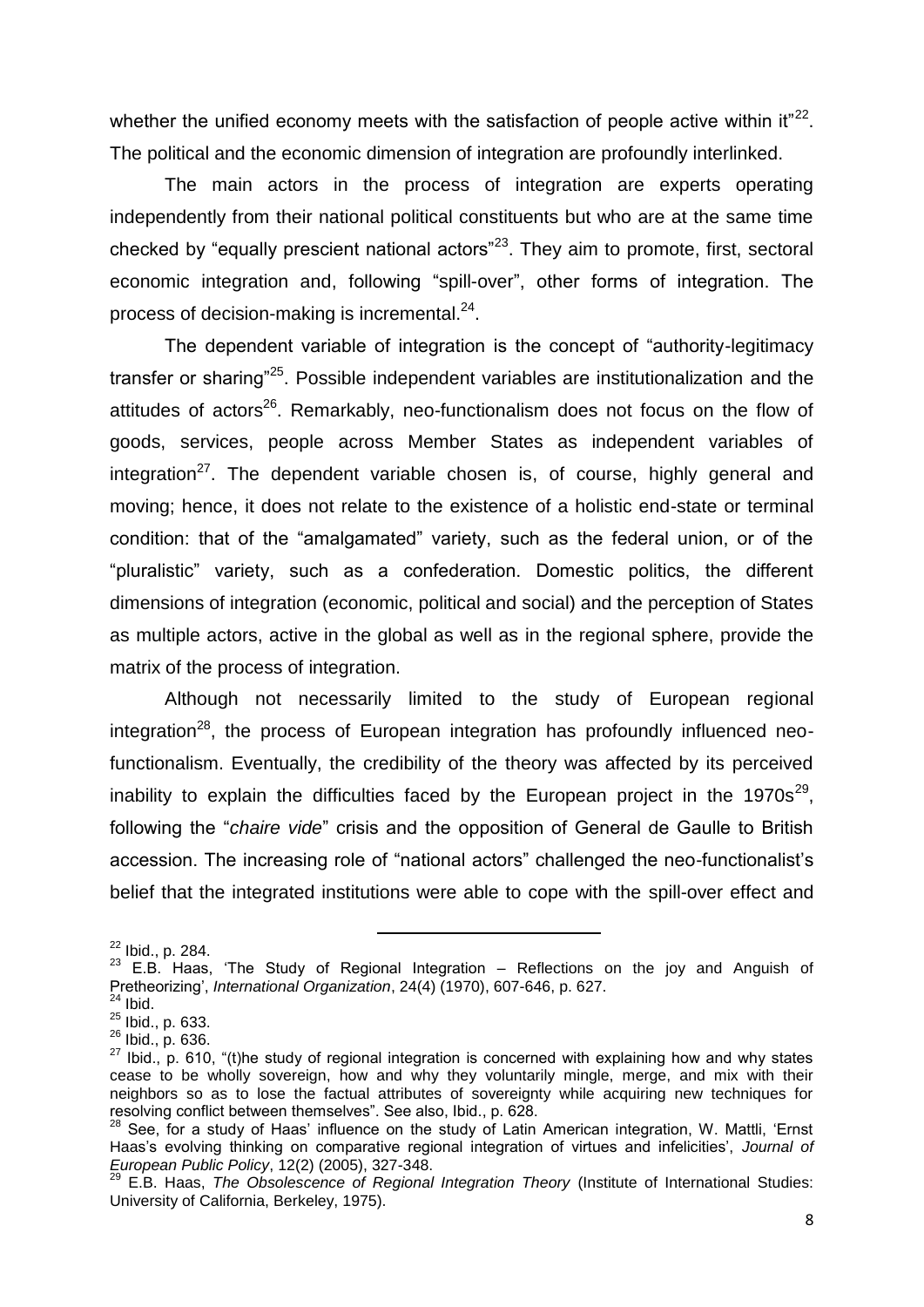consequently the possible "collapse of legitimacy", caused by the absence of a clear central authority able to cope with "complexly linked and highly controversial issues in the European agenda<sup>"30</sup>. Following this crisis, the process of integration seemed to arrive to a stalemate, thus questioning the predictions of neo-functionalist theory.

At this point, a new "heroic actor", which remained ignored so far by neofunctionalist theory, made its entrance: the European Court of Justice (now Court of Justice of the  $EU^{31}$ . The Court initiated a "constitutional framework for a federal type structure in Europe<sup>32</sup><sup>"</sup>, by developing the building blocks of European constitutionalism (direct effect, supremacy, general principles and protection of fundamental rights). Away from the conceptual fuzziness of neo-functionalism, where no clear indication was given on the dependent variable of integration<sup>33</sup>, the Court of Justice's rhetoric of legal coherence, "*effet utile*" as well as its federal understanding of the relation between the centre and the periphery provided a clear view of what the process of integration entailed. An additional advantage of the Court was that its legal-technical rhetoric was largely immunized by the risks of political spill-over and the reaction of national actors. Indeed, the Court had previously taken care to ally national judges to its cause, by empowering them to act independently from their domestic executive and, to a certain extent, legislative powers and to move away, in matters of European law, from their limited interpretative margin in civil law jurisdictions. Teleological interpretation became akin to "functional spill-over", without its political inconvenience, so to speak.

The emergence of the Court as the principal actor in the integration process had profound implications on the type of dominant rationality that emerged. This was economically oriented towards the constitution of a "Single market" but heavily relied on a legalistic approach, the content of which was progressively defined by the jurisprudence of the ECJ. Legal integration, "the gradual penetration of (EU) law into the domestic law of its member states<sup>"34</sup>, was examined exclusively from a legal

<sup>30</sup> E.B, Haas, 'Turbulent Fields and the Theory of Regional Integration', *International Organization*, 30(2) (1976), 173-212.

<sup>31</sup> J.H.H. Weiler, 'The Transformation of Europe', *Yale L. J.*, 100 (1991), 2403-2483, 2409.

<sup>32</sup> E. Stein, 'Lawyers, Judges, and the Making of a Transnational Constitution', *American Journal of International Law*, 75 (1981), 1-27, p. 1.

<sup>33</sup> See, E.B. Haas, 'The Study of Regional Integration – Reflections on the joy and Anguish of Pretheorizing', *International Organization*, 24(4) (1970), 607-646, p. 628, admitting that "neo-functionalists do not agree on a dependent variable and therefore differ with each other on the point in time at which a judgment of how much successful integration is to be made".

A.-M. Burley & W. Mattli, 'Europe before the Court: A Political Theory of Legal Integration', above, p. 43.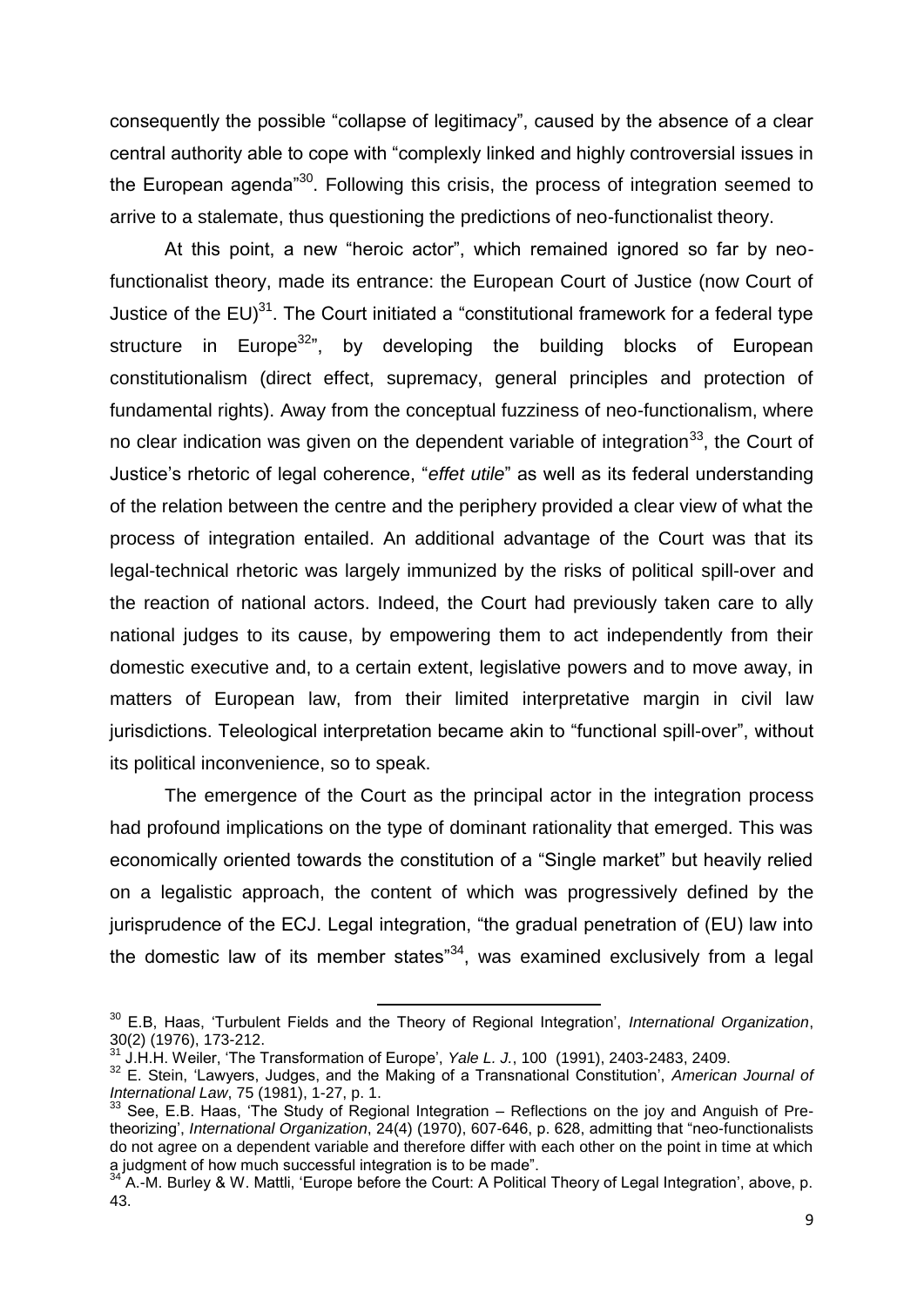coherence perspective, with little emphasis given to external (to the legal system) sources of rationality<sup>35</sup>. Theoretical perspectives advocating an "integration through law" approach adopted a more contextual perspective but still fell short of providing an overall conceptual framework that would explain the process of European integration<sup>36</sup>.

To cite an example, the broad definition of measures equivalent to quantitative restrictions adopted by the Court (in what is now Article 34 TFEU), the Member States incurring the burden to prove that the restriction of trade is justified by public interest objectives, can be explained by a specific conception of economic integration emphasizing regulatory uniformity across Member States or the absence of national trade barriers to the operation of the "single market". From this perspective, the position of the Court can be compared to neo-functionalism, where spill-over leads inevitably to full economic unity<sup>37</sup>. Yet, it is important to note that neo-functionalists did not equate economic integration to regulatory sameness, but emphasized instead the progressive transfer of demands, expectations and loyalties of the political and economic actors to a new centre<sup>38</sup>. The Commission saw the opportunities offered by a broad definition of the concept of trade restriction and rushed to interpret the Court's jurisprudence as reinforcing its own powers<sup>39</sup>.

The legalistic approach followed by the Court led to a disconnection between the legal/narrow economic integration and its broader political and social dimensions. This is particularly apparent if one adopts a narrow definition of "legal integration" or "integration through law", accounting for a positivistic understanding, where law is hard and involves sanctions, in case of non-compliance. In contrast to the purely economic dimension, the social dimension of integration has been notoriously left outside. Yet a broader understanding that would emphasize social practice and that would involve additional actors than courts<sup>40</sup>, may provide a slightly different account of the evolution of European integration and the emergence of social regulation at the

<sup>35</sup> K. Kaiser, 'L' Europe des Savants – European Integration and the Social Sciences', *JCMS,* (1965)  $4(1)$ , 36-46, pp. 39-40.

A.-M. Burley & W. Mattli, "Europe before the Court: A Political Theory of Legal Integration", above, pp. 46-48.

<sup>37</sup> E. B. Haas, *The Uniting of Europe*, above, p. 283.

<sup>38</sup> Ibid.*,* p. 13.

 $39$  Communication from the Commission concerning the consequences of the judgment given by the Court of Justice on 20 February 1979 in Case 120/78 ('Cassis de Dijon') [1980] OJ C-256/2.

<sup>40</sup> G. de Búrca, 'Rethinking law in neofunctionalist theory', *JEPP,* 12(2) (2005), 310-326, p. 318.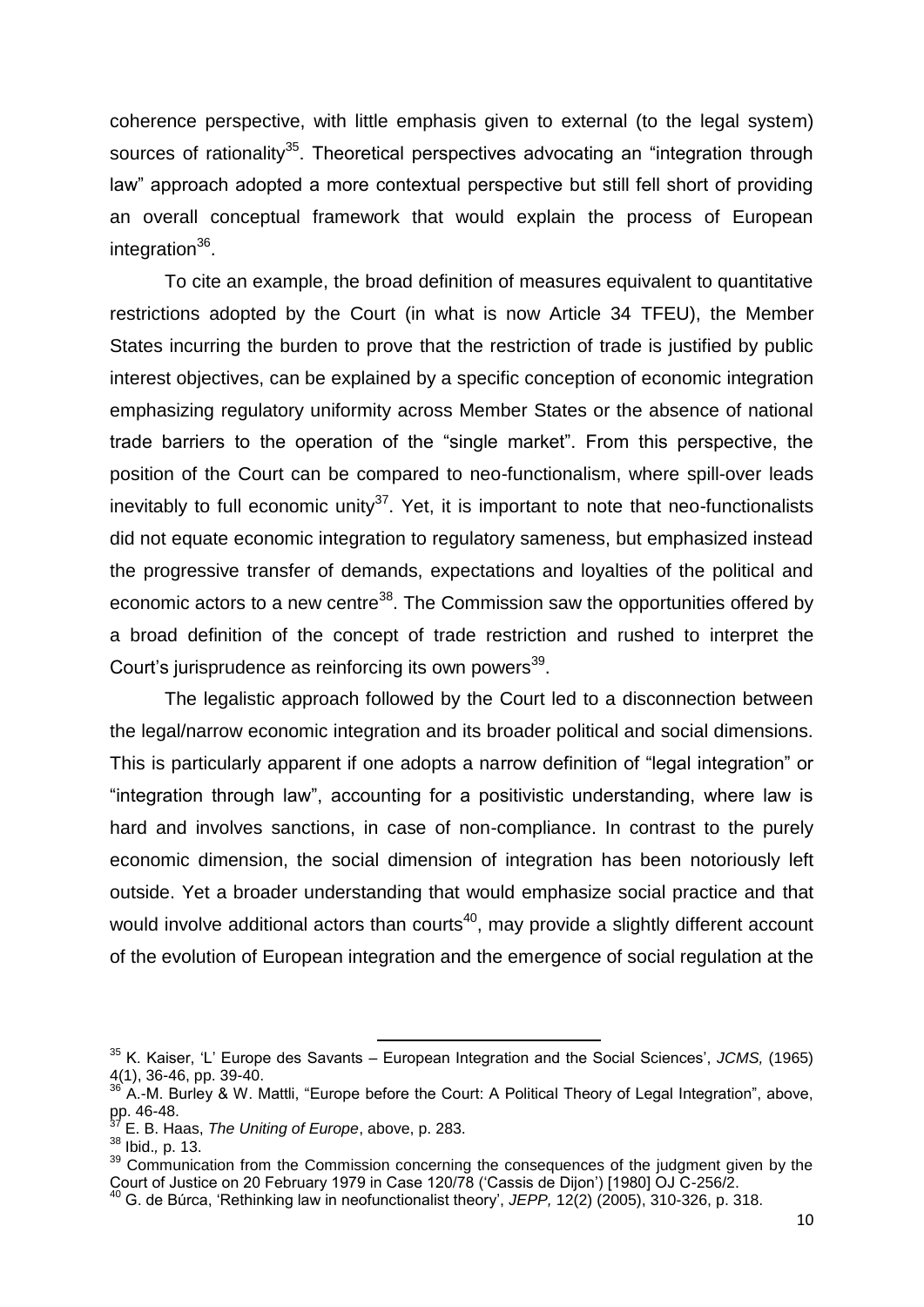EU level<sup>41</sup>. The open method of coordination and other new methods of governance are the means through which the social dimension has been introduced in the economic integration project. The social dimension is now hardening with the development of a legislative programme that allegedly takes stock of the embeddedness of the economic and the social dimensions<sup>42</sup>. This leads to a more holistic approach towards the Internal Market project<sup>43</sup>, which inevitably challenges the role of experts, the "heroes" of integration for neo-functionalists, and reemphasizes the role of national political actors in the process. The role of the latter has been the focus of realists/neo-realists approaches.

#### *B. Realist and neo-realist approaches: the return to national actors*

The resurgence of realism, after the perceived failure of neo-functionalism to explain the role of national actors in the integration process had important effects on the binary opposition between the European and the national levels that underpinned neo-functionalism. Moving away from this opposition, the realist view perceives the process of European integration as a "rescue" of the Nation State<sup>44</sup>. The theory insists on the complex bargaining between different States and the opportunity of side-payments as the driving forces of integration. In the realist's worldview, the European integration is a multi-level system of actors with different preferences aiming to the preservation of their sovereignty. The supra-national institutions, such as the European Commission or the Court, are secondary actors that intervene to mobilize coalition of governments for specific projects<sup>45</sup>, for instance the establishment of the Common Market<sup>46</sup>. While neo-functionalists stress the supranational authorities and international expert's role in promoting integration, a realist perspective on European integration focuses on the role of States.

<sup>41</sup> D. Ashiagbor, *The European Employment Strategy: Labour Market Regulation and New Governance.* (Oxford: Oxford University Press, 2005).

 $42$  M. Monti, 'A New Strategy for the Single Market at the Service of Europe's Economy and Society', Report to the President of the European Commission, 9 May 2010; Communication from the European Commission, "A Single Market for the 21st Century", Brussels, 20 November 2007 COM(2007) 724 final.

<sup>&</sup>lt;sup>3</sup> I. Lianos, 'Shifting Narratives in the European Internal Market: Efficient Restrictions of Trade and the Nature of "Economic" Integration', above..

<sup>44</sup> A.S. Milward, *The European Rescue of the Nation State*, 2<sup>nd</sup> ed. (Routledge: London & New York, 2000), p. 4.

<sup>45</sup> D. Puchala, 'Domestic Politics and Regional Harmonization in the European Communities', *World Politics*, 27(4) (1975), 496-520.

<sup>46</sup> W. Sandholtz & J. Zysman, '1992: Recasting the European Bargain', *World Politics*, 42 (1989), 95- 128.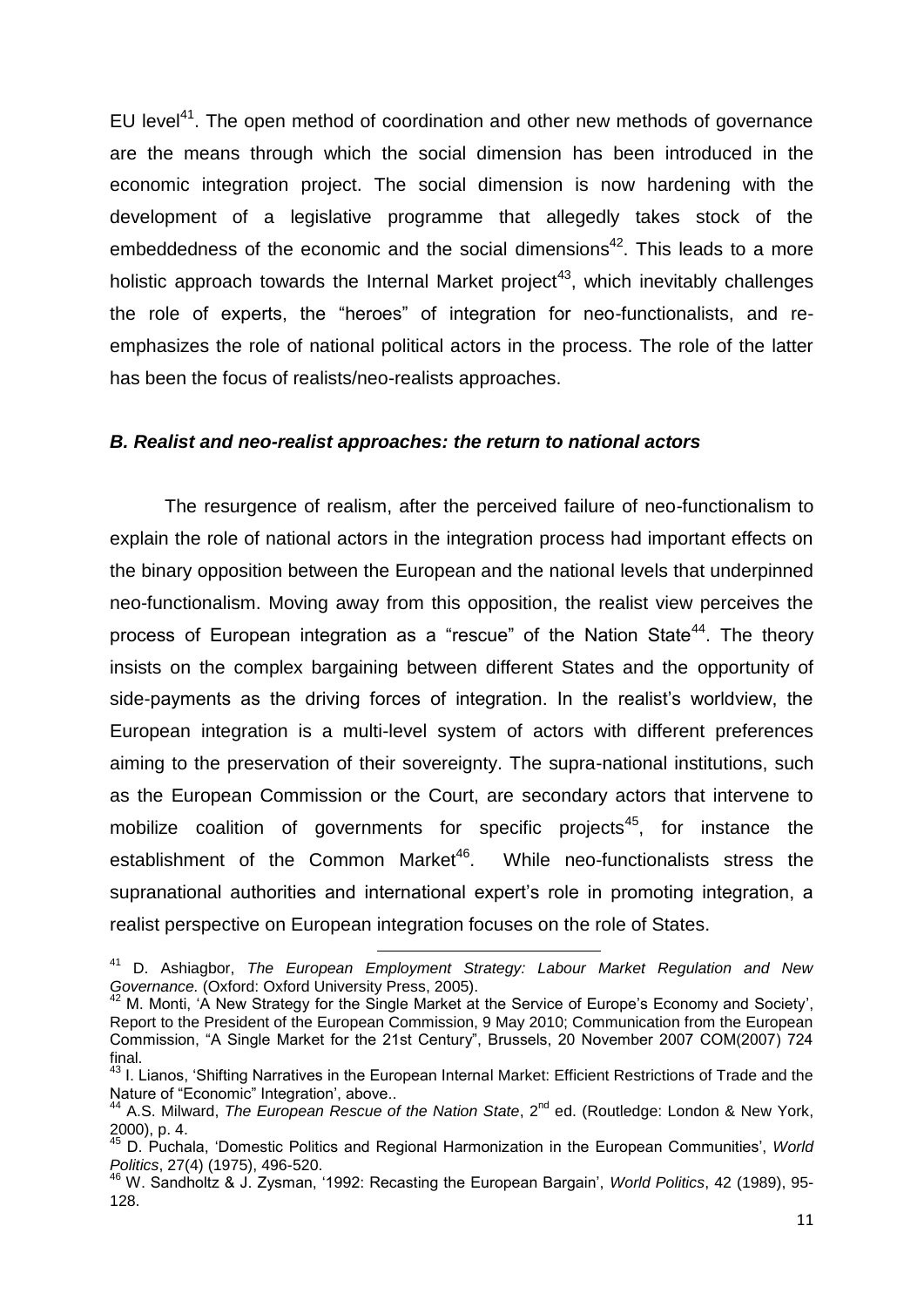According to realists, the international system is characterized by anarchy and the relations between States are governed by the "law of the jungle<sup>47</sup>." Nation-states, not international organizations or transnational organizations, are the primary actors in this system<sup>48</sup>. Every State has to take care of its interests by itself. Vital interests for a State are the protection of its territory and the independence in its political decision-making from external powers, which might also relate to economic capabilities and its ability to deal effectively with poverty, diseases, natural disasters and other threats<sup>49</sup>.

For realists, an increase of resources and capabilities by one State creates a dilemma for all members of the system and is easily perceived as a threat by its neighbors, which thereupon increase their own capabilities. The result is a never ending struggle for power<sup>50</sup>. The most powerful states resulting from this rivalry for might are of course the most relevant ones in the international system. These dominant powers, the "hegemons"<sup>51</sup>, organize weaker states and enforce peace among them. This constellation lasts until the tide turns and formerly weak states may increase their might, finally challenging the hegemon. International organizations are only seen as a mere instrument by which powerful States attempt to defend and advance their national interests<sup>52</sup>.

International cooperation is possible as long as it leads to gains for the States involved. Realists agree that cooperation is more feasible when:

``[…] large transactions can be divided up into a series of smaller ones, if transparency can be increased, if both the gains from cheating and the costs of being cheated on are relatively low, if mutual cooperation is or can be made much more advantageous than mutual defection, and if each side employs

<sup>47</sup> R. Aron. 'The Anarchical Order of Power', *Daedalus*, 95(2) (1966), 479–502, at 480

<sup>48</sup> J. H. Herz. 'Political Realism Revisited' *International Studies Quarterly*, 25(2) (1981), 182–197, at 183

<sup>49</sup> S. M. Walt. The Renaissance of Security Studies. *International Studies Quarterly*, 35(2) (1991), 211–239, p 213; R. Niebuhr. *Moral Man and Immoral Society* (New York: Charles Scribner´s Sons, 1947), p 15

<sup>50</sup> John H. Herz. Political Realism Revisited. *International Studies Quarterly*, 25(2) (1981), 182–197.

<sup>51</sup> Hegemony relation is according to John H. Herz. Political Ideas and Political Reality. *The Western Political Quarterly*, 3(2) (1950), 161–178, p 167, are constellation in which "[…] one or a few of the members of sectional interests concerned "leads" the others."

<sup>52</sup> H. J. Morgenthau, 'The Yardstick of National Interest', *Annals of the American Academy of Political and Social Science*, 296 (1954), 77–84.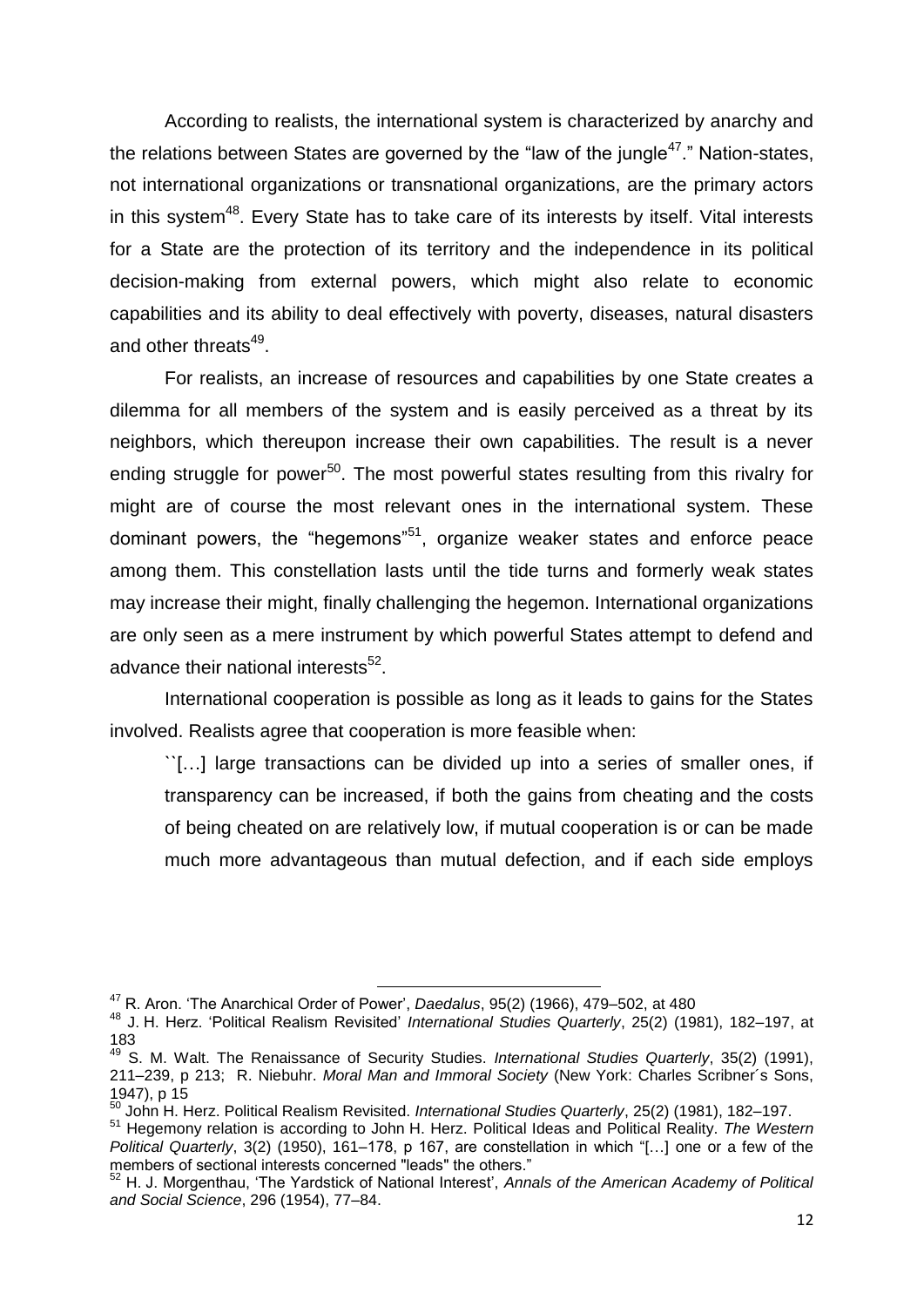strategies of reciprocity and believes that the interactions will continue over a long period of time<sup>53</sup>."

Diplomats play a key role in negotiations over cooperation. Their task is to mitigate the States' concerns and to increase the gains from cooperation. States will be more inclined to cooperate the better they understand the behavior of their opponents. Open exchange of information and the creation of transparency of the domestic processes are key factors for successful cooperation among States. An alternative strategy of a State fearing a potential turnaround of a current partner in the future is to integrate the opponent and itself into a cooperative structure in order to reduce the incentives of reneging in the future<sup>54</sup>.

Neo-realists share the realist view on the unimportance of international organizations and other sub-national actors. They leave no doubt that it is the State and by no means other organizations that are capable of performing all crucial social, economic and security functions that nation-states need in order to survive<sup>55</sup>. International organizations<sup>56</sup> are in neo-realist thought merely instruments by which powerful States realize their interests. These institutions have only limited independent effects since they are created, shaped and kept alive by States. The survival of international organizations therefore reflects more the power and influence of major States than the independent power of institutions themselves<sup>57</sup>.

The establishment of cooperation among States is seen in neo-realism as highly difficult and restricted by the States struggle about the distribution of gains from cooperation<sup>58</sup>. Due to their preoccupation with their own relative position in the international system, the main objective of States is not the maximization of their gains from interaction but the prevention of other States from increasing their

<sup>53</sup> R. Jervis, 'Realism, Neoliberalism, and Cooperation: Understanding the Debate', *International Security*, 24(1) (1999), 42–63, at 52.

<sup>54</sup> R. Jervis, 'Realism in the Study of World Politics', *International Organization*, 52(4) (1998), 971–991, at 986-987.

<sup>55</sup> K. N. Waltz. 'Globalization and Governance', *Political Science and Politics*, 32(4) (1999), 693–700, at 697; K. N. Waltz. Structural Realism after the Cold War. *International Security*, 25(1) (2000), 5–41, p. 18<br>56 D

<sup>56</sup> R. O. Keohane and J. S. Nye. *Power and Interdependence*, 2nd (ed.) (New York: HarperCollins Publishers, 1989), p 54.

<sup>57</sup> S. D. Krasner, 'Global Communications and National Power: Life on the Pareto Frontier', *World Politics*, 43(3) (1991), 336–366; J. J. Mearsheimer, 'The False Promise of International Institutions', *International Security*, 19(3) (1995), 5–49, p. 13; K. N. Waltz, 'Structural Realism after the Cold War', *International Security*, 25(1) (2000), 5–41, p. 20

<sup>58</sup> K. N. Waltz, *Theory of International Politics (*Boston: McGraw-Hill, 1979)*,* p 105.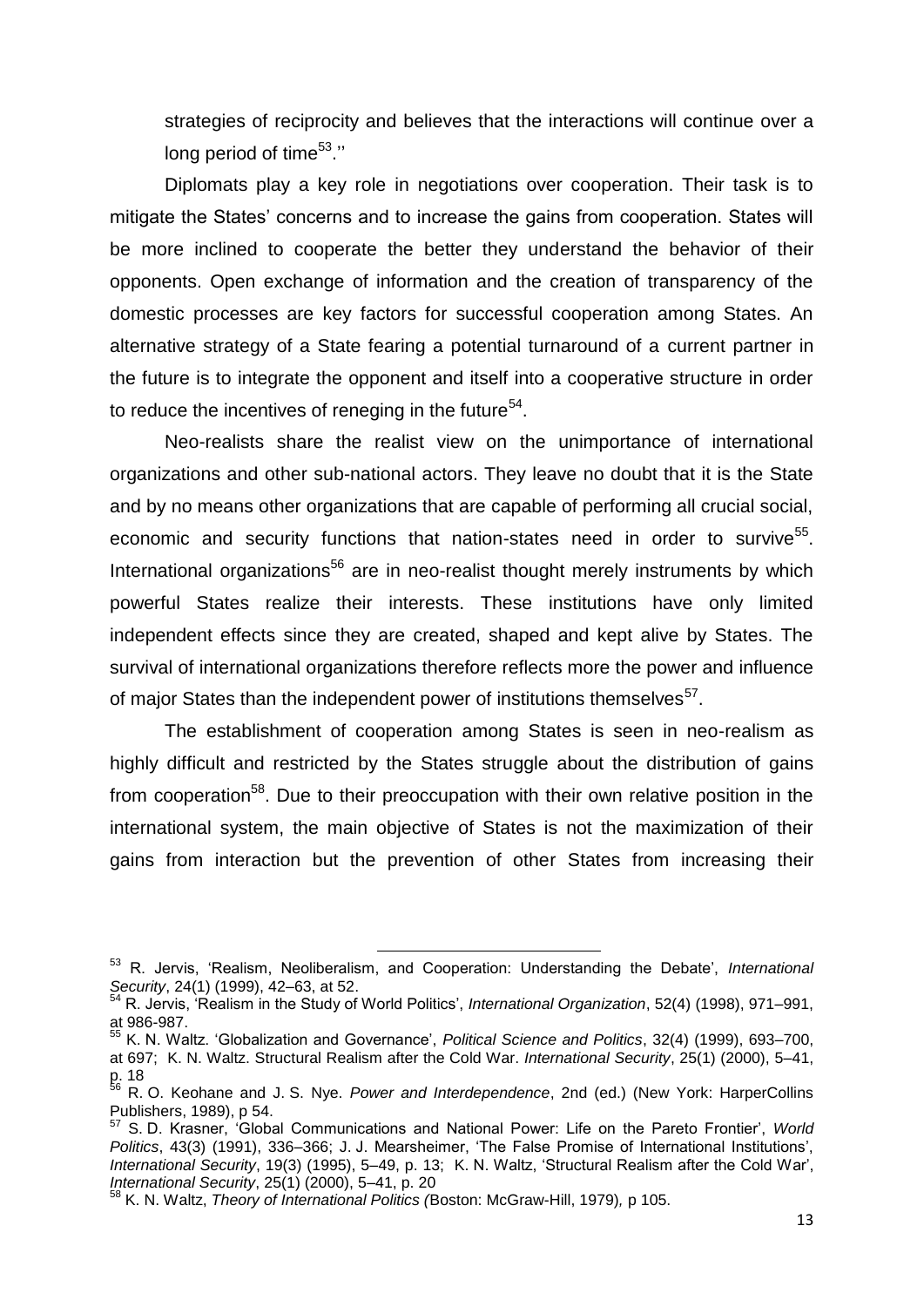capabilities relative to their own ones. States will therefore defect from cooperation as soon as they perceive the relative gains of partners are exceeding their own<sup>59</sup>.

Alliances are possible, but only under specific circumstances. They are feasible in a multi-polar system in which States interact closely in order to balance a major State or another alliance of States. In such a setting, each State is vitally dependent on the other and the defection of one member would jeopardize the security of all the other members of the alliance. The situation changes somewhat in a bipolar environment in which two major powers provide most of the security. Defections of minor partners in this case have only minor impact upon the alliance as a whole. Since States find themselves in a self-help system in which each unit is required to look after itself, the most likely constellation that results is a balance of power. This is a direct consequence of the nature of the system itself and is most likely to perpetuate as long as at least some States try to preserve themselves<sup>60</sup>. But the international system is by no means static. It is a dynamic system in which "structures shape and shove; they encourage States to do some things and to refrain from doing others"<sup>61</sup>. As a result, States permanently have to reconsider their own position relative to other States. This constant dynamic change "stimulates States to behave in ways that tend toward the creation of balances of power<sup>"62</sup>. The problem of a self-help system can be overcome in a situation of hegemony of one powerful state which will prevent other States from defecting from negotiated conditions and, more generally, will regulate interaction among States<sup>63</sup>.

This theory of international relations has important implications on the theorizing of European integration.

First, the realist and neo-realist turn in international relations has shifted the focus of integration theory towards domestic interests and interstate bargaining, that is, domestic politics, rather than structural factors such as the position of the State in the international power distribution. The realist view questions the role of transnational elites or experts in the process of "integration" and emphasizes instead the

<sup>&</sup>lt;sup>59</sup> J. M. Grieco, 'Anarchy and the Limits of Cooperation: A Realist Critique of the Newest Liberal Institutionalism', *International Organization*, 42(3) (1998), 485–507, pp. 498-499.

<sup>60</sup> K. N. Waltz, *Theory of International Politics* (Boston: McGraw-Hill, 1979), p. 118.

<sup>61</sup> K. N. Waltz, 'Evaluating Theories', *The American Political Science Review*, 91(4) (1997), 913–917,  $p. 915.$ 

<sup>62</sup> K. N. Waltz, *Theory of International Politics* (Boston: McGraw-Hill, 1979), p. 118

<sup>&</sup>lt;sup>63</sup> B. Buzan, 'Economic Structure and International Security: The Limits of the Liberal Case', *International Organization*, 38(4) (1984), 597–624, at 607; J. J. Mearsheimer, 'Back to the Future: Instability in Europe after the Cold War', *International Security*, 15(1) (1990), 5–56, p. 47.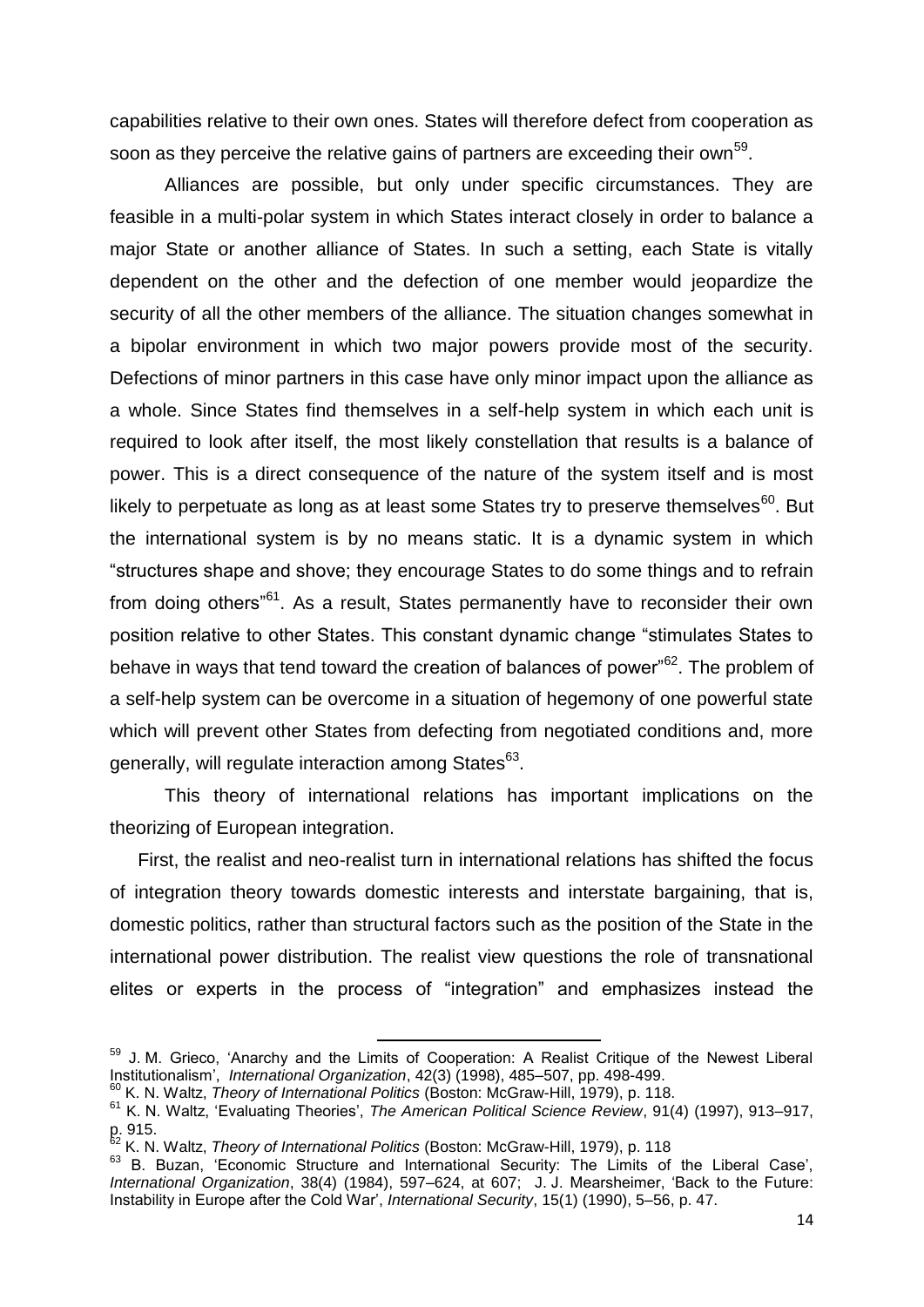differences that exist between States and the subsequent regulatory pluralism that reflects their very different domestic political structures<sup>64</sup>. Integration is not automatic; it can be perceived instead as a form of instable cooperation and inter-governmental bargaining between sovereign States, each following its own fixed preferences. To the integrationist logic of neo-functionalists, one could thus oppose the "state-centred pluralistic and structured" approach of realists/neo-realists<sup>65</sup>.

Secondly, in the realist/neo-realist tradition, the aim pursued by international organizations is to reduce the transaction costs emanating from the interaction between States. For neo-realists, States face two options in order to ensure their security: bandwagoning and balancing. Bandwagoning is the strategy of choice for weak states which are unable to balance against their stronger neighbors. Instead of increasing their own capabilities they seek protection by strong States in exchange of important opportunities of "voice" within the organization<sup>66</sup>. Stronger State entities choose the balancing strategy<sup>67</sup>. The continuity between the technical/economic and the political dimensions of integration through the operation of the spill-over effect could thus be questioned<sup>68</sup>. In this tradition, the "progress" of European integration is not due to a spill-over effect but constitutes an epiphenomenon of the emergence of the hegemonic power of the United States, which pushed the medium and declining Western European powers to a strategy of "balancing" by constituting the European Communities<sup>69</sup>.

Thirdly, these approaches presuppose a strong entanglement between domestic and international politics, the latter influencing the formation of national preferences<sup>70</sup>. One could employ the analogy of two-level games, where processes occurring in the international level (high politics) influence considerably domestic

<sup>64</sup> S. Hoffmann, *Organisations Internationales et Pouvoirs Politiques des États* (Armand Colin : Paris, 1954).

<sup>65</sup> S. Hoffmann, 'Reflections on the Nation State in Western Europe Today', in S. Hoffmann (eds.), *The European Sisyphus. Essays on the Hallon Jiale in Western Europe Today, In S. Hoffmann (eds.),*<br>European Sisyphus. Essays on Europe, 1964-1995 (Westview Press: Boulder, 1995), pp. 215-219.

<sup>66</sup> A. Hirschman, *Exit, Voice, Loyalty: Reponses to Decline in Firms, Organizations and States* (Harvard University Press: Cambridge, 1970).

K. N. Waltz, 'Evaluating Theories' *The American Political Science Review*, 91(4) (1997), 913–917, p. 915.

<sup>&</sup>lt;sup>68</sup> S. Hoffmann. 'The European Community and 1992', in S. Hoffmann (eds.), The European Sisyphus. *Essays on Europe, 1964-1995* (Westview Press: Boulder, 1995), p. 235.

<sup>&</sup>lt;sup>69</sup> J. Grieco, 'Anarchy and the Limits of Cooperation: A realist Critique of the Newest Liberal Intergovernementalism', *International Organization*, 42(3) (1988), 485-507.

<sup>70</sup> R. Putnam, 'Diplomacy and Domestic Politics. The Logic of Two-Level Games', *International Organizations*, 42(3) (1988), 427-460.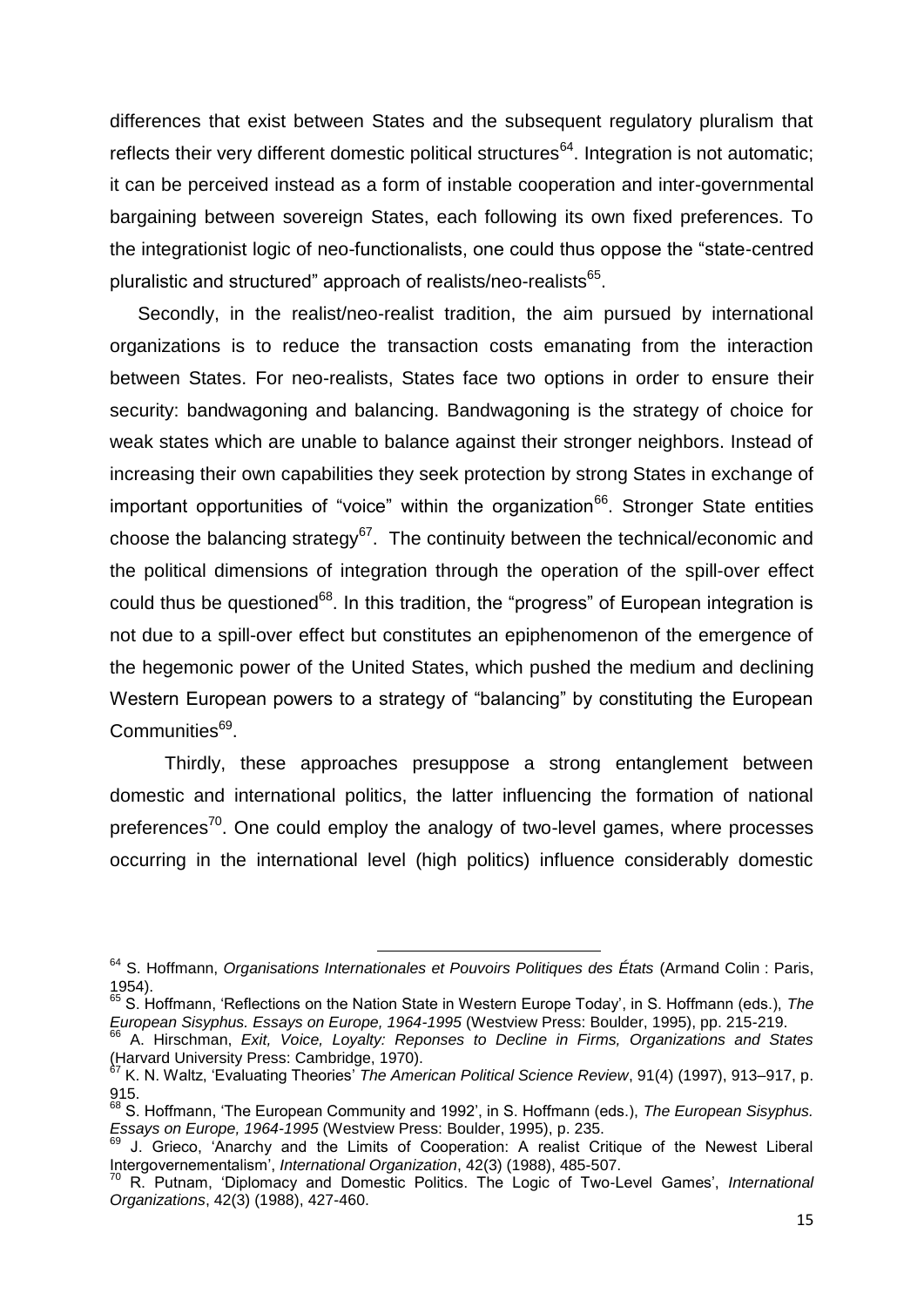politics and the formation of preferences at the national level (low politics)<sup>71</sup>. The inverse syllogism is also true: domestic politics and economic interests largely explain national preferences represented at the international level<sup>72</sup>. For example, States delegate powers to international organizations with the aim to strengthen the authority of the executive branch, in particular as many of the domestic political constraints may not affect the international level<sup>73</sup>. Delegations of authority to international organizations become thus largely compatible with neo-realists theories. For comparison, neo-functionalists would have emphasized the technical nature of decision-making in certain international cooperation settings, which would have required delegation to international experts and consequently the development of technocratic consensus.

The role of States being reaffirmed, it became difficult for neo-functionalists to argue that experts and/or the "heroic" Court were running the show. However, the progress of economic integration post Single European Act could not be adequately explained by the realist/neo-realist perspective as well, despite the best efforts made by some commentators<sup>74</sup>. The theory of federalism offers an alternative perspective.

#### *C. Federalism*

The federalist view highlights the transfer of authority and competences from the State level to the federal level as an important indication of integration<sup>75</sup>. Only significant transfers of sovereignty count. Federalism may take different forms: dual federalism is based on the idea that the federal level and the State have equal sovereignty (they are "co-equals") and they exercise mutually exclusive competences

 $71$  P. Gourevitch, 'The Second Image Reversed: the International Sources of Domestic Politics', *International Organization*, 23(4) (1978), 881-912.

 $\frac{72}{72}$  A. Moravcsik, 'Negotiating the Single European Act. National Interests and Conventional Statecraft in the European Community', *International Organization*, 45(1) (1991), 19-56; A. Moravcsik,'Preferences and Power in the European Community: A Liberal Intergouverementalist approach', *Journal of Common Market Studies*, 31(4) (1993), 473-524.

A. Moravcsik, 'Why the European Community strengthens the state: international co-operation and domestic politics', *Center for European Studies Working Paper Series No. 52* (Cambridge, MA: Harvard University, 1994), also available at <http://www.ces.fas.harvard.edu/publications/docs/pdfs/Moravcsik52.pdf>

<sup>74</sup> See, G. Garrett, 'International Cooperation and Institutional Choice: the European Community's Internal Market'*, International Organization*, 46(2) (1992), 533-560.

<sup>75</sup> W. van Gerven, *The European Union. A Polity of States and Peoples*, (Stanford University Press and Hart Publishing: Oxford, 2005); K. Lenaerts, 'Constitutionalism and the many faces of federalism', *American Journal of Comparative Law*, 38 (1990), 205-63; K. Nicolaidis & R. Howse, *The Federal Vision: Legitimacy and Levels of Governance in the United States and the European Union* (Oxford University Press, 2001).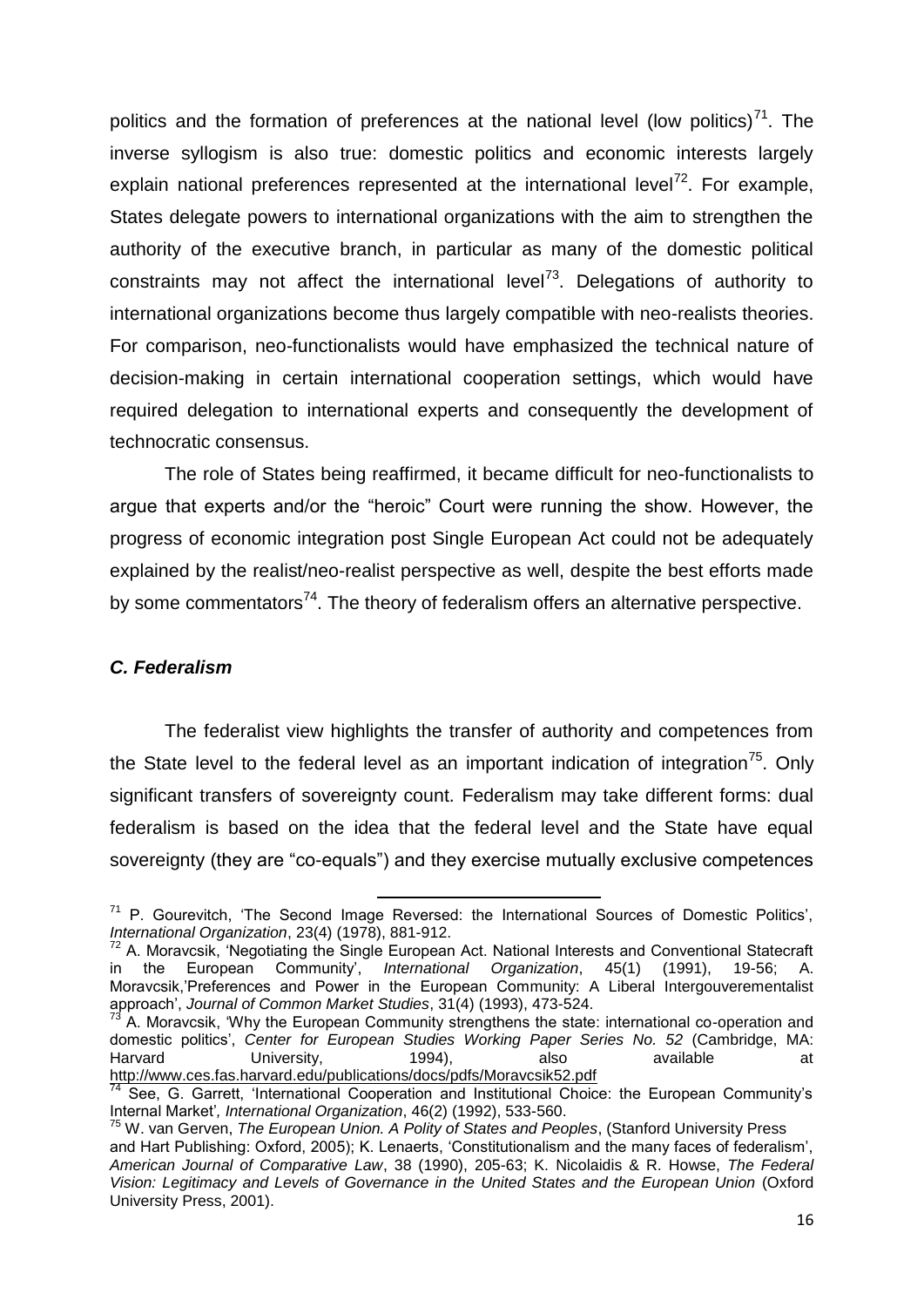in their own spheres; cooperative federalism supposes power sharing between the federal and the State level in order to provide solutions to social problems<sup>76</sup>. This definition assumes that cooperative federalism lends itself to hierarchy, while dual federalism to heterarchy. Such dichotomy may seem, however, simplistic and does not exhaust the different meanings of the concept of federalism. Indeed, some authors have advocated a "federal vision beyond the state", "articulated around the concepts of mutual tolerance and empowerment"<sup>77</sup>. Kalypso Nicolaidis notes that the distinguishing feature of "federalism"

"[…] lies precisely in *not* resolving the tensions which exist between the two poles: the One and the Many. In a federation, each part is itself a whole, not a part of a whole, and the whole itself is more than its parts. Neither is the One a simple expression of the Many—collaboration—nor are the Many simply components of the One—hierarchy. Instead, like fractals in our mental and material maps, each exhibits in its own scale its own version of a familiar pattern; each level operates as a whole albeit with multiple and subtle connections with other levels. Federalism in its essence does not mean bringing together different polities as one—however decentralized—polity. It means instead retaining what is separate in spite of all that is common"<sup>78</sup>.

This "federal vision" is characterized by a shift to "open ended dynamics", "shared competences" (including their exercise) arranged around principles of "networked cooperation" and proportionality, the emergence of "power checks" through "mutual control" and "federalism safeguards", the turn to "multi-centred governance" achieved through "non-hierarchical models of governance", the respect of principles of "constitutional tolerance", mutual recognition and more broadly the existence of shared identities<sup>79</sup>. Nicolaidis observes,

"(t)his implies *inter alia* a shift in focus in the competence debate away from allocation of competences per se towards granting centre stage to the processes of change themselves and the mechanisms that make them sustainable, including governance structures and the many mechanisms of control among the actors involved at different levels, democratic input in the

<sup>1</sup> <sup>76</sup> R. Schütze, *From Dual to Cooperative Federalism – The Changing Structure of European Law* (Oxford University Press: Oxford, 2009).

<sup>77</sup> K. Nicolaidis, 'Conclusion: The Federal Vision Beyond the Federal State', in K. Nicolaidis & R. Howse, *The Federal Vision: Legitimacy and Levels of Governance in the United States and the European Union* (Oxford University Press, 2001).  $78$  Ibid.

 $79$  Ibid.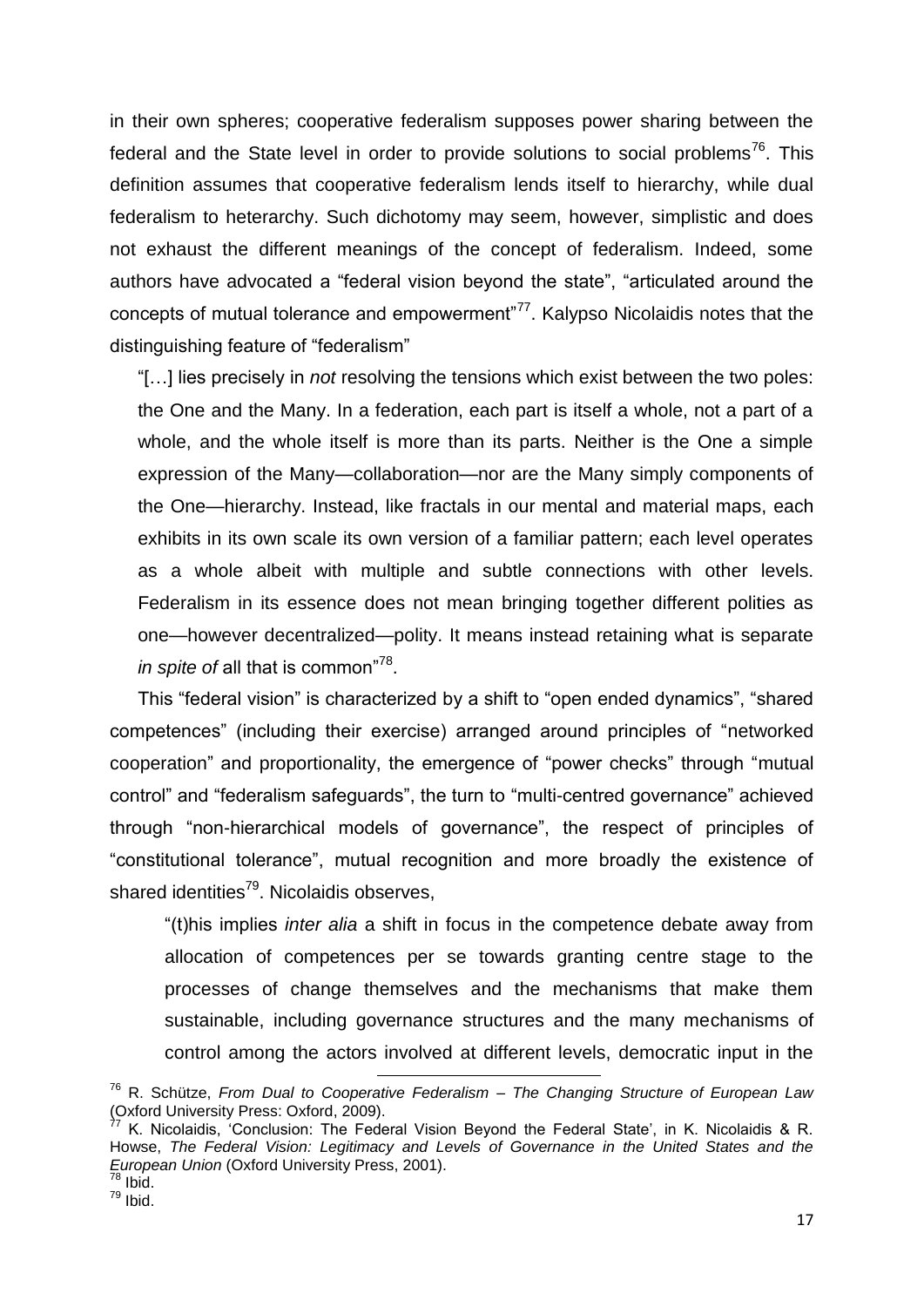joint management of shared competences, and strategies of mutual empowerment between levels and actors involved in governance. In the end, it calls for a move 'beyond hierarchy' from vertical paradigms of multi-layered governance to more horizontal ones of multi-centred governance where the legitimacy of the system as a whole is grounded in mutual tolerance, mutual recognition, and mutual empowerment rather than in the design of common structures and the pursuit of homogenous practices"<sup>80</sup>.

This conceptualization has important implications on the concept of integration:

"*Integration* can be more about sustainable decentralization than centralization, horizontal mutual inclusiveness rather than vertical delegation of authority, and managing differences rather than engineering convergence"<sup>81</sup>.

The "federal vision" breaks with the uni-dimensional view of "legal integration" and the latter's focus on regulatory sameness. Regulatory pluralism becomes essential in order to provide the necessary degree of flexibility, political inclusiveness and empowerment to the individual parts forming the "federal" unit. Although, this "federal vision" may be relevant, if not applicable, to governance at the world level, the main thrust of the theory focuses, as it was the case for neo-functionalism, on the European experiment of regional integration and looks unlikely to be applied as such at the WTO level.

#### *D. Liberal regime theory (institutionalism and governance theory)*

 $\overline{a}$ 

The narrow conceptual focus of "legal integration" is also at odds with the recent emphasis on the study of "institutions" and "governance". The positive influence of institutions, in particular in overcoming the problems arising from an anarchic international system, is the core subject of "liberal institutionalism". Liberal approaches differ from the realist school in that they reject the idea of States as the most important actors in international relations. The main premises of this theory are that States are not understood as unitary or rational agents; power is pushed into the background by economic interests; and international institutions are believed to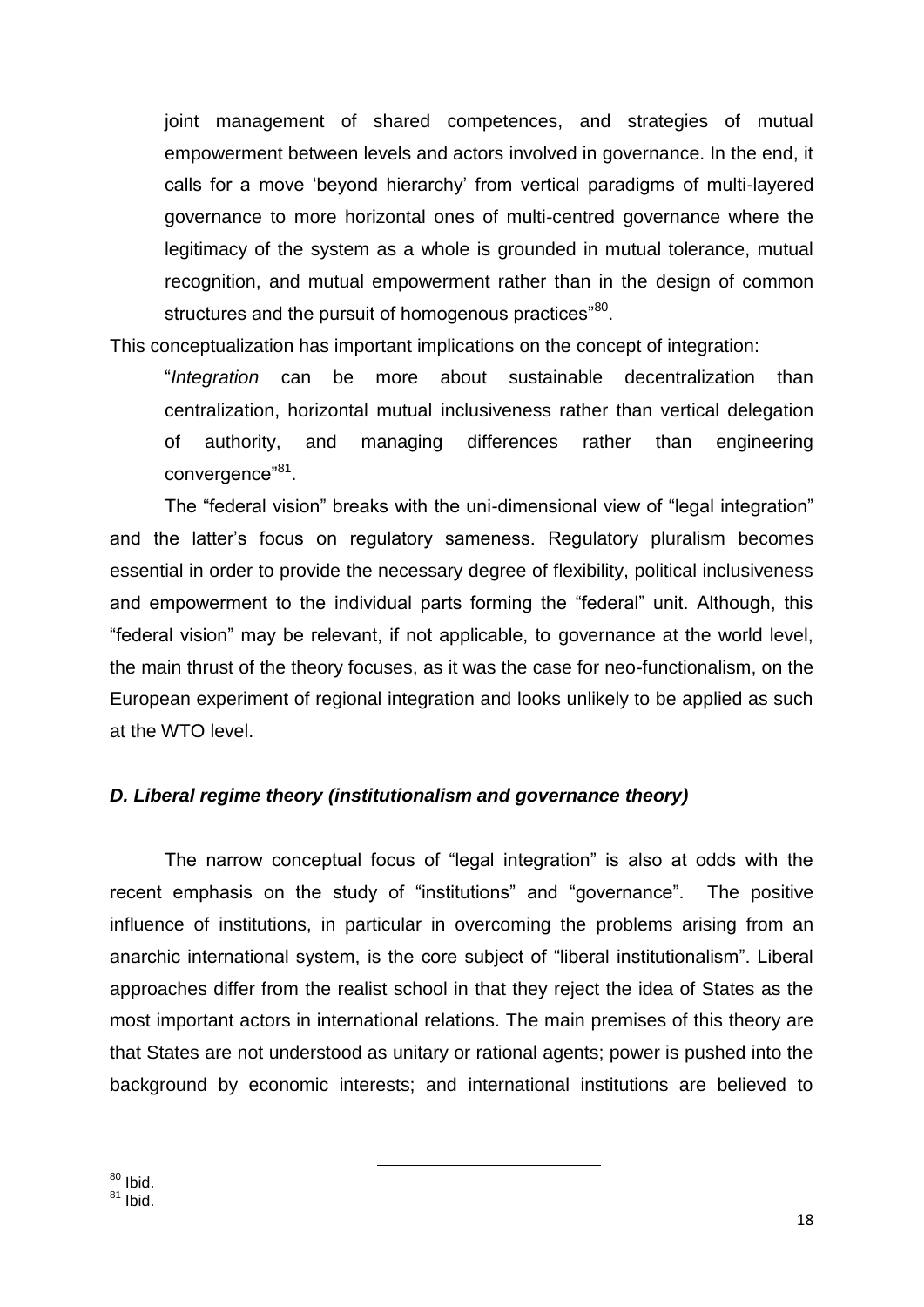promote cooperation among States $^{82}$ . The liberal schools of thought, as the realist ones, do not represent a homogeneous theory but consist of several approaches, each one contributing to the understanding of the nature of inter-state relations $^{83}$ .

The study of international institutions and organizations becomes even more central in neo-liberal institutionalism (neoliberals). Although in agreement with the core assumptions of neo-realism, which regards States as the most important actors pursuing their own interests, assumes rational behavior by the actors and notes the anarchical character of the international system, neoliberals believe that cooperation between states is possible<sup>84</sup>. Since cooperation does not arise automatically, as it always remains overshadowed by the fear of cheating, transaction costs may rise and the returns from the interaction are uncertain, institutions play a central role $^{85}$ . Institutions can "reduce the uncertainty about the reliability of other States and, once in place, they lower the costs of securing specific agreement<sup>86"</sup>.

However, States are not perceived as unitary actors. Both the national and international levels impact on decision-making in international relations<sup>87</sup>. Multiple channels link societies. Not only do official interstate relations count but also transgovernmental and trans-national relations. These relations lead to strong transnational ties with high transaction rates, making States or sub-national actors in different countries economically dependent on one another. In contrast to interconnectedness, interdependence is always related to symmetric or asymmetric "costly effects of transactions", since it restricts autonomy. The asymmetries in dependence allow an actor to influence the counterparts he is interacting with $^{88}$ . There are two dimensions of interdependence: sensitivity and vulnerability. In a stable framework, sensitivity refers to "degrees of responsiveness within a policy

 $82$  J. M. Grieco, 'Anarchy and the Limits of Cooperation: A Realist Critique of the Newest Liberal Institutionalism', *International Organization*, 42(3) (1988), 485–507, pp. 489-490.

<sup>83</sup> According to Andrew Moravcsik, 'Taking Preferences Seriously: A Liberal Theory of International Politics', *International Organization*, 51(4) (1997), 513–553, at least three variants can be differentiated: "Ideational liberalism focuses on the compatibility of social preferences across fundamental collective goods like national unity, legitimate political institutions, and socio- economic regulation. Commercial liberalism focuses on incentives created by opportunities for transborder economic transactions. Republican liberalism focuses on the nature of domestic representation and the resulting possibilities for rent-seeking behavior."

<sup>&</sup>lt;sup>4</sup> R. O. Keohane and J. S. Nye, *Power and Interdependence*, 2<sup>nd</sup> ed. (Harper Collins Publishers: New York, 1989), p xi describe the two schools as "complimentary."

<sup>85</sup> J. Ikenberry, 'The Future of International Leadership', *Political Science Quarterly*, 111(3) (1996), 385–402, p. 392.

<sup>86</sup> Ibid., p. 392.

<sup>&</sup>lt;sup>87</sup> R. O. Keohane and J. S. Nye, *Power and Interdependence*, 2<sup>nd</sup> ed., (Harper Collins Pub.: New York, 1989), p xi.

<sup>88</sup> Ibid., pp 9-11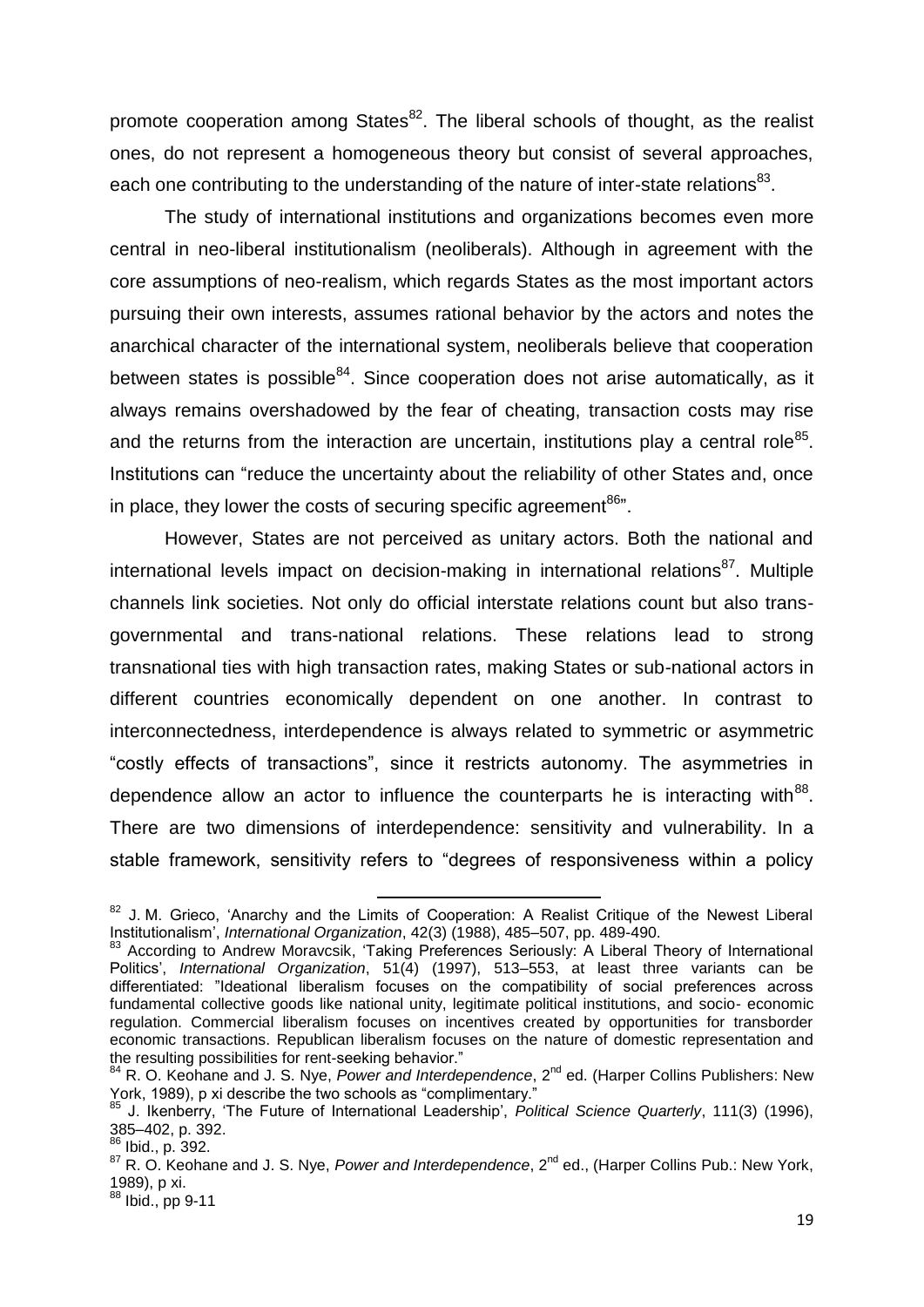framework - how quickly do changes in one country bring costly changes in another, and how great are the costly effects<sup>89</sup>?" Sensitivity of interdependence describes the costs that an actor has to bear if no action is taken in response. Vulnerability, however, "rests on the relative availability and costliness of the alternatives that various actors face<sup>90</sup>". The dimension of vulnerability stands for the costs that the actor faces by adapting to the changes.

This complex interdependence has important implications on political processes. First, States are most likely to use asymmetrical interdependence, international organizations and transnational actors to attain their goals. Secondly, under complex interdependence there is no difference between high and low politics. This leads to a situation in which "[d]iscontented domestic groups will politicize issues and force more issues once considered domestic onto the interstate agenda"<sup>91</sup>. Thirdly, multiple channels of contacts among societies form and exercise strong influence "on the ability of statesmen to calculate the manipulation of interdependence or follow a consistent strategy of linkage<sup>92</sup>". Numerous non-state actors, as well as state bureaucracies interact permanently across borders. Fourthly, international organizations and institutions grow more important. Institutions can help "set up the international agenda, and act as catalysts for coalition-formation and as arenas for political initiatives and linkage by weak states<sup>"93</sup>. By congregating representatives of different actors, international organizations can initiate coalitions of interest. In particular, weak states profit from their equal participation in organizations which provide these states with a forum for dialogue and cooperation.

The consequence of interdependence for political strategy is that the activities of all actors in the international system cause costs that other actors have to bear. Those actors, affected by the activities of others, will try to avoid having the burdens of adjustment forced upon them. The challenge is to "generate and maintain a mutually beneficial pattern of cooperation in the face of competing efforts by governments (and nongovernmental actors) to manipulate the system for their own benefit $94$ ".

<sup>92</sup> Ibid., p 34.

<sup>89</sup> Ibid., p 12

<sup>90</sup> Ibid., p 13.

<sup>91</sup> Ibid., p 33

<sup>93</sup> Ibid., p 35.

<sup>94</sup> R. O. Keohane and J. S. Nye, 'Power and Interdependence revisited', *International Organization*, 41(4) (1987), 725–753, p. 730.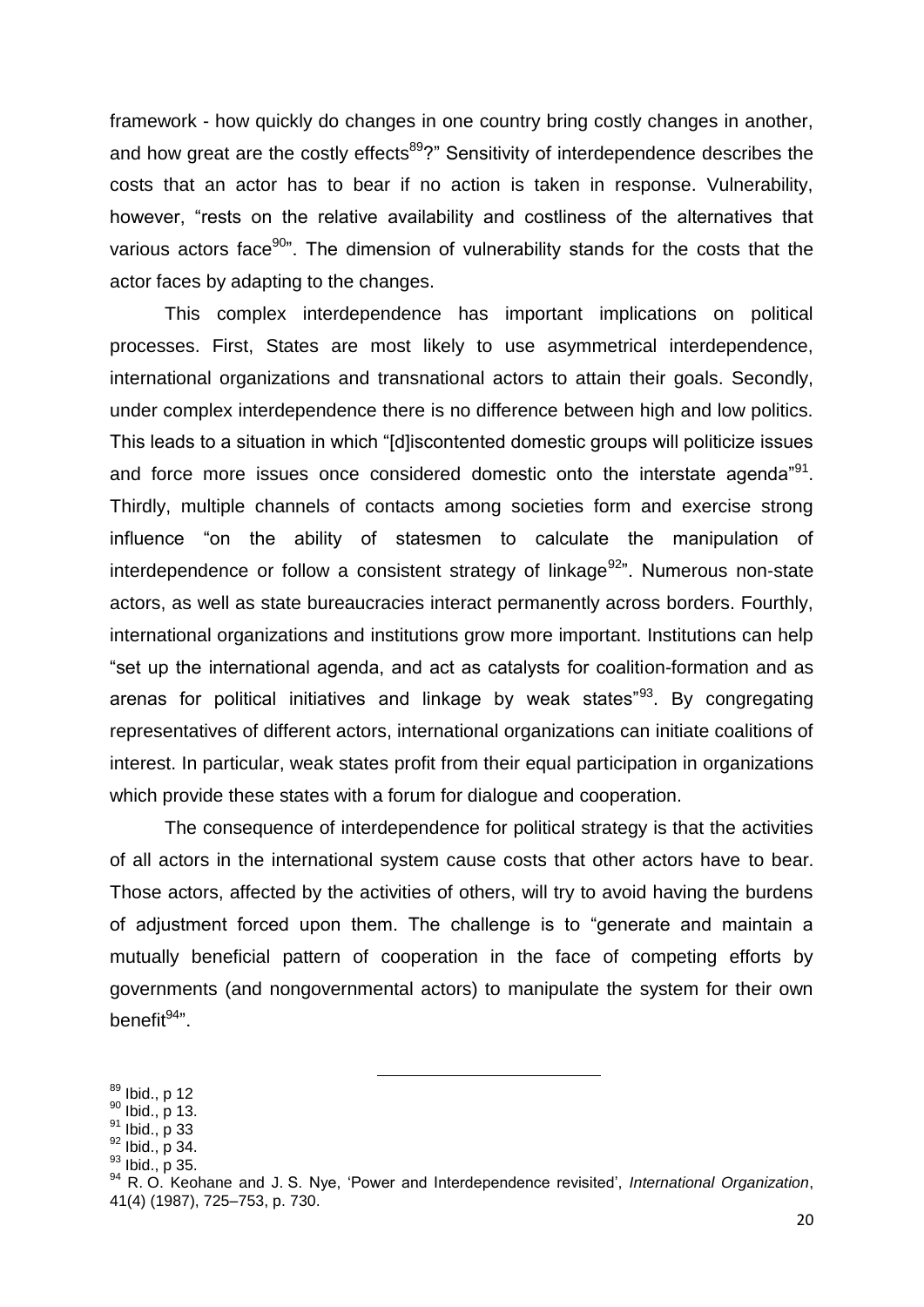Closely intertwined with interdependence is the concept of "regimes". Regime theory is a reaction to and at the same time a correction of the theory of hegemonic stability of the realist school<sup>95</sup>. According to Keohane and Nye,

"relationships of interdependence often occur within, and may be affected by, networks of rules, norms, and procedures that regularize behavior and control its effects. We refer to the sets of governing arrangements that affect relationships of interdependence as international regimes<sup>96</sup>."

The authors portray regimes as an important alternative tool to facilitate interaction among States. In the absence of authoritative institutions and therefore "pervasive uncertainty" in the international system, regimes facilitate creating mutually advantageous agreements among several actors where *ad hoc* interaction would yield less efficient results<sup>97</sup>. Specific sets of regulations and procedures are developed to coordinate the interaction of States and transnational actors in multiple areas. Regimes order international behavior and reduce conflict in the international system, they empower new groups to fight for their cause, they may increase the acknowledgement of common interests and they might initiate new policies<sup>98</sup>. While acknowledging the anarchical structure of the international system, neo-liberals claim that its negative effects can, at least partly, be overcome by this instrument $^{99}$ .

Regimes come in profoundly different shapes. They can either be formal or informal and can even be incorporated in interstate agreements and treaties. Keohane and Nye differentiate between "structure" and "process": while structures focus on the distribution of capabilities among states, process refers to bargaining behavior within a power structure. Regimes take an intermediate position between the international power structures and the bargaining processes among the players, that is, on the one hand, the regime is profoundly shaped by the distribution of power in the system, while, on the other hand, it has impact on the bargaining process inside the system<sup>100</sup>.

<sup>95</sup> R. O. Keohane, *International Institutions and State Power* (Westview Press: Boulder, 1989), p 101.

<sup>&</sup>lt;sup>96</sup> R. O. Keohane and J. S. Nye, *Power and Interdependence*, 2<sup>nd</sup> ed. (Harper Collins Pub.: New York, 1989), p 19.

<sup>97</sup> R. O. Keohane, *International Institutions and State Power* (Westview Press: Boulder, 1989), pp 106- 108.

<sup>98</sup> P. M. Haas, 'Do Regimes Matter? Epistemic Communities and Mediterranean Pollution Control', *International Organization*, 43(3) (1989), 377–403, pp. 401-403.

<sup>99</sup> J. M. Grieco, 'Anarchy and the Limits of Cooperation: A Realist Critique of the Newest Liberal Institutionalism', *International Organization*, 42(3) (1988), 485–507, p 486.

<sup>&</sup>lt;sup>100</sup> R. O. Keohane and J. S. Nye, *Power and Interdependence*, 2<sup>nd</sup> ed. (Harper Collins Pub.: New York, 1989), pp 20-21.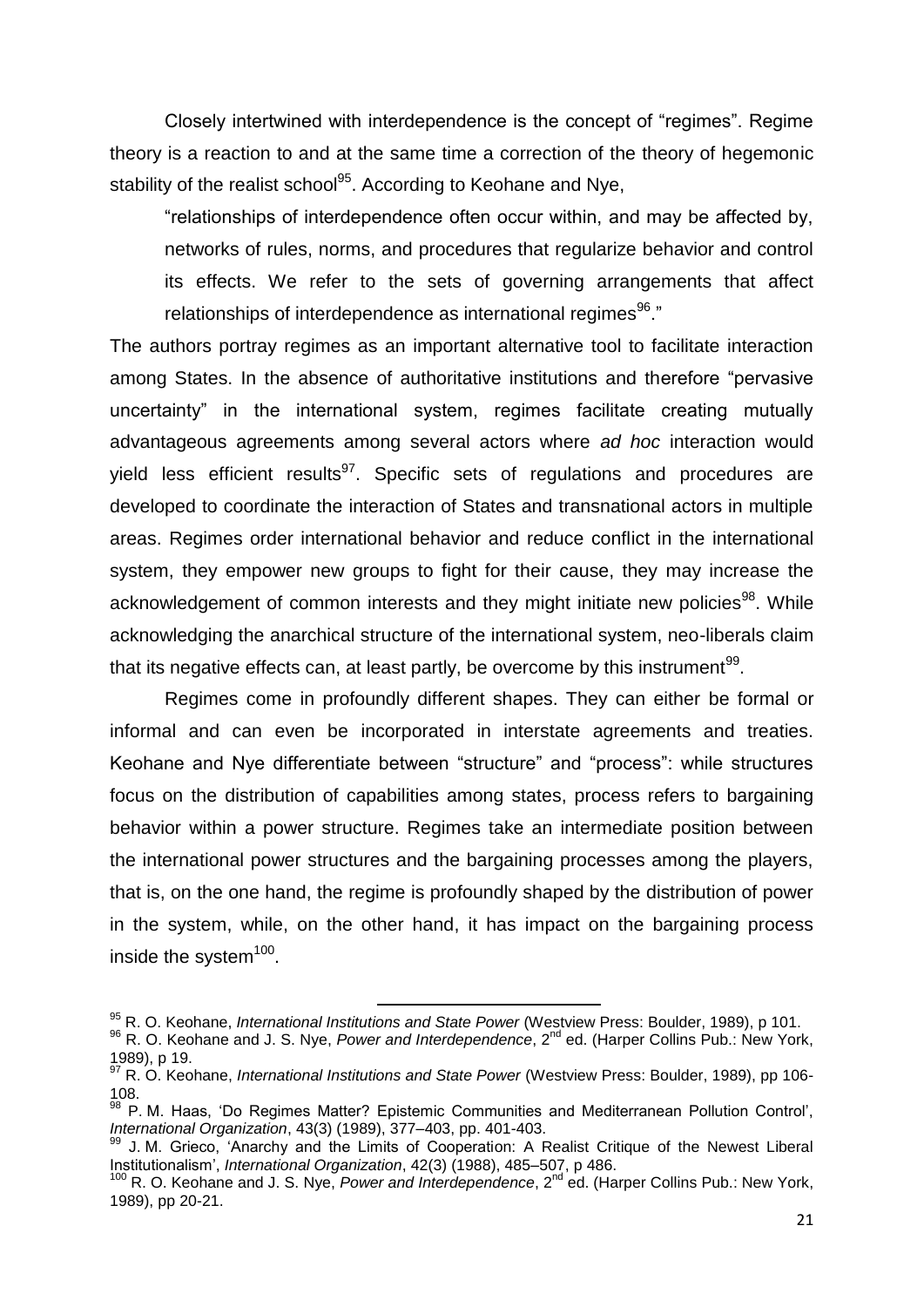Regimes are formed by States to diminish risks and conflicts of interest by coordinating the behavior of actors<sup>101</sup>. They might also increase the efficiency of interstate transactions by making agreement easier as they provide frameworks for establishing legal liability, "they improve the quantity and quality of information available to actors" or they reduce other transaction costs, such as costs of organization or of making side-payments<sup>102</sup>.

Regimes are set up when organizational costs are lower than the expected return from the cooperation. The costs of setting up a regime need to be weighted to the costs of *ad hoc* decisions. If the latter is higher, the likelihood of the establishment of a regime is high. This is most likely to happen in environments where the "issue density" is high, that is, in policy spaces where a high number of important issues arise $103$ . Making agreements on certain issues in dense policy spaces tends to have a spill-over effect on neighboring issues, because of the subsequent economies in organizational costs involved in reconciling distinct objectives. Regimes bringing together actors to discuss a wide range of issues also have a side effect in the form of side-payments. While side-payments usually raise transaction costs, these might be lowered by regimes because "[…] expectations that an integration arrangement can be expanded to new issue-areas permit the broadening of potential sidepayments, thus facilitating agreements"<sup>104</sup>.

The central idea of regime functioning is that repeated interaction between states makes it possible to surmount the uncertainties arising from the prisoners dilemma<sup>105</sup>. The "shadow of the future" allows for a continuous interaction among players in an anarchical environment<sup>106</sup>. Assuming that players not only take short, but also long term benefits into account in an indefinitely repeated interaction,

<sup>101</sup> R. O. Keohane. *International Institutions and State Power* (Westview Press: Boulder, 1989), p 107. <sup>102</sup> Ibid., p 111.

<sup>103</sup> R. O. Keohane, *After Hegemony* (Princeton University Press: Princeton, 1984), p 79; R. O. Keohane, *International Institutions and State Power* (Westview Press: Boulder, 1989), p 112. <sup>104</sup> Ibid., p 113.

<sup>105</sup> States may behave according to the tit-for-tat. States stick to rules they agreed upon as long as their counterparts do: see, J. M. Grieco, 'Anarchy and the Limits of Cooperation: A Realist Critique of the Newest Liberal Institutionalism', *International Organization*, 42(3) (1988), 485–507, p. 493.

<sup>106</sup> Remost Eiseren instrumention, international Cooperation under Anarchy: Strategies and Institutions', in D. A. Baldwin (ed.), *Neorealism and Neoliberalism: The Contemporary Debate*. (Columbia University Press: New York, 1993), p. 91: "In Prisoner's Dilemma, concern about the future helps to promote cooperation. The more future payoffs are valued relative to current payoffs, the less the incentive to defect today – since the other side is likely to retaliate tomorrow".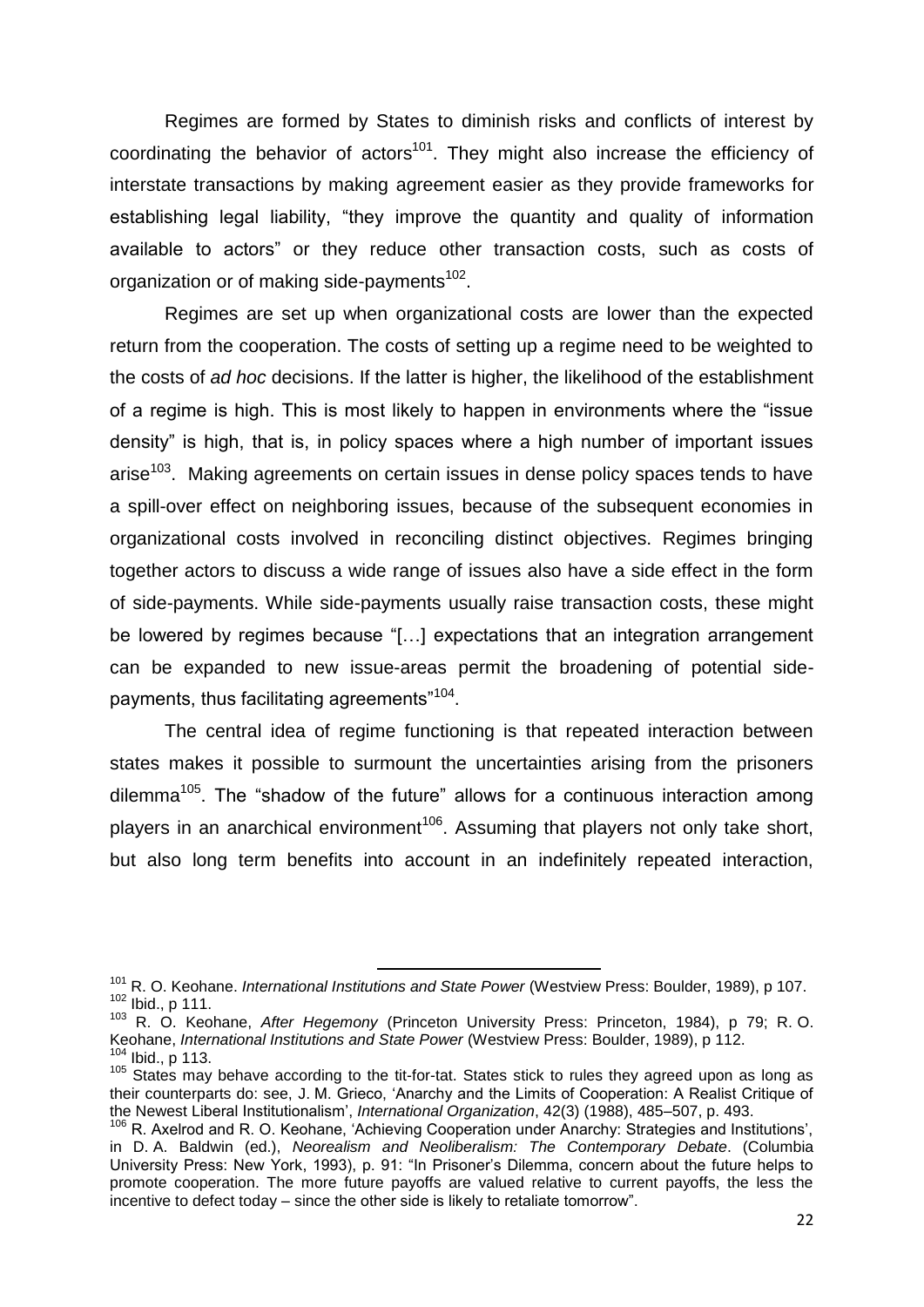permanent cooperation without an enforcing power is possible even among egoistic actors $107$ . However,

"(f)or cooperation to prove stable, the future must have a sufficiently large shadow. This means that the importance of the next encounter between the same two individuals must be great enough to make defection an unprofitable strategy<sup>108</sup>."

The prospect of future interaction is not, however, the only element determining cooperation. According to the "sanctioning problem", the number of players in the game and their stance towards each other also matters. Three conditions decide whether an interaction is effective: "(1) players can identify defectors; (2) they are able to focus retaliation on defectors, and (3) they have sufficient long-run incentives to punish defectors"<sup>109</sup>. The higher the number of actors, the harder it gets to fulfill all three conditions; the incentive for free-riding increases. The stronger the sanctioning problem, the more likely it is that cooperation among the actors will break down. A possible scenario in which this problem may be overcome is when one powerful actor takes the initiative and rebuilds the system in a way that sanctions become possible<sup>110</sup>.

In regime theory, neo-liberalism's stance towards the importance of the presence of a powerful hegemon to facilitate cooperation comes to light. Regimes, it is argued, can supplement a powerful player as a facilitator of cooperation among states. The positive effects of a regime hold even in the absence of a hegemon. It is therefore possible to create and maintain such institutions among comparably strong States<sup>111</sup>. To be sure, this does not mean that hegemony is antagonistic to regimes. The two models are often found in symbiotic relationship with one another. Hegemony in the context of regimes stands for a specific pattern of "asymmetrical cooperation, which successful hegemons support and maintain"<sup>112</sup>. What appears to

<sup>107</sup> A. Hasenclever, P. Mayer, and V. Rittberger, *Theories of International Regimes* (Cambridge University Press, 1997), p. 34.

<sup>&</sup>lt;sup>1</sup> R. Axelrod, *The Evolution of Cooperation* (Basic Books: New York, 1984), p. 174.

<sup>&</sup>lt;sup>109</sup> R. Axelrod and R. O. Keohane, 'Achieving Cooperation under Anarchy: Strategies and Institutions', in D. A. Baldwin (ed.), *Neorealism and Neoliberalism: The Contemporary Debate*, (Columbia University Press: New York, 1993), p. 94.

 $\overline{\phantom{a}}$  Ibid., pp 95-96.

<sup>111</sup> R. O. Keohane, *After Hegemony* (Princeton University Press: Princeton, 1984), p. 50; R. O. Keohane, *International Institutions and State Power* (Westview Press: Boulder, 1989), p. 121; R. O. Keohane and J. S. Nye, *Power and Interdependence*, 2<sup>nd</sup> ed. (Harper Collins Pub.: New York, 1989), pp 42-46; see also: A. Hasenclever, P. Mayer and V. Rittberger, *Theories of International Regimes* (Cambridge University Press, 1997), pp 86-104.

<sup>112</sup> R. O. Keohane, *After Hegemony* (Princeton University Press, 1984), pp 46 and 49.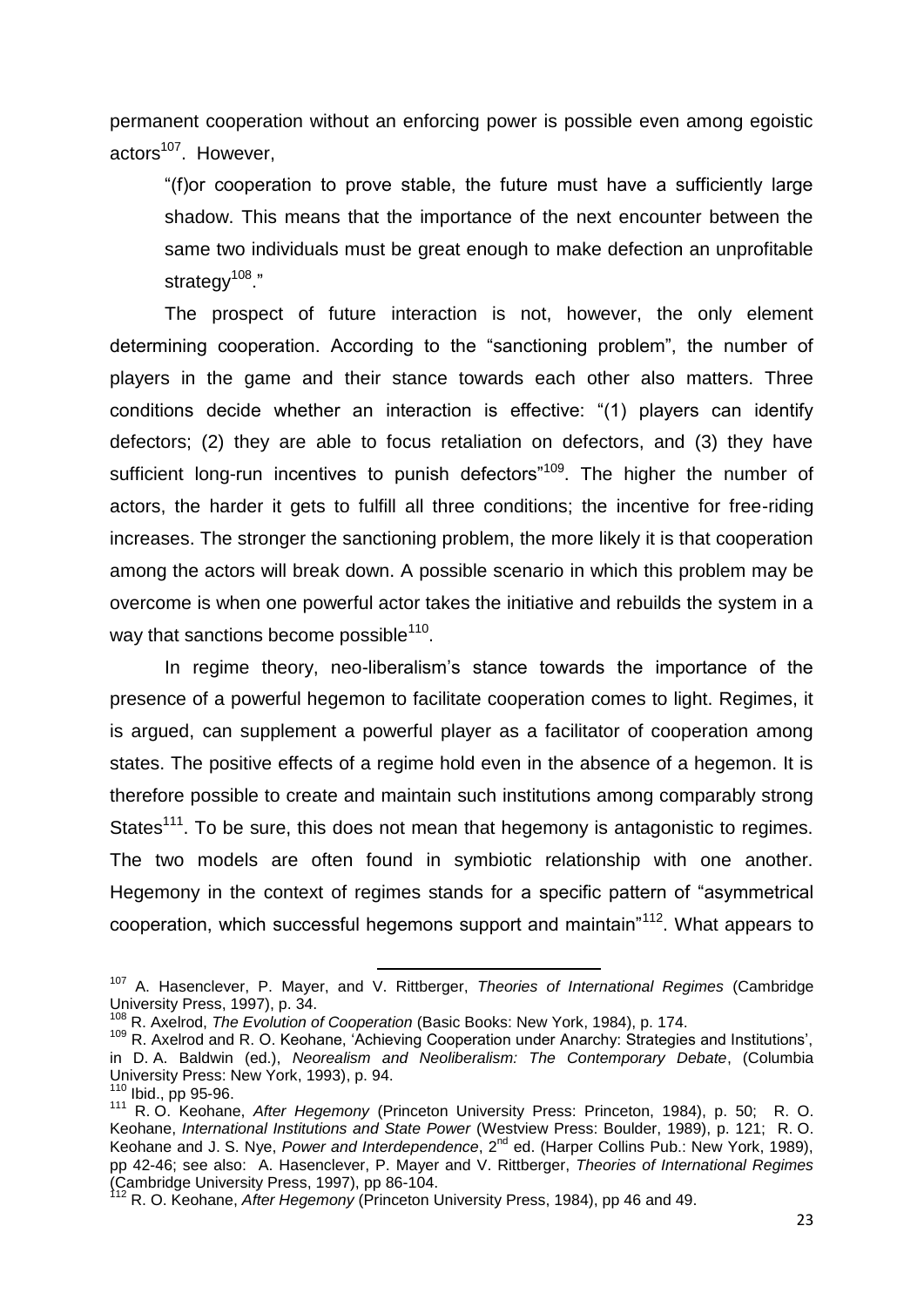be a convergence of neo-realist and neo-liberalist theory is, in reality, a profoundly different perspective on hegemony and cooperation. The hegemon has to invest in the establishment and maintenance of institutions in order to make sure that those rules and norms are followed by other countries $^{113}$ .

#### *E. Conclusions*

Starting from similar assumptions about the nature of the international system, liberals and neo-liberals come to surprisingly different conclusions than their neorealist counterparts. In contrast to realist thinking, liberals assume that actors, out of self interest, interact closely and realize common interests. By interacting in regimes they develop trust over time, although cheating is always a viable option<sup>114</sup>. By taking more actors, a wider time horizon, multiple channels of interaction and an increasing relationship of interdependence into account, (neo-)liberalism provides a highly complex and useful approach for the understanding of the relations among States and other actors. The theory assumes that in order to realize their shared interest, States interact closely, form institutions to reduce transaction costs, and by cooperating permanently under the "shadow of the future", establish international regimes (of economic integration). The realist perspective in which power determines all interaction among States appears reductionist from this point of view since it ignores the complexity of inter- and transnational connections among them. Several aspects remain, however, disputed. In particular, neo-realists argue that institutions, regardless of how well they interconnect actors, do not solve the threat of cheating and the concerns over higher relative gains of the other States involved $115$ .

In conclusion, one could distinguish between approaches that recognize the specificity of the regional integration phenomenon, considered as *sui generis* to other forms of cooperation between States, from approaches that can easily be transposed to the global context. Neo-functionalism and federalism seem appropriate candidates for the first type, as they both pre-suppose the development of common understandings and shared meanings between elites of experts (neo-functionalism) or governments (federalism). On the contrary, realist/neorealist approaches and

 $113$  Ibid., pp 38-39 and 46.

<sup>114</sup> A. A. Stein, *Why Nations Cooperate* (Cornell University Press: Ithaca, 1990), p 53.

<sup>115</sup> J. M. Grieco, 'Anarchy and the Limits of Cooperation: A Realist Critique of the Newest Liberal Institutionalism', *International Organization*, 42(3) (1988), 485–507, p 487.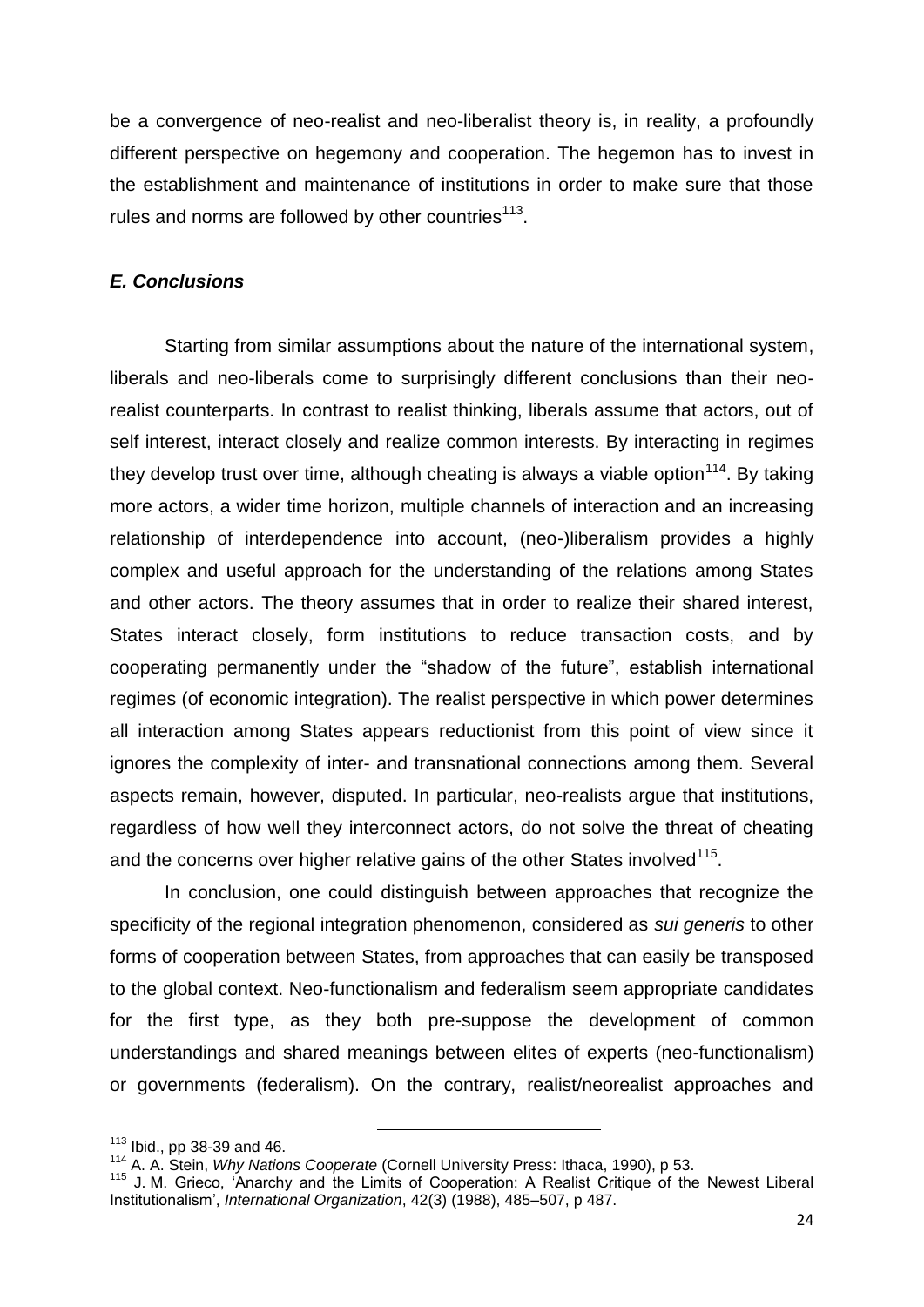liberal institutionalism or regime theories emphasize external factors to the individual motives of the actors involved, such as the nature and occurrence of the transactions, the development of interdependence or competition between the different States and the interests they represent.

These intellectual perspectives set important challenges to the traditional concept of "economic integration". Integration cannot refer simply to an erosion of regulatory differences by the application of negative integration rules prohibiting national regulations or the European (federal) harmonization of national regulatory standards, as it was thought by the "legal integration" approach. As previously explained, the "legal integration" approach does not transpose the full complexity of the integration phenomenon. This is recognized by all the different approaches examined in the previous paragraphs, including the neo-functionalist one which, at the difference of the "legal integration" approach that partially emanates from it, emphasizes the political as well as the social dimension of integration.

Once the "legal integration" view is rejected, it is difficult, however, to find an answer to the question of what is entailed by the concept of economic integration. A possible way out is provided by the contextual framework of the "integration through law" perspective: integration constitutes the transfer of legitimacy or authority across different political entities. The approach collapses the concepts of political and economic integration to "a reciprocal relationship between the legal and political spheres" of European integration<sup>116</sup>; Yet, as Burley and Mattli observe these approaches

"suffer generally from two problems: first, the nature of the relationship is often fuzzy and claims of cause and effect are qualified so as to be rendered almost empty. Second, the incentives for action are not spelled out"<sup>117</sup>.

One could also add the relative small importance granted by these theories to soft law, the bulk of the literature being on the role of the courts and legislative harmonization. In other words, the problem we suddenly face is the same that the one Haas identified as the main concern for "pre-theories" of regional integration: what is the dependable variable that we are trying to explain? Is this always the one Haas once identified: the "transfer of legitimacy-authority"? How this could be operationalized in the context of the different approaches examined in this study?

 $116$  A.-M. Burley & W. Mattli, "Europe before the Court: A Political Theory of Legal Integration", above, p. 46. <sup>117</sup> Ibid.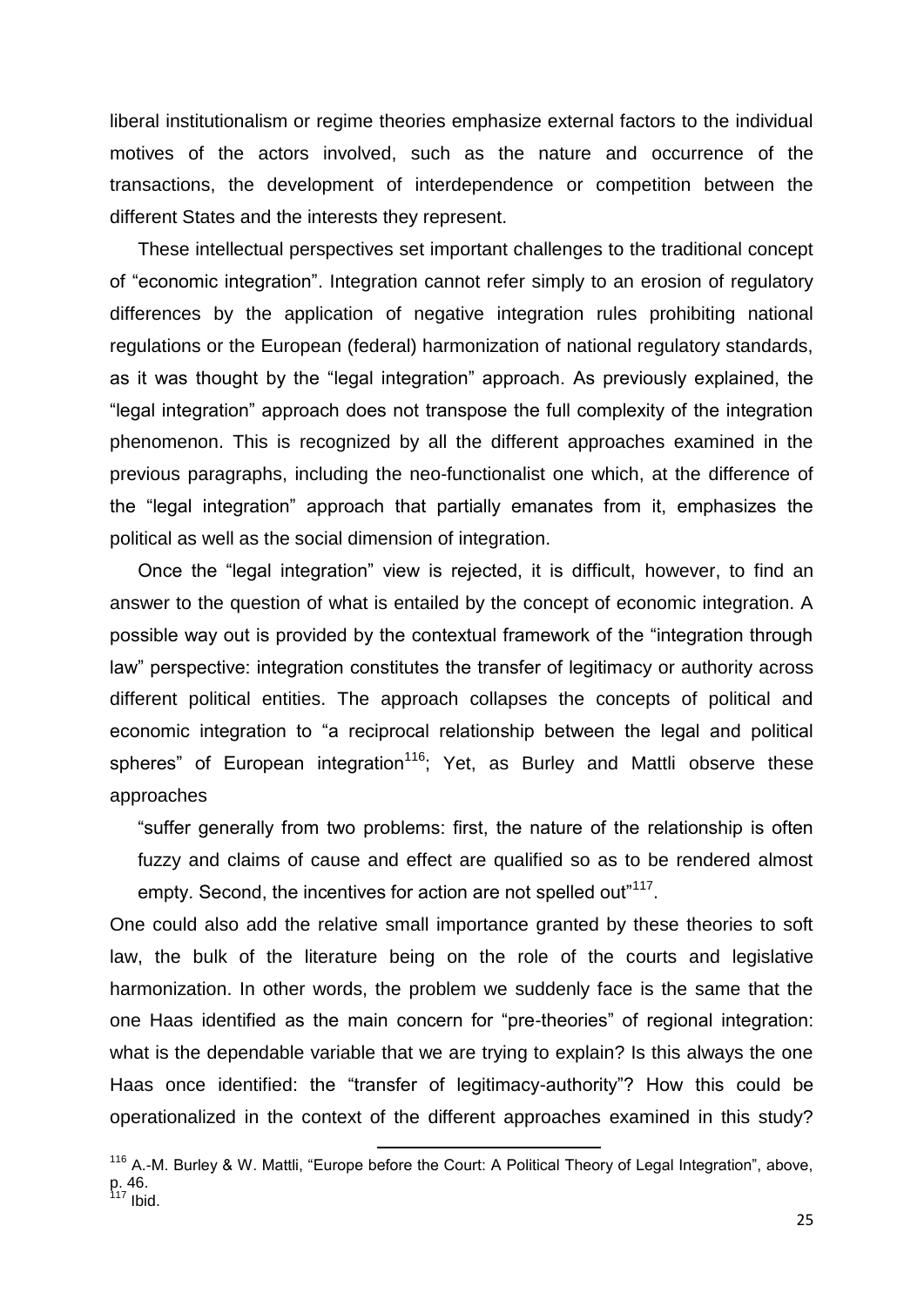What would be the measure of success of "integration" if one adopts a more holistic perspective than that of "legal integration", one that accepts regulatory pluralism and diversity?

In the next section, we will provide two alternative accounts of the concept of integration that may accommodate the recent turn to a holistic view of economic integration and the increasing role of soft law norms in the integration process.

### **II. Two views on economic integration: efficient organizational creation and increasing levels of trust**

Whatever theory of international relations one is adopting; it is clear that for all of them the dependent variable of integration is the same. This is because the theories attempt to explain why integration happens but are relatively silent, to the exception of neo-functionalists, on the dependent variable of integration as well as on the independent variables one should take into account in order to identify and measure the degree of integration. In his seminal contribution on *The Study of Regional Integration* Haas noted the existence of two competing "pre-theories" of integration to neo-functionalism, each focusing on different variables: the federal approach assumed the transferability of the unitary framework of the State from the national to the regional level (the beyond-the-state version of federalism was not represented at the time); the communications approach focused on the relations between groups of people and the existence of important rates of transaction as measured by trade, mail and tourist flow indicators and by the rate of supranational group formations<sup>118</sup>. Each of the approaches proffered its own dependent variables: the federalist approach was the least ambiguous, the achievement of a federal union among the units studied being its "terminal condition"<sup>119</sup>. Nonetheless, such an endstate is highly improbable in the context of international economic relations and, as we have explained, varies, according to the type of federalism adopted (dual federalism, cooperative federalism, the "federal vision")

The question of the dependent variable of integration remaining unresolved, it is important to examine possible alternatives to the "master concept" of "authority-

 $118$  E. B. Haas, 'The Study of Regional Integration: reflections on the joy and anguish of pre-theorizing', *International Organization* 24(4) (1970), 607-646, p. 626-627.  $119$  Ibid., p. 630.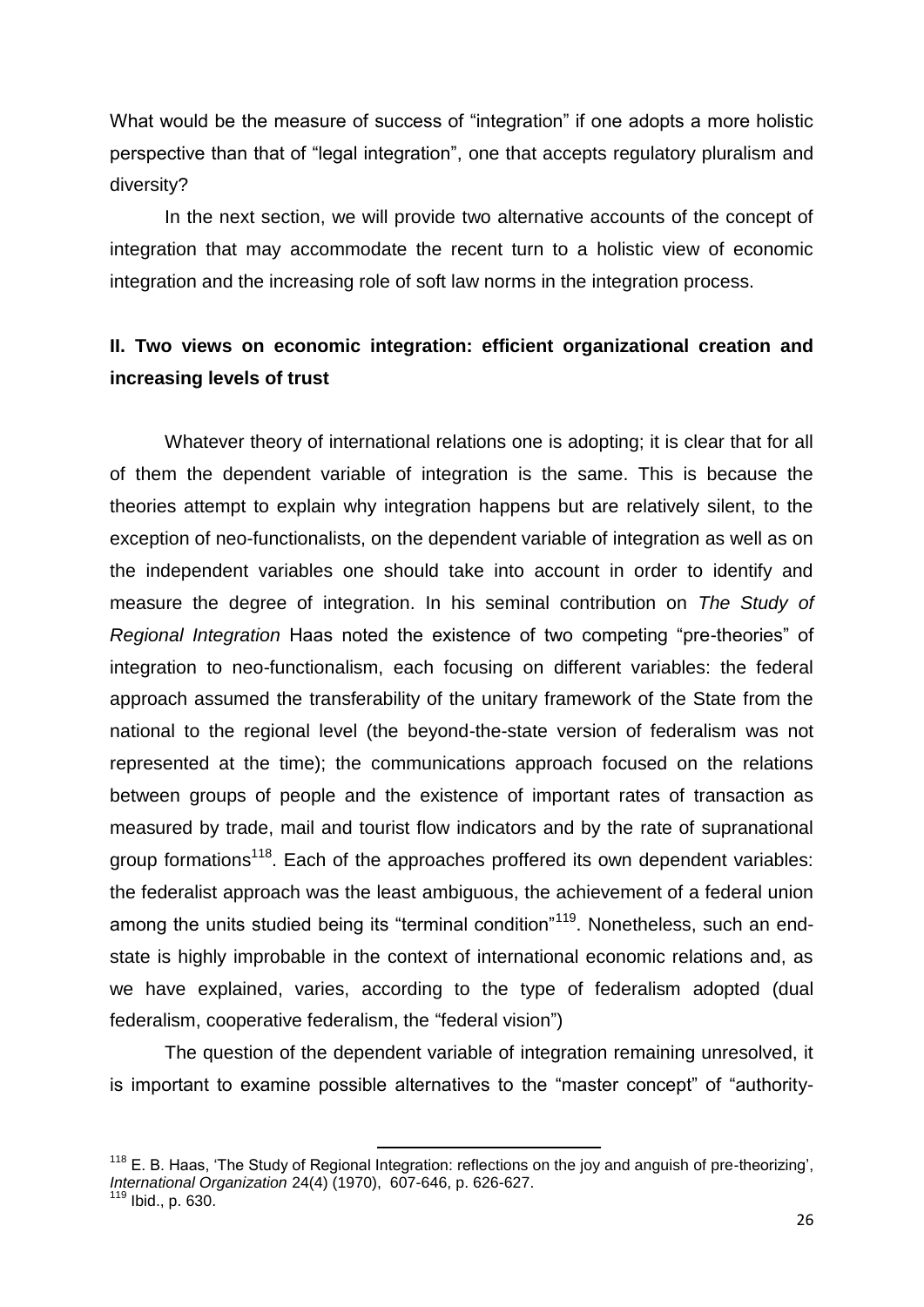legitimacy transfer" leading to different types of "terminal condition<sup>120</sup>. For Haas, "institutionalization" constituted an indicator for authority and legitimacy<sup>121</sup>. We will take this as the starting point of our quest for a dependent variable. A first option is to focus more precisely on the nature of the process of institution (organization) creation: integration could denote a process of efficient organizational creation. A second option is to surpass the concept of institution, which might appear formal and lead to a straitjacket effect, and adopt instead a broader concept, that of "trust". In our view, the latter option has a lot of potential to accommodate different forms of economic integration, while preserving the specificity of the concept, with regard to international cooperation.

#### *A. Integration as a process of efficient organizational creation*

According to the first approach, integration should be understood as a process of efficient organizational creation. Efficiency can be broadly defined as the satisfaction of the preferences of the constitutive units of an entity. The assumption is that any autonomous unit aims to satisfy its utility function and thus to promote efficiency. Autonomy refers to the decision-making capacity of the unit for the future. In international law, this autonomous unit refers essentially to the State. The preferences of these autonomous units are taken as a given. Preferences set the utility function of the actors and also affect their pay-off matrix.

The different autonomous units may interact with each other. Their interaction takes one of the following three forms: competition (when the unit attempts to maximize its utility to the expense of the utility of another unit), cooperation (when the unit maximizes its utility jointly with another unit) or co-opetition (where the unit develops a mixed strategy of competition in some areas and cooperation in other areas with other units).

The continuous interaction between autonomous entities requires the institution of some type of governance mechanisms in order to organize the transactions between them. The choice of a specific governance mechanism by these autonomous units is function of the mechanism's comparative utility. We usually oppose markets to hierarchies, each forming the pole of a *continuum* that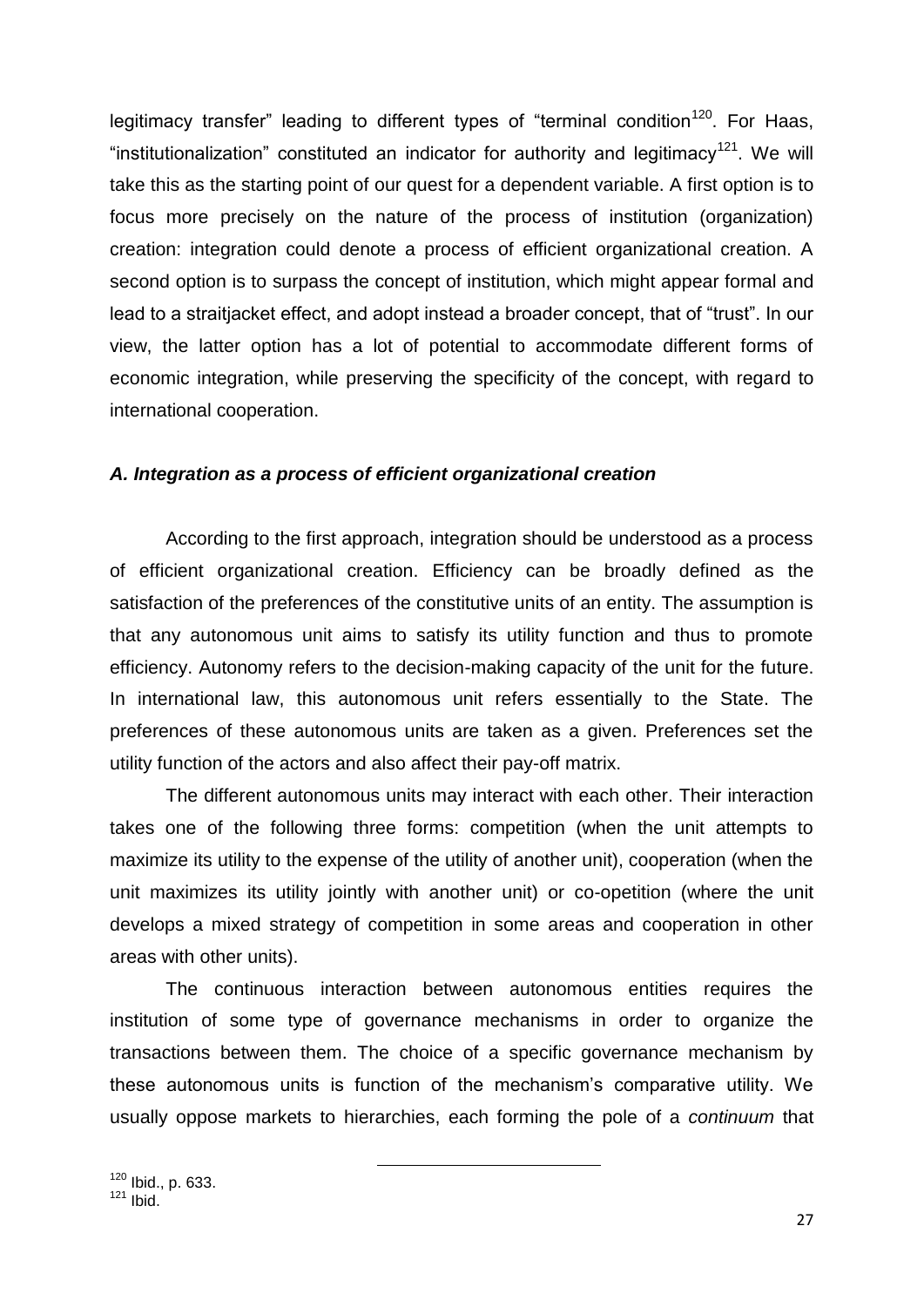regroups different organizational forms, what Oliver Williamson calls "hybrids"<sup>122</sup>. Starting with the assumption that the basic unit of our analysis is a unit capable of autonomy, the costs of transacting would refer to how much the autonomous unit is willing to trade its autonomy (decision-making capacity for the future) in order to obtain welfare benefits (higher satisfaction of preferences). The transactions in which the autonomous units collect information on the amount of welfare benefits they might gain, in case they relinquish some degree of their autonomy, take place in the context of a market. The market is perceived as an institution facilitating the exchange of autonomy for welfare. In international society, "the equivalent of the market is simply the place where states interact to cooperate on particular issues – to trade in power – in order to maximize their baskets of preferences<sup> $123$ </sup>. Joel Trachtman explains that "the assets traded in this international market […] are peculiar to states: components of power, or jurisdiction", conceived as the "institutionalized exercise of power"<sup>124</sup>.

The choice of the adequate institutional framework is function of a comparison between the transaction costs of using the market mechanism versus the "agency costs" involved in the governance of a more elaborate institution than the market<sup>125</sup>, such as a long-term bilateral agreement or an international regime, if we accept Robert Keohane's distinction between international regimes and international agreements<sup>126</sup>. The occurrence of significant transaction costs might lead the autonomous entity, after a comparative institutional analysis which would consider the transaction and agency costs, to opt for an international regime instead of an  $international agreement<sup>127</sup>$ . As Trachtman observes,

"there appears to be little difference in theory between this question and the question of subsidiarity: once an international organization exists, and has plenary power […] what powers should it exercise at the center, and what powers should it devolve to decentralised units? All other things being equal, the question remains, where should responsibility be lodged? Thus, the

<sup>122</sup> O. Williamson, "The Economics of Governance", *American Economic Review*, 95 (2005), 1-18.

<sup>&</sup>lt;sup>123</sup> J. P. Trachtman, *The Economic Structure of International Law* (Harvard Univ. Press 2008), p. 10  $124$  lbid.

 $125$  Ibid., p. 158, "agency costs may be viewed as the costs of organization within an institution".

<sup>&</sup>lt;sup>126</sup> R. O. Keohane, The Demand for International Regimes, in B. A. Simmons & R. H. Steinberg (eds.), *International Law and International Relations* (CUP, 2007), pp. 18 & 29.

<sup>&</sup>lt;sup>7</sup> J. P. Trachtman, *The Economic Structure of International Law*, above, p. 159.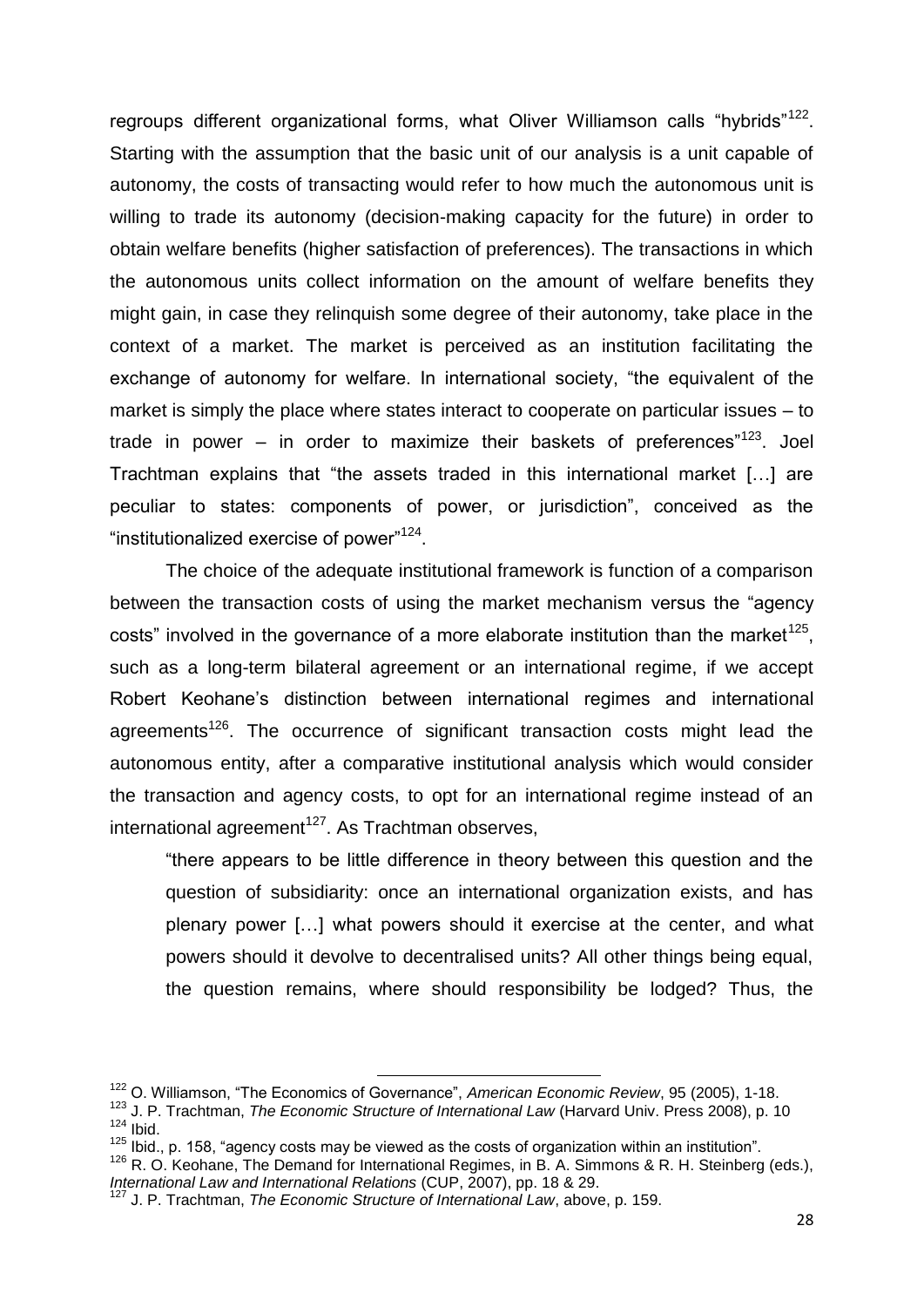transaction cost approach […] is applicable to the question of centralization or decentralization within an international organization"<sup>128</sup>.

Transaction costs are significant if the complexity and the uncertainty of the subject matter make it difficult to write a complete treaty. Parties make agreements to apply and adapt broad "rules of the game" (incomplete contracts). A dispute resolution mechanism and significant judicial practice may reduce uncertainty and enhance the possibility of writing as comprehensive contracts as possible. The existence of a clear legal framework establishing liability for actions might facilitate that task. From this perspective, the choice of an international organization over an international agreement appears not motivated by some form of inability of states to satisfy their utility functions in the area covered by the agreement, for example for trade agreements the promotion of inter-state trade. The constitution of an international organization is instead the result of a comparative institutional analysis: "international organizations are formed to establish a set of relationships more efficiently than the equivalent of the market (or agreement) in international society"<sup>129</sup>. The outcome of the comparative institutional analysis varies depending to the issues arising within a given policy space. Transactions characterized by a high degree of asset specificity are associated with higher degrees of transfer of authority to international organizations. Asset specificity refers, in our context, to the degree of reliance on other states "to carry out their end of the bargain<sup>130</sup>".

Joel Trachtman provides a "matrix of institutional choice" that goes from the pole of regulatory competition involving externalization to majority voting within an international regime. Between them, he includes the intermediary categories of international agreements and dispute resolution (within the regime or outside it, i.e. arbitration)<sup>131</sup>. Each of these forms of governance relates to a specific degree of integration. In most circumstances, the governance mechanism operates within a specific cluster of issues forming part of a distinct policy space. Of course, it is possible to link different issues clustered separately, but that would require sidepayments (in order to modify the pay-off matrix of the other states, thus inducing cooperation) and eventually a revised comparative institutional analysis of the transaction and agency costs.

1

 Ibid., p. 176. Ibid., p. 164. Ibid., p. 167. Ibid., p. 182.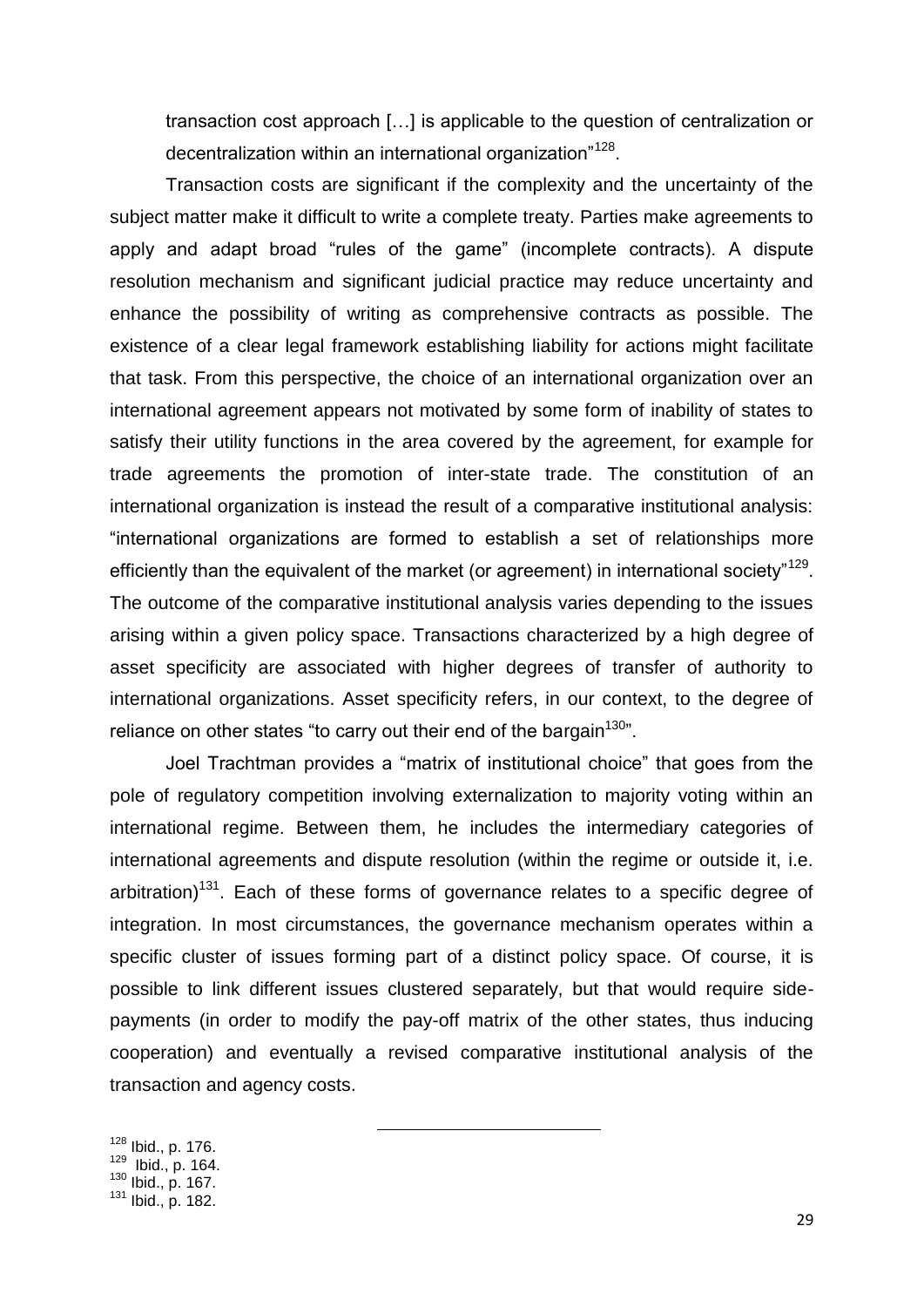But what is the measure of efficiency if the focus is on the choice of the most optimal organizational structure for the accomplishment of States' preferences? For Trachtman, the success of an international regime depends on "the (tautological) fact of political acceptance of a particular set of rules<sup>"132</sup>, which becomes the ultimate test of efficiency. The success of the organizational structure of dispute resolution is, however, more difficult to measure. One could, of course, focus on compliance. But how compliance would be measured if one takes a broad conception of efficiency as it is entailed by the concept of holistic integration? Efficiency is not limited to the narrow promotion of intra-community trade. If the state pursues the satisfaction of its utility function, any constraint on the set of preferences of the State might theoretically lead to an inefficient outcome. For example, if a State is found liable for a restriction on intra-community trade, that would automatically frustrate the specific value, from those included in its' set of preferences the specific State was aiming to satisfy by adopting this measure. This would be unmistakably inefficient. Most often, the problem is accentuated by the relative fragmentation of policy areas, because of the distinction between the economic and the social dimensions of integration, and the impossibility of side-payments between areas included in the international regime and areas outside it.

The main flaw of this conception of integration is, however, that the main unit of analysis is the State: "efficiency is defined in terms of maximization of state government preferences, without regard directly to the preferences of individual constituents<sup>"133</sup>. The citizens' preferences are aggregated at the level of the State. States serve as agents of the individuals in entering into international relations<sup>134</sup>. Furthermore, this approach does not take into account the transformative effect of integration on individual preferences. The approach neglects the formation of individual preferences, as it focuses only on the interaction between States. States attempt to maximize the aggregated exogenously given individual preferences of their constituents. Preferences are nevertheless constantly altered by individual internal responses to an external (social) environment in evolution. Preferences are relentlessly reconstructed during this interaction. Integration constantly shapes and transforms this external (social environment) of the constituents of the State. The purpose of integration should thus not only be confined to efficiency, perceived as the

1

<sup>132</sup> Ibid., p. 164.  $133$  Ibid., p. 195.  $134$  Ibid., p. 162.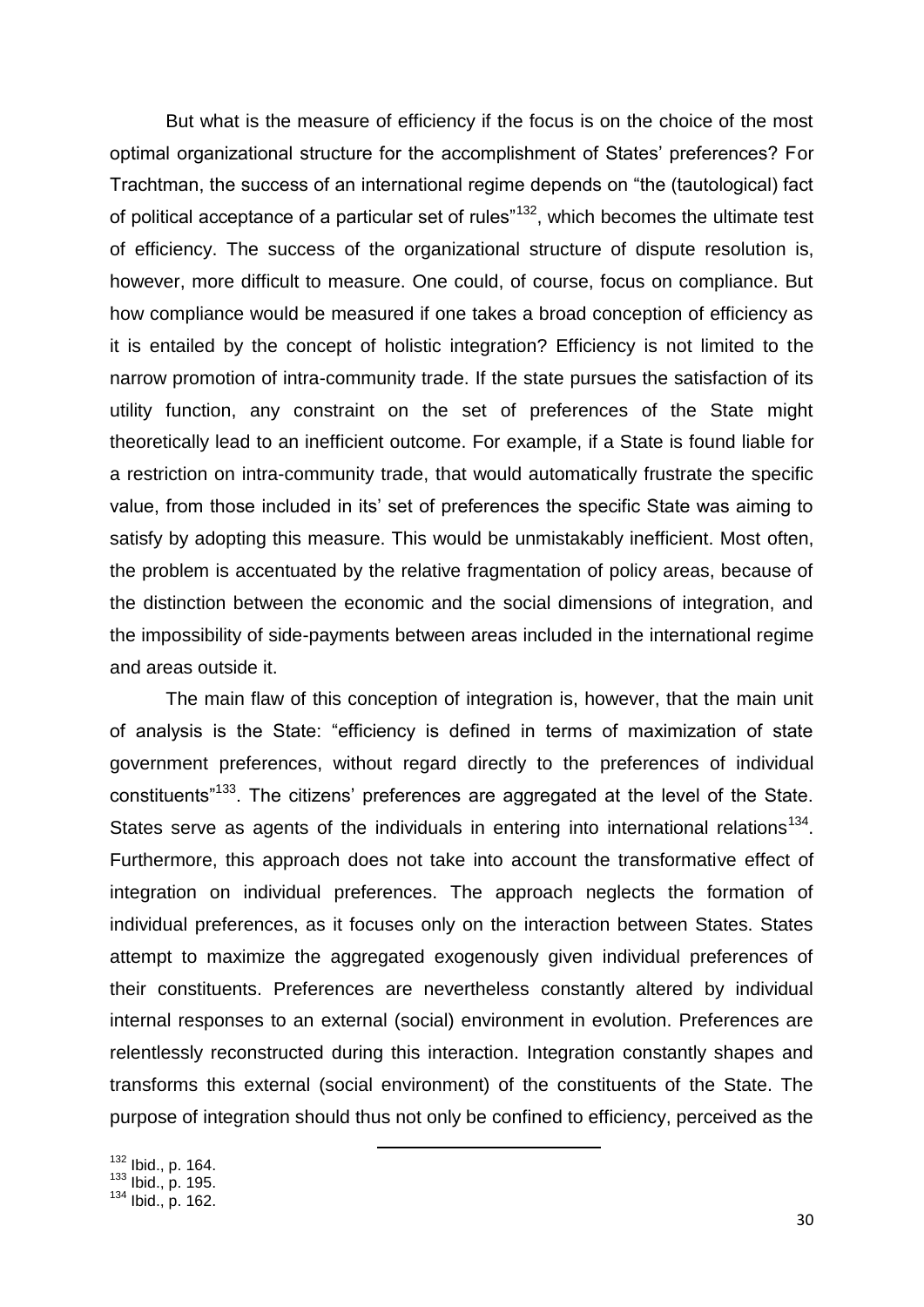satisfaction of revealed/given preferences. Its aim is also to contribute to the process of preference-formation of the States and the constituents of the States.

It is well known that individual preferences may be influenced by legal norms. The "market building" theory of the free movement rules of the European Internal Market<sup>135</sup> illustrates this process of destruction of any path-dependence on national rules, political processes, national economic markets, national products. Individual preferences cannot be an exception. Public choice theory also sheds light onto how the internal political processes and the aggregation of individual preferences at the state level might be biased by interest group politics. States do not behave, in reality, like unitary actors responding to international circumstances in an effort to maximize the relative gains of their constituents (citizens).

## *B. Integration as a higher intensity of institutional-based trust between actors interacting across national boundaries*

An alternative conceptualization of "integration" should aim to open the blackbox of the State, by taking into consideration its constitutive elements. This will add an additional layer in the consideration of preferences, this time inside the State. It would also recognize the endogenous character of individual preferences. Our suggestion is to define integration as the process of building increased levels of "institutional-based" trust (or "system trust") between actors interacting across national boundaries. This theory does not neglect the concept of the State, which is still present, as it sets the national boundaries defining the interactions between actors that are of interest for scholars of international/regional exchanges of jurisdiction. Interactions between these actors within the boundaries of a State are excluded from consideration. But the concept of the State is not as omnipresent as it was in the previous conceptualization of "integration".

Let us first define the term "actor". Actors are not only States, but also entities operating inside the black-box of the State: the national legislature, judiciary, national regulators and central administration, firms, consumers, citizens… In short, any entity

 $135$  The European Internal market is more a project of "market building" than one of "market maintenance". Indeed, in contrast to the "market maintenance" logic "market building" intervenes at the level of preference formation in an attempt to break up past path-dependencies and established national habits. Compare D. Regan, "The Supreme Court and State Protectionism : Making sense of the Dormant Commerce Clause", *Michigan L Rev* , 84 (1986), 1091-1287 with M. Poiares Maduro, *We, The Court* (Oxford: Hart Pub., 1998), p. 98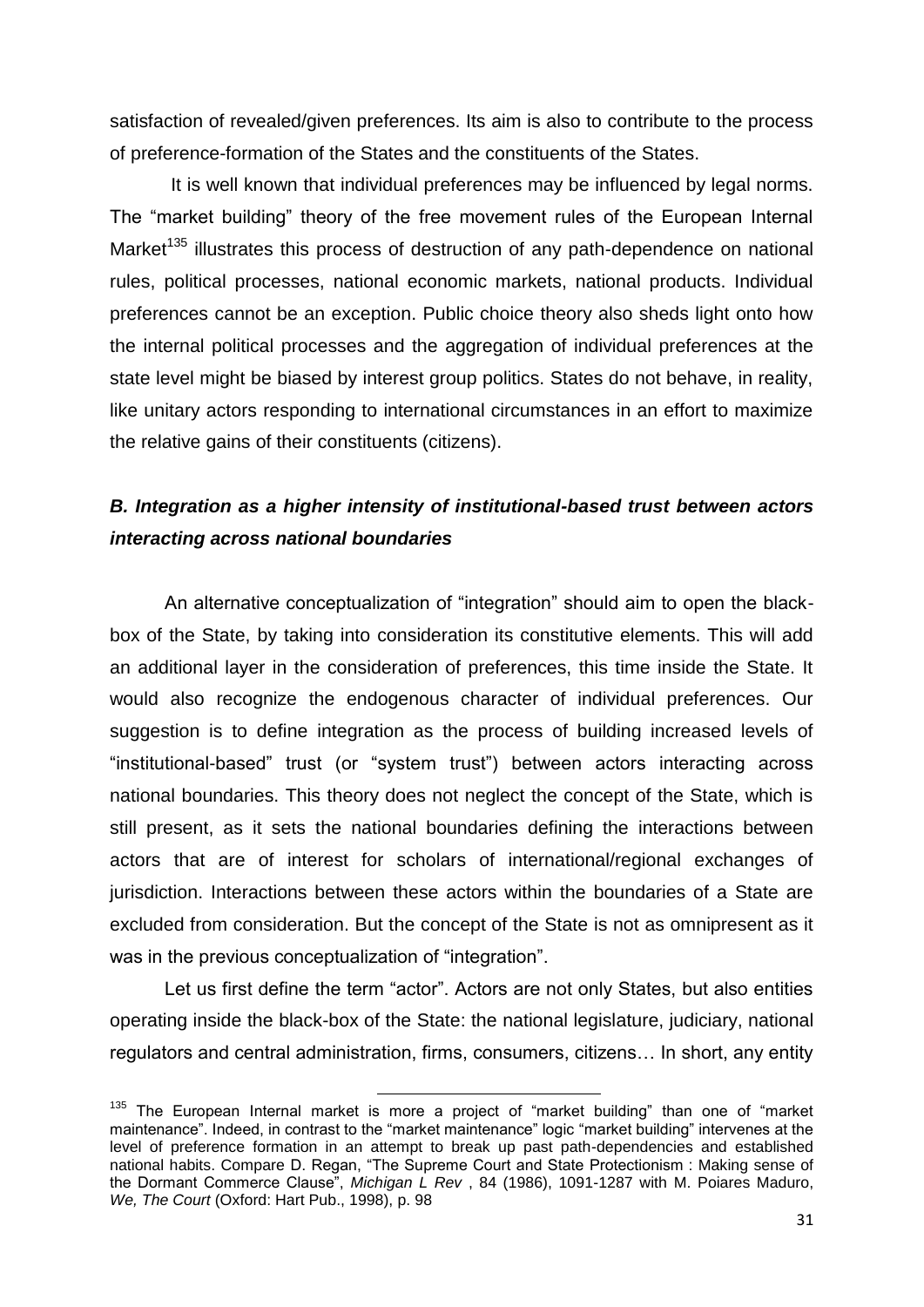that operates within the given policy space open to the type of interaction that is of interest counts. Each individual actor has a utility function based on a certain set of preferences that, in the case of "public actors" (e.g. regulators) might be institutionalized and in some cases explicitly provided for in their constitutive charters (i.e. constitutions, regulatory statutes). These actors operate within a specific (social) environment, which can be characterized by principal-agency relations, relations of competition, cooperation and co-opetition. Actors do not behave or decide as atoms outside the social context: their action is instead, embedded in concrete, ongoing systems of social relations. They dispose of the power to interact with other public or private actors across jurisdictions. Power relies on material and institutional (competence) capabilities and is subject to broad (social) environment constraints (interaction power).

We turn now to the concept of "trust". The term is employed in economics, organization theory and sociological literature in different ways.<sup>136</sup> One could define trust as "an attitude involving a willingness to place the fate of one's interests under the control of others"<sup>137</sup>. Repeated interaction forms the primary basis for trust.

Andrew Kydd explains that

"trust is a belief that the other side prefers mutual cooperation to exploiting one's own cooperation, while mistrust is a belief that the other side prefers exploiting one's cooperation to returning it. In other words, to be trustworthy, with respect to a certain person in a certain context, is to prefer to return their cooperation rather than exploit them. […] Cooperation between two actors will be possible if the *level of trust* each has for the other exceeds some threshold specific to the situation and the actors"<sup>138</sup>.

Increasing the intensity (level) of trust refers "to the amount of discretion trustors grant trustees over their interests<sup>"139</sup>. Indeed, "cooperation is possible when the level of trust for the other exceeds a minimum trust threshold for each party", which "will

<sup>136</sup> See, N. Luhmann, *Trust and Power* (New York: John Wiley, 1979) for a discussion of trust from the point of view of systems theory; J. Coleman *Foundations of Social Theory* (Harvard Univ. Press, 1990) for a discussion of trust from a rational theory perspective; O. Williamson "Calculativeness, trust, and economic organization" (1993) *J. Law & Econ.* 453 for an economic perspective on trust. For sociological accounts of trust see, R. Hardin *Trust (*Russel Sage, 1998) ; R.M. Kramer & T.R. Tyler (eds.) *Trust in Organizations* (Sage, 1996) ; B. Barber *The Logic and Limits of Trust* (Rutgers Univ. Press, 1983); For the role of trust in international relations see, A. H. Kydd, *Trust and Mistrust in International Relations* (Princeton University Press, 2005).

<sup>137</sup> A. M. Hoffman, "A Conceptualization of Trust in International Relations", (2002) 8(3) *European Journal of International Relations* 375, 376-377.

<sup>138</sup> A. H. Kydd, *Trust and Mistrust in International Relations* (Princeton University Press, 2005), at 6. <sup>139</sup> Ibid., p. 377.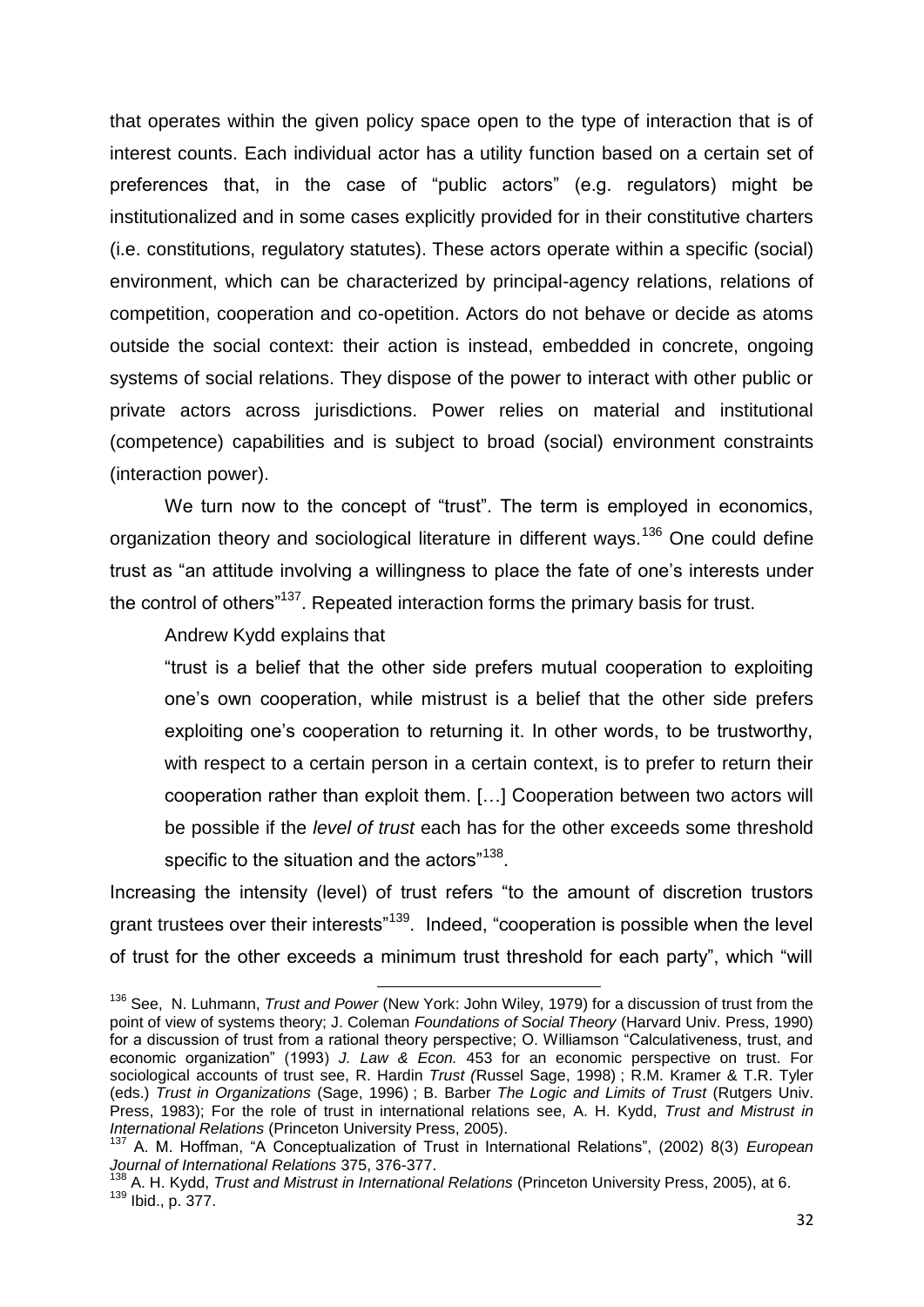depend on the party's own tolerance for the risk of exploitation by the other side"<sup>140</sup>. Consequently,

"to trust someone […] is to believe it relatively likely that they would prefer to reciprocate cooperation. To mistrust someone is to think it is relatively likely that they prefer to defect even if they think one will cooperate" $^{141}$ .

The function of trust is to reduce uncertainty and complexity in social communication systems as "it allows for specific (rather than arbitrary) assumptions about other social actors' future behaviour" $142$ . It could thus be seen as a communicative medium reducing complexity<sup>143</sup>. Trust can take different forms: Luhmann distinguishes between "personal trust", which is likely to develop when individual actors have frequent interactions and become thus familiar with each other's personal preferences and interests and thus indifferent to the institutional arrangements, and "system trust", which relies on institutions to generate trust, rather than on personal interaction. Institutional-based trust constitutes a more "advanced stage of trust production<sup>"144</sup> as its function is to generate trust in a massive scale. But trust produces also risk, in particular if there is limited available information about the future behaviour of the trustee. Risk is an unavoidable feature of trust because trust can be disappointed. For example, an offer of cooperation may be exploited by free riding, or not be reciprocated. There are thus two inter-related conditions for trust: risk and interdependence between the actors. In order to minimize the risk of defect, actors may develop various strategies.

An alternative way, than trust, to reduce complexity and uncertainty is the exercise of interaction power. Power influences "the selection of actions in the face of other possibilities<sup>"145</sup>. Power may not exclude risk but it may reduce it considerably: "a social actor who considers using power usually can refer to 'authoritative' and 'allocative' resources, which can be deemed likely to find recognition by the subordinate actor<sup>"146</sup> and thus affect its incentives to act. Hegemonic power by one State, or the fight for hegemony, has been a feature of many historical periods in

 $140$  Ibid.

 $141$  Ibid.

 $142$  R. Bachmann, "Trust, Power and Control in Trans-Organizational Relations", (2001) 22 *Organization Studies* 337, also available at http://www.sase.org/oldsite/conf1999/papers/reinhard\_bachmann.pdf , p. 8.

<sup>143</sup> N. Luhmann, *Trust and Power*, above, pp. 42-43.

<sup>144</sup> R. Bachmann, "Trust, Power and Control in Trans-Organizational Relations", above, p. 12.

<sup>145</sup> N. Luhmann, *Trust and Power*, above, p. 112.

<sup>&</sup>lt;sup>146</sup> R. Bachmann, "Trust, Power and Control in Trans-Organizational Relations", above, p. 16.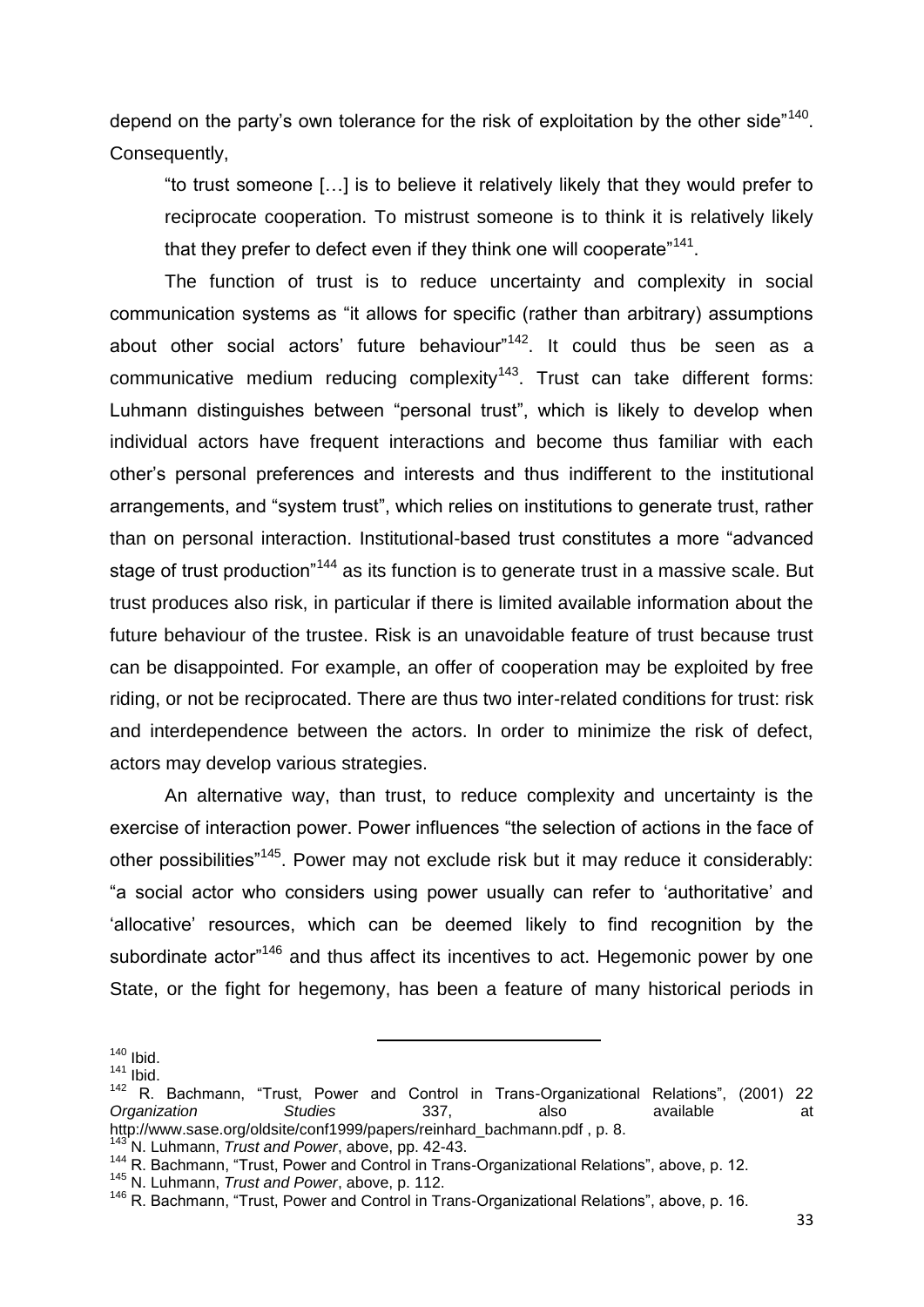human history<sup>147</sup>. If powerful actors have few constraints on the exercise of their power, our capacity for trust in them is limited. Power is treated here as a relational construct, which connotes the degree of dependence of the actors on one another.

Actors are frequently found in situations where they have to decide if they would base their interaction/communication mostly on trust or on power and the proportions of trust and power which should govern their relationship.

Trust and power should not be exclusively viewed, however, as alternatives. It is possible that power appears in a "de-personalised" form as "system power". System power can take the form of law, organization or a hierarchy which can develop shared meanings among the social actors and can thus "mass-produce" trust. Standards of expertise are the main sources of "system trust": they are integrated in organizational routines that may take the form of institutions (formal or informal). Institutions are thus the central precondition rather than an alternative to "system trust". The constitution of trust ultimately relies on the existence of strong institutions. As institutional-based or system trust is a condition for the efficient production of a high level of trust, the "trans-organizational relations can be reconstructed as being controlled by the patters of trust and/or power mechanisms"<sup>148</sup>.

It follows from this analysis that trust is a concept that takes significance in situations of uncertainty over the preferences or behaviour of interdependent actors in a specific social system. Its function is to reduce uncertainty and thus to induce welfare-enhancing cooperation between them. However, trust produces also risks when cooperation will be exploited or not returned. This will provoke mistrust, which could potentially dodge welfare-enhancing activity from happening. Power or hegemonic control would be the other side of the coin: it is alternative to trust and contributes to maintain control and avoid the slippery-slope to a Hobbesian state of anarchy. The establishment of informal or formal institutions constitutes another available option in order to mitigate the risk of distrust by creating "system trust". Institutions will generate trust, as long as their constituents believe that they are effective in preventing situations of distrust. Institutions may also require the invention of a common grammar that will facilitate communication between the actors, the existence of a regime of sanctions for instances of mistrust or of a hierarchy that will

<sup>147</sup> See, the analysis of different models of international relations and trust in A. H. Kydd, *Trust and Mistrust in International Relations* (Princeton University Press, 2005).

<sup>&</sup>lt;sup>148</sup> R. Bachmann, "Trust, Power and Control in Trans-Organizational Relations", above, p. 24.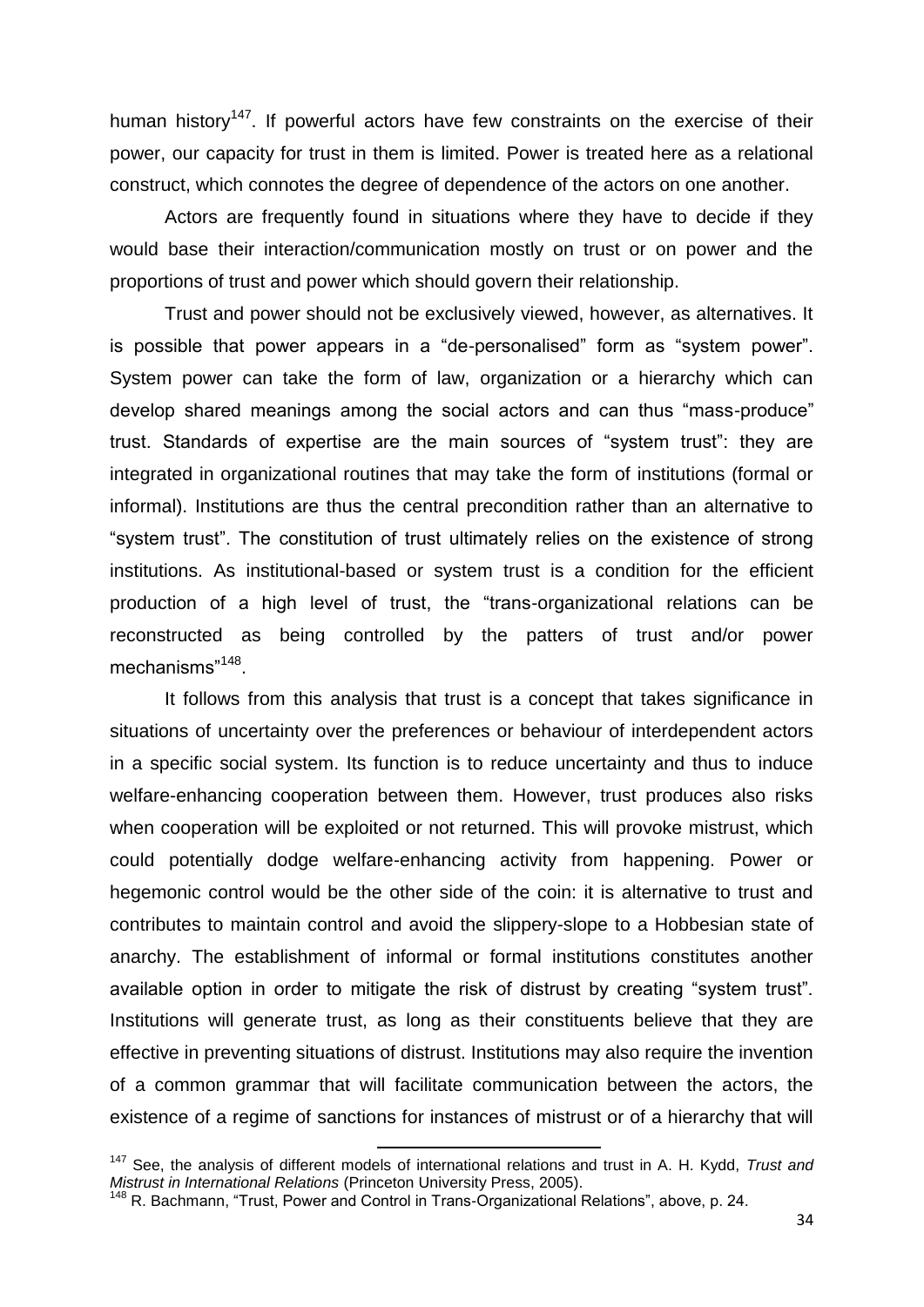exercise control over the action of the actors and will ensure that they are trustworthy ("system power").

In international trade regulation, trust can be considered as an objective concept describing a relationship between regulatory systems underpinned by a relationship between public and private  $\arccos^{149}$ . The starting point is that when States interact, they have incomplete information about the preferences and objectives of their counterparts, as well as their payoffs and domestic pressures that are not evident to a counter-party<sup>150</sup>. As it is also the case for individual relations, relations between states are shaped by social networks. Actions are embedded in concrete, ongoing systems of social relations. Consequently, the behaviour of the actors is not only driven by a pure interest calculation (calculative trust) but also by social norms and formal and informal institutions that support the specific relationship.

An important source of trust in this context would be the long history of interaction between these actors and their collective memory. Geographic proximity, common language, shared values and preferences facilitate interaction and thus build a certain level of "personal trust" between the different actors<sup>151</sup>. The social network provides a source of information but at the same time it constitutes a mechanism that grants importance to "reputational sanctions"<sup>152</sup>. Reputation helps to determine whether an actor would risk cooperating with another one<sup>153</sup>. To the extent that all actors are connected in a web of relations, even if there is no personal interaction, there is some assurance that the victim of a trust violation can take action to rectify the situation. The development of mutual dependence between exchange partners may, however, have ambivalent results as it may promote trust but also foster opportunistic behaviour (mistrust).

The network of social relations to which all actors belong provides not only a source of information about trustworthiness but also the opportunity for each actor to contribute to the reputation of another one, should other actors choose to provide information about a possible lack of trustworthiness. This reputational cost is

<sup>&</sup>lt;sup>149</sup> K. Nicolaidis & G. Shaffer, "Transnational Mutual Recognition Regimes: Governance without Global Government", *Law and Contemporary Problems*, 68 (2005), 263-317, p. 298.

<sup>150</sup> A. T. Guzman, *How International Law Works – A Rational Choice Theory* (OUP, 2008), p. 92. <sup>151</sup> See the study by P. Mavroidis and J. Marchetti in this volume.

<sup>152</sup> A. T. Guzman, *How International Law Works – A Rational Choice Theory*, above, p. 33.

<sup>153</sup> On the value of reputation in international law see, A. T. Guzman, *How International law Works – A Rational Choice Theory* (OUP, 2008), pp. 71-117.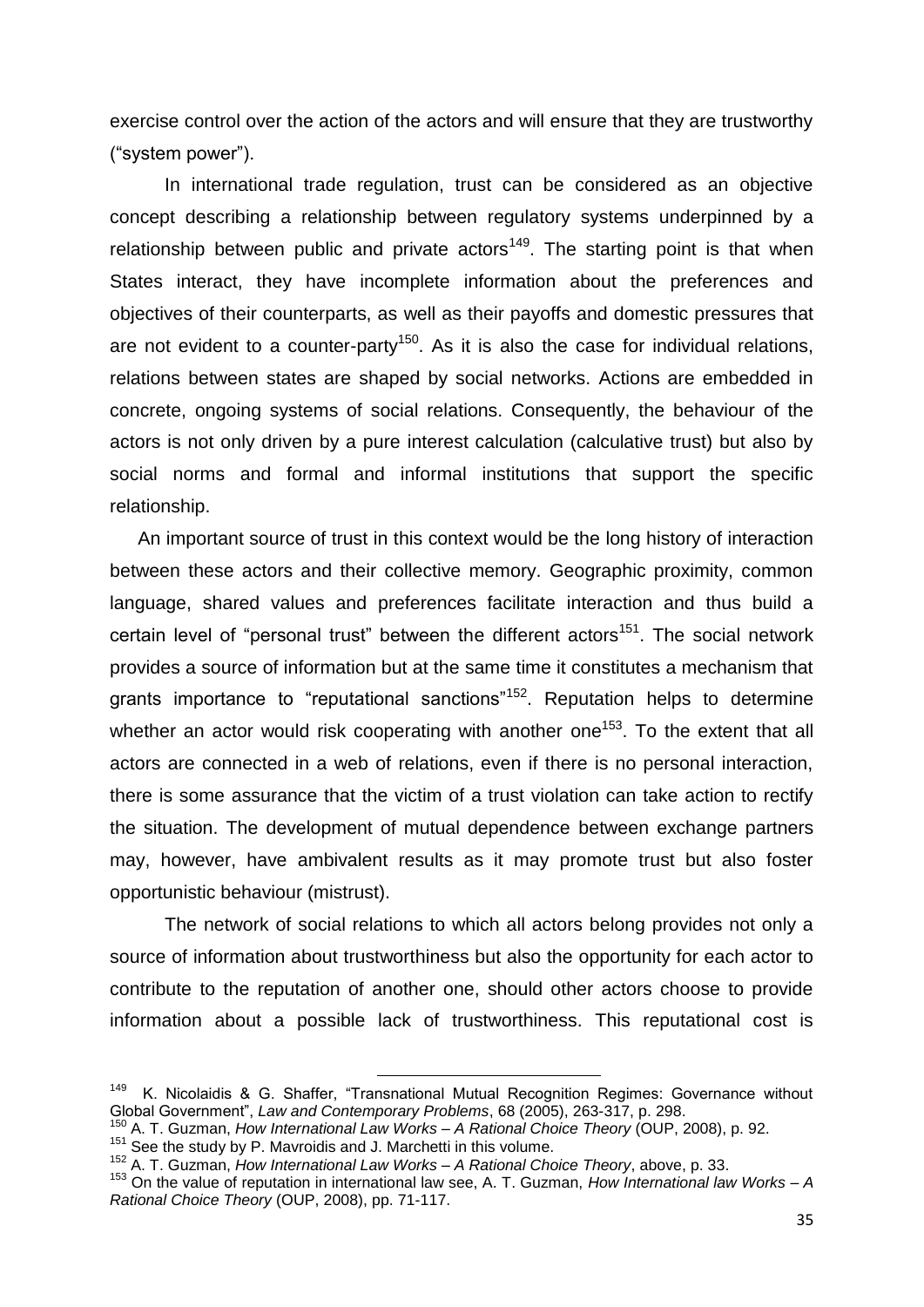particularly effective in closed social systems with membership, as is the European Union.

There is, however, a point where "personal trust" is not sufficient to promote welfare-enhancing cooperation. The reason is that the more complex the relationship and its environment becomes, the more uncertainty is generated over the future actions of the actors. As actors attempt to deal with uncertainty and the risk of mistrust, they may find it necessary either to exercise hegemonic power, if they have the capacity to do so (interaction power), or to elaborate institutions that will control occurrences of distrust. Institutions will have as their function to generate "system trust" .They build on an existing level of trust, which is a necessary pre-condition for their existence. The reputation mechanism is one dimension of the story. Institutions will act as social networks implementing informal or formal sanctions to address mistrust. These could take the form of norms of exclusion in closed groups, of monitoring or of credible commitments that can be also a mechanism generating trust (trust-building tool).

There are different ways credible commitments may be established. First, there is a possibility of a rule which would cut off options. In our context that could take the form of a prohibition of inefficient restrictions of interstate trade (which comes to the same as a prohibition of measures having a protectionist intent) or the form of a broader prohibition of any obstacle to intra-EU trade.

Second, it is possible to arrange to suffer losses from a failure to act cooperatively (hostage taking). For example, the presumption of equivalence or mutual recognition shifts the burden of proof from the traders to the Member States in order to justify proportional restrictions of trade. This definitively increases the risk incurred by the regulation of the host State to be found illegal and thus sanctioned by the negative integration rules of the Treaty. Member States adopting regulations that are varying significantly from the regulations of the other Member States and thus fail to act cooperatively will suffer a higher likelihood of loosing the case than States that are closer to the mean and which have taken proportional measures.

Third, an additional option would be to bring a third party to oversee and even enforce the commitments an actor made to others. In our context that would require the intervention of a centralized EU institution, which will monitor the process and will enforce sanctions that would mitigate the risks of distrust, or a decentralized network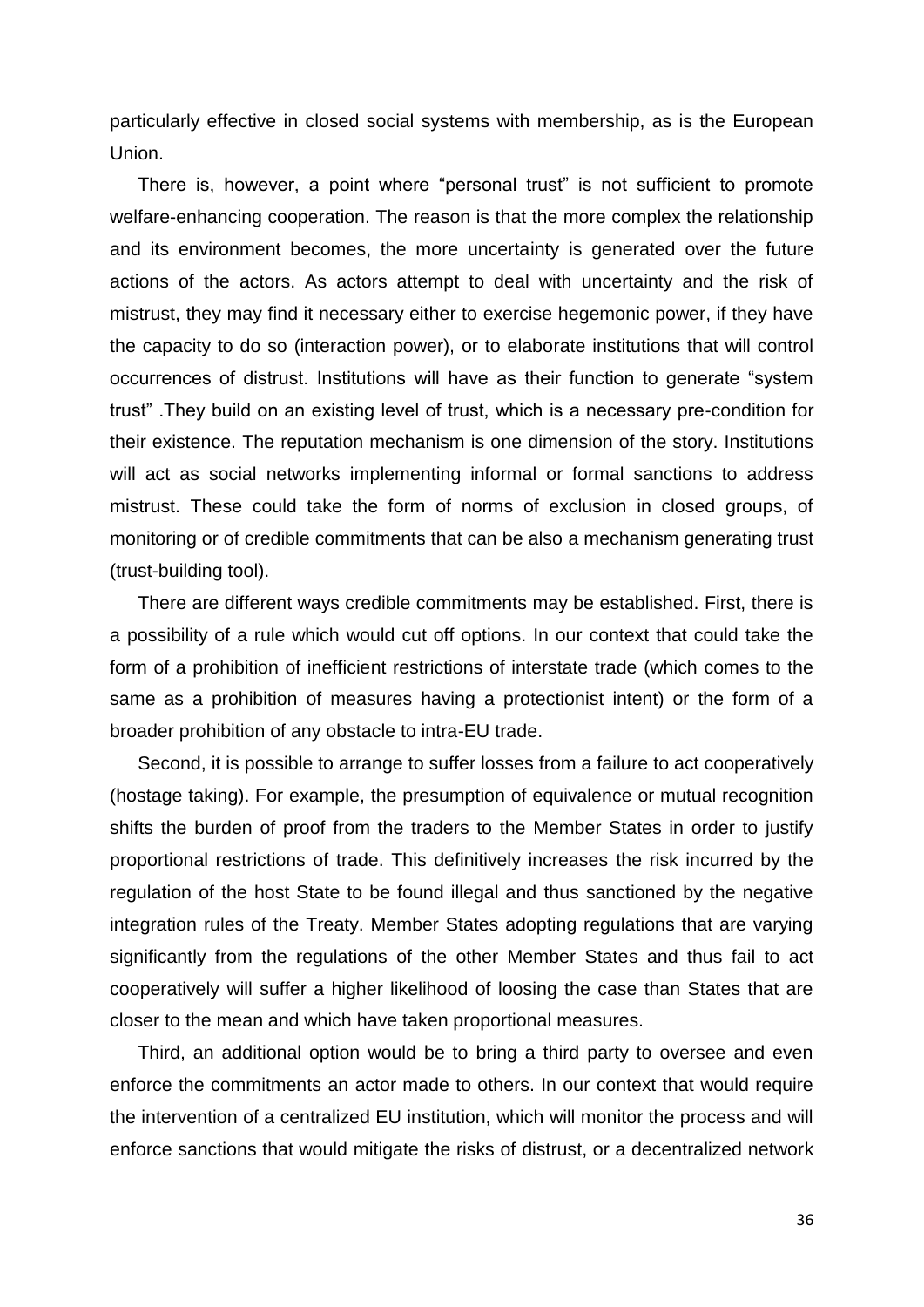that will ensure compliance through reciprocal monitoring and exclusion in case of non-compliance.

What is important here is to note that the definition of the concept of integration as an increased level of system trust is agnostic as to (i) the formal or informal character of the institutions generating trust (which could be either hard law, or soft law or conventions); (ii) their public or private nature, (iii) the fact that institutions are centralized or decentralized, (iv) or even to the choice of personal over "institutional-based"/"system trust". We should recognize that there is a variety of trust-building tools which are very context-specific and do not necessarily form part of a *continuum*.

Turning to the example of the Internal Market, it seems that the existence of a high level of trust is a prerequisite for the application of the equivalence principle as regulators operate in a game of incomplete information. Kalypso Nicolaides observes that long term contracts

"are obviously more sustainable when all parties are confident that the others abide by the letter and spirit of the contract. […] (S)uch confidence is based on the initial familiarisation and continued involvement with the foreign system, including through: obligations of transparency of regulatory systems, decision making process, and change in such system through the continued exchange of information between regulators; mutual monitoring that allows for the continued assessment of technical competence, capabilities, and efficiency as well as the foreign industries overall state of art in its capability to comply with the importing country's requirements; and finally, since there will always remain some information asymmetry, there needs to be trust that the foreign authorities will continue to have adequate regard for public health, safety and environmental concern"<sup>154</sup>.

Host State regulators often lack information on the standards and practices of the home State regulators, but are asked to trust the standards and practices of the home State, according to the principle of equivalence. Extracting information on the regulatory regime of the home State constitutes an effective trust-building tool. Transparency, sustained exchange and monitoring will increase the level of trust between the home and the host State. The more important these costs of information

<sup>154</sup> Kalypso Nicolaidis, "Mutual Recognition of Regulatory Regimes : Some Lessons and Prospects",<br>(Jean Monnet Working Paper. 1997). available at (Jean Monnet Working Paper, 1997), available at [http://centers.law.nyu.edu/jeanmonnet/papers/97/97-07.html,](http://centers.law.nyu.edu/jeanmonnet/papers/97/97-07.html) at § 56.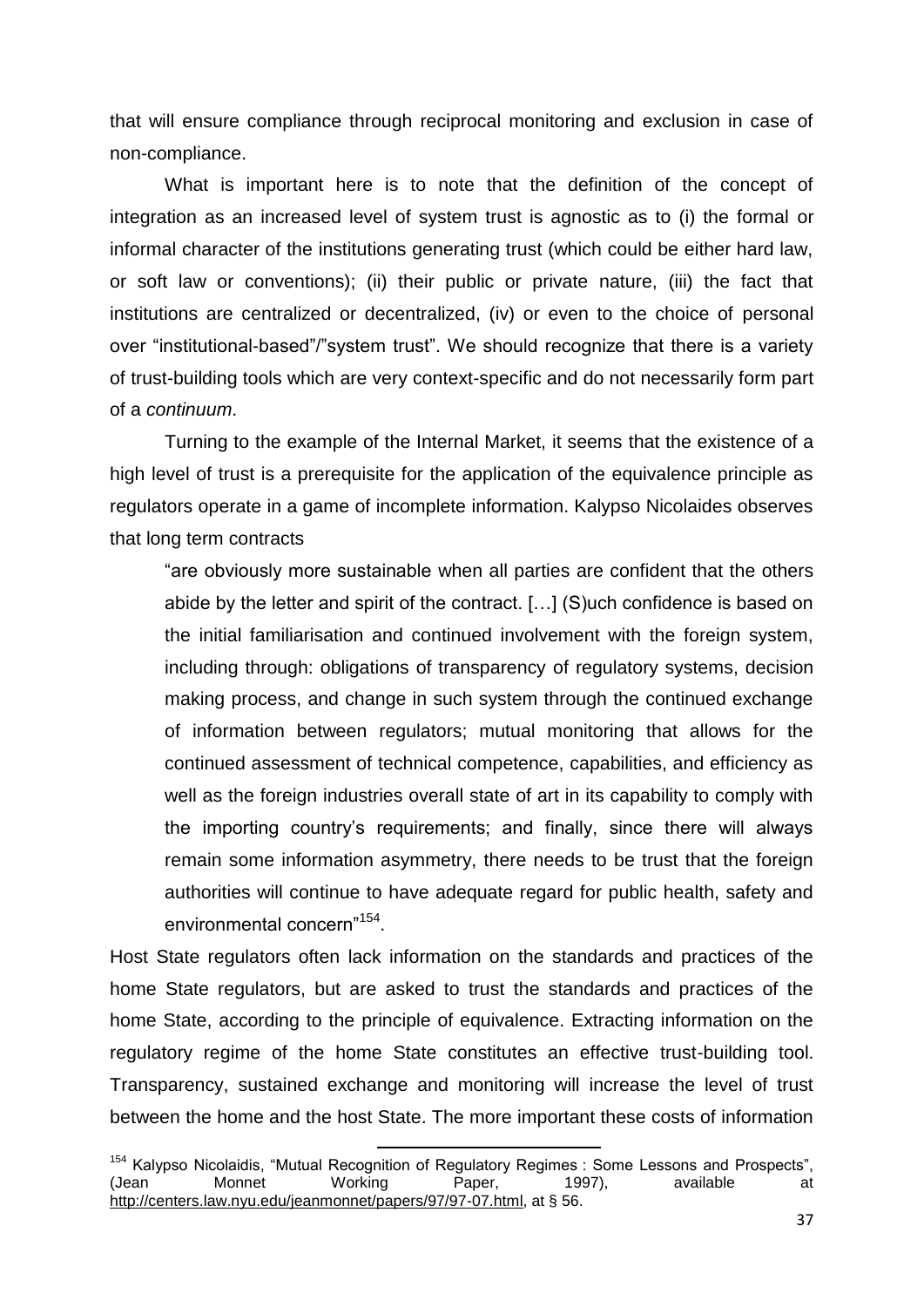are, the more attractive the harmonisation of the standards would be, in particular as courts are ill-suited to perform this trust-building exercise at a lower cost. This explains why technically complex regimes, such as financial services, transports and communications were harmonized before other areas in services trade. This is not to argue that the adoption of harmonised rules is a costless enterprise. However, an essential step of any negotiation process is the initially selective but gradually increasing exchange of information between the parties. This will avoid the costly quest for information on a case-by-case basis that is characteristic of the implementation of the principle of equivalence by courts. The process of negotiation will reduce uncertainty and therefore increase trust between actors.

Action at the Union level usually aims to facilitate the process of economic integration by providing a negotiated common set of rules/standards. It usually intervenes, after it has been made clear in the implementation of the equivalence principle, that there are differences between the values protected by the regulatory regimes of the home and the host States. Action at the Union level may also intervene if the specific sector is subject to technically complex and detailed regulation that the courts are unable to cope with, in case they are required to apply the proportionality principle and therefore to compare the regulation of the host State with that of the home State. A regulatory regime may also be intrinsically complex if, for the accomplishment of its goals, it requires continuous supervision. The monitoring of technically detailed or intrinsically complex regulations involves important costs with respect to the acquisition of information and the implementation of the decision. The courts acquire this information on a case-by-case basis, without the benefit of prior knowledge or experience of the specific economic sector. Harmonisation leads to a more manageable governance regime, as the focus will shift from courts to national regulators (be it the legislative power, a cabinet department or an independent regulatory authority) that will have the means to perform more effectively such a monitoring function. Monitoring by national regulators, under the supervision of the European Commission, could provide important economies of scale with regards to the acquisition of specialised knowledge (as this will not be done now on a case-by-case basis). Regulators have also an important prior experience of the economic sector. National regulatory regimes often include an independent authority which has the task to regulate the specific sector. These national regulatory authorities have contributed to the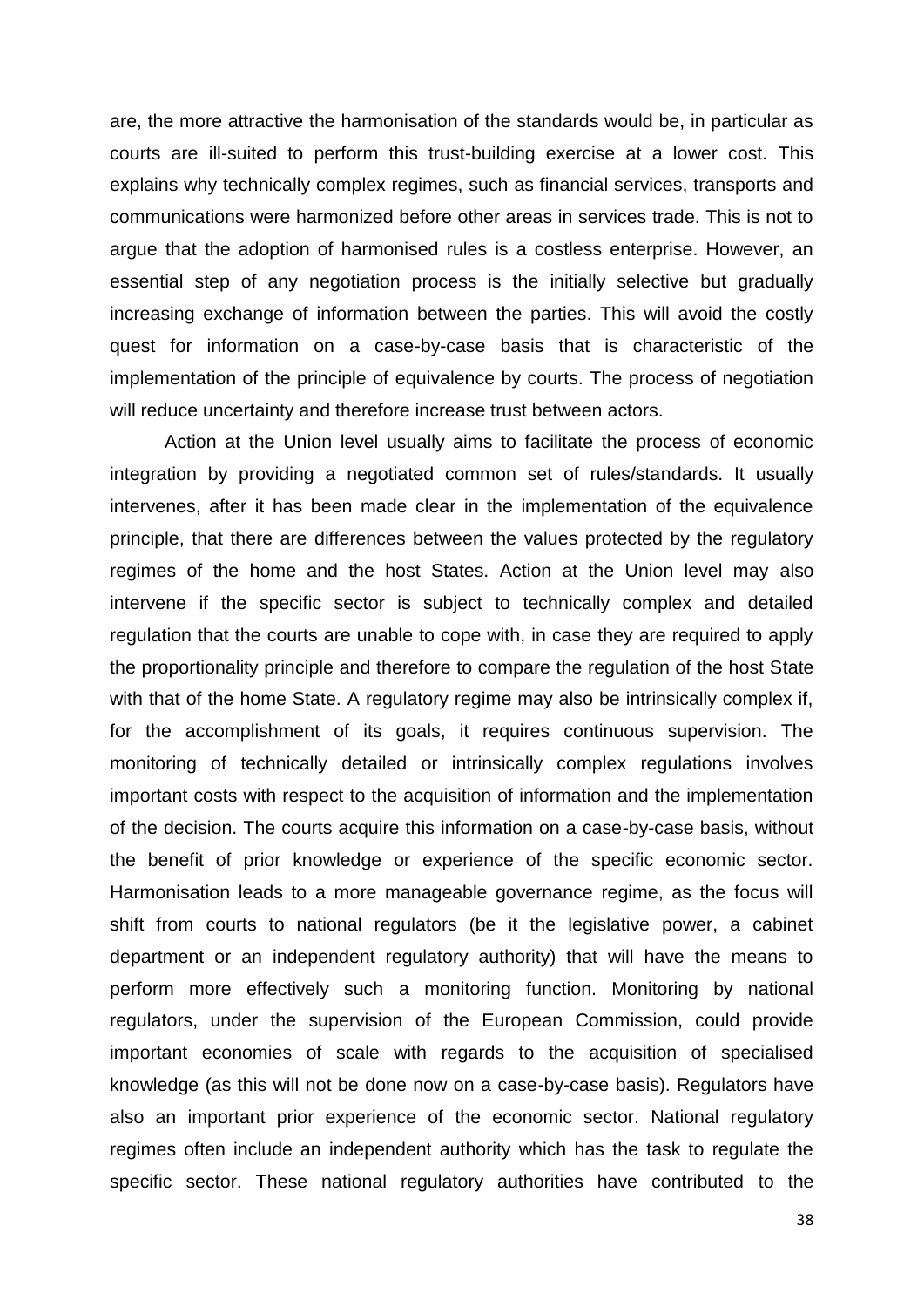emergence of sector-specific harmonization standards. The involvement of independent administrative authorities operates as a credible commitment tool that the member states will not adopt protectionist strategies. For example the participation of independent regulatory national administrative authorities in the negotiation and enforcement of unified standards, as is the case with the Lamfalussy process in financial services or with the European regulators network in telecoms, ensures that other concerns than the very specific ones that are listed will be considered<sup>155</sup>. The harmonisation process requires nonetheless an immense effort of negotiation and cautious drafting of an agreement between the various actors. The decision to proceed to harmonisation or to rely on the operation of the equivalence principle will be function of the comparison of these administrative costs, at least if we perceive harmonisation as entirely motivated by utility.

Trust may however be an important concern, even after the adoption of a harmonized standard. As the Court noted in *Hedley Lomas,* "(m)ember states must rely on trust in each other to carry out inspections on their respective territories"<sup>156</sup>. It is therefore important to impose on the parties additional obligations in order to render operational the harmonized standard. By imposing transparency (simplification) and an obligation of administrative cooperation between the regulatory authorities of the Member States the Services Directive aimed precisely to address this concern.

One could identify three categories of trust relationships, on which the process of integration may operate. First, integration involves trust between national regulatory (norm-creation) actors, which would include national legislators, regulators, the judiciary, self-regulatory bodies, and actors at the EU level of governance, EU institutions. Second, it will involve trust between different national regulatory bodies across Member States that interact directly in the negotiation process or indirectly through the resolution of conflicts from the extraterritorial application of their regulatory standards. Third, there should be trust between individual (non normative) actors and the EU institutions ("trust in government"). The increased levels of trust between the different actors apply to all three relations ("total trust"). Total trust should be taken into account in order to examine the success of integration, not higher levels of trust in each relation. But how can we measure trust?

 $155$  See, the analysis by I. Lianos & D. Gerard, in this volume.

<sup>156</sup> Case C-5/94 *The Queen v Ministry of Agriculture, Fisheries and Food, ex parte: Hedley Lomas (Ireland) Ltd* [1996] ECR I-2553, para 19.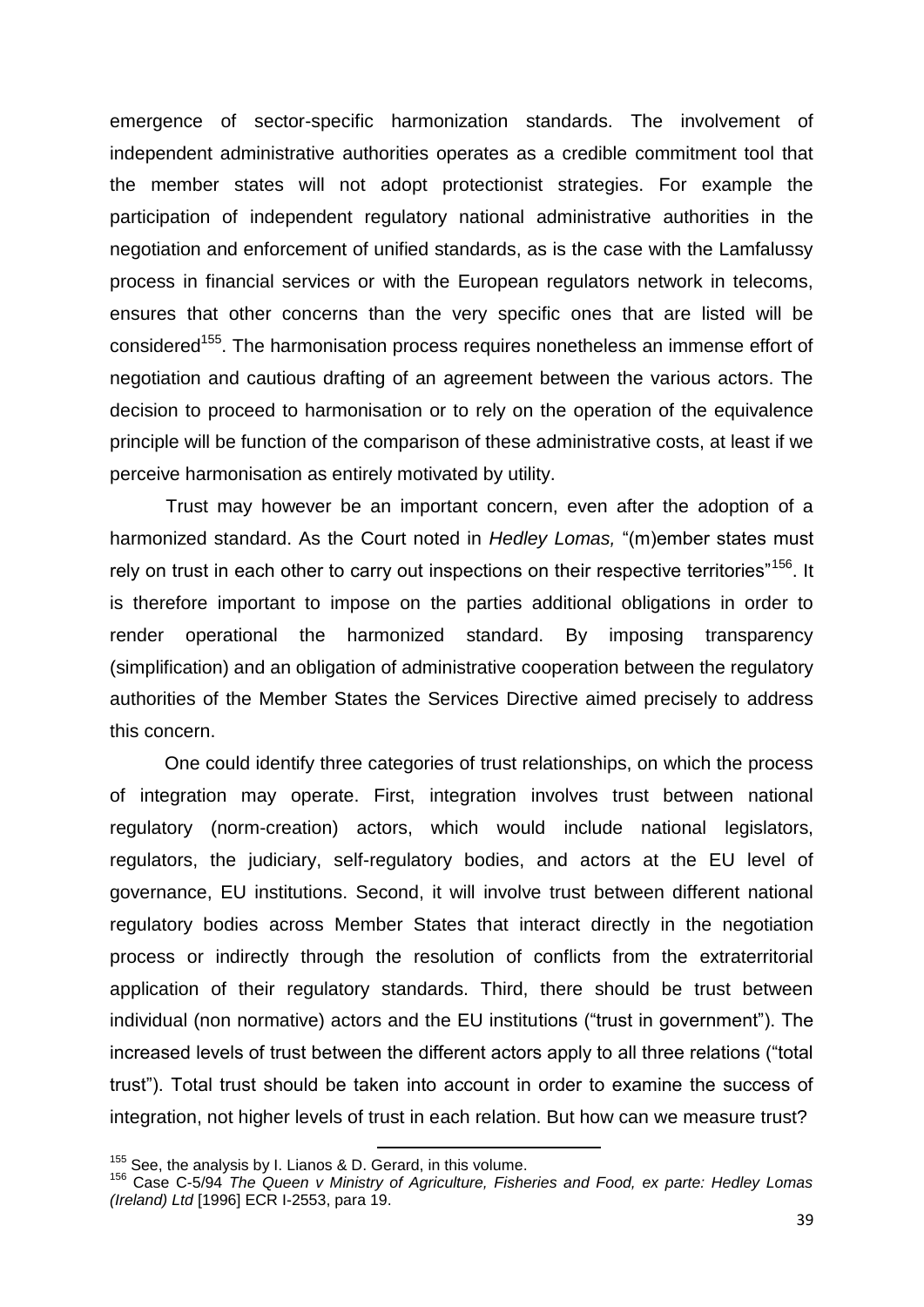Measurement issues are certainly the most challenging aspect of this conception of integration. More research needs to be accomplished but there have already been some proposals for indicators measuring trust in international relations<sup>157</sup>. First it is possible to identify policies that grant other states discretion over outcomes previously controlled by the first. For example, a majority voting system qualifies as an important discretion-granting policy. Second, the existence of mechanisms to oversee the exercise of discretion might be also a useful indicator. "Methods of oversight that permit actors more leeway to make decisions are consistent with trusting relationships"<sup>158</sup>. For example, institutional-based trust may be promoted by the principle of mutual recognition as it increases the discretion of the home state to adopt regulatory standards that will differentiate from those of the host state without affecting the chances of its exports in the host state. The "discriminatory market access test" or a national treatment rule in the law of the Internal Market also recognizes more discretion to the home state than the "obstacles test", as only regulations that impose costs to foreign goods that have not been incurred by domestic goods are subject to judicial control under the second step of the assessment. Finally, issues of measurement raise also important difficulties within the traditional views of economic integration. A variety of indicators are often employed, such as, from the more simple ones, the extent of free trade of goods, services, free movement of capital and labour, the existence of supra-national institutions and of monetary and fiscal coordination, to the more complex ones, such as the synchronization of business cycles, convergence of inflation rates and income, the degree of interpenetration of activities<sup>159</sup>. A common feature of all these methodologies is that they are all based on the theory and typology of economic integration of Balassa, with the correspondent emphasis on economic efficiency as measured by the removal of trade barriers<sup>160</sup>. These indicators assume the decoupling of the economic dimension from the political and social and are certainly inadequate if one adopts a holistic approach.

<sup>&</sup>lt;sup>157</sup> On the measurement of trust see, A. M. Hoffman, "A Conceptualization of Trust in International Relations", *European Journal of International Relations*, 8(3) (2002), 375-401, pp 385-393. <sup>158</sup> Ibid., p. 388.

<sup>159</sup> For a discussion see, Ph. De Lombaerde, 'Indicators of Economic Integration', *Statistika*, 4 (2008), 340-345; Ph. De Lombaerde, *Assessment and Measurement of Regional Integration* (London: Routledge, 2008).

<sup>160</sup> B. Balassa, *The Theory of Economic Integration* (Homewood: Richard Irwin, 1961).